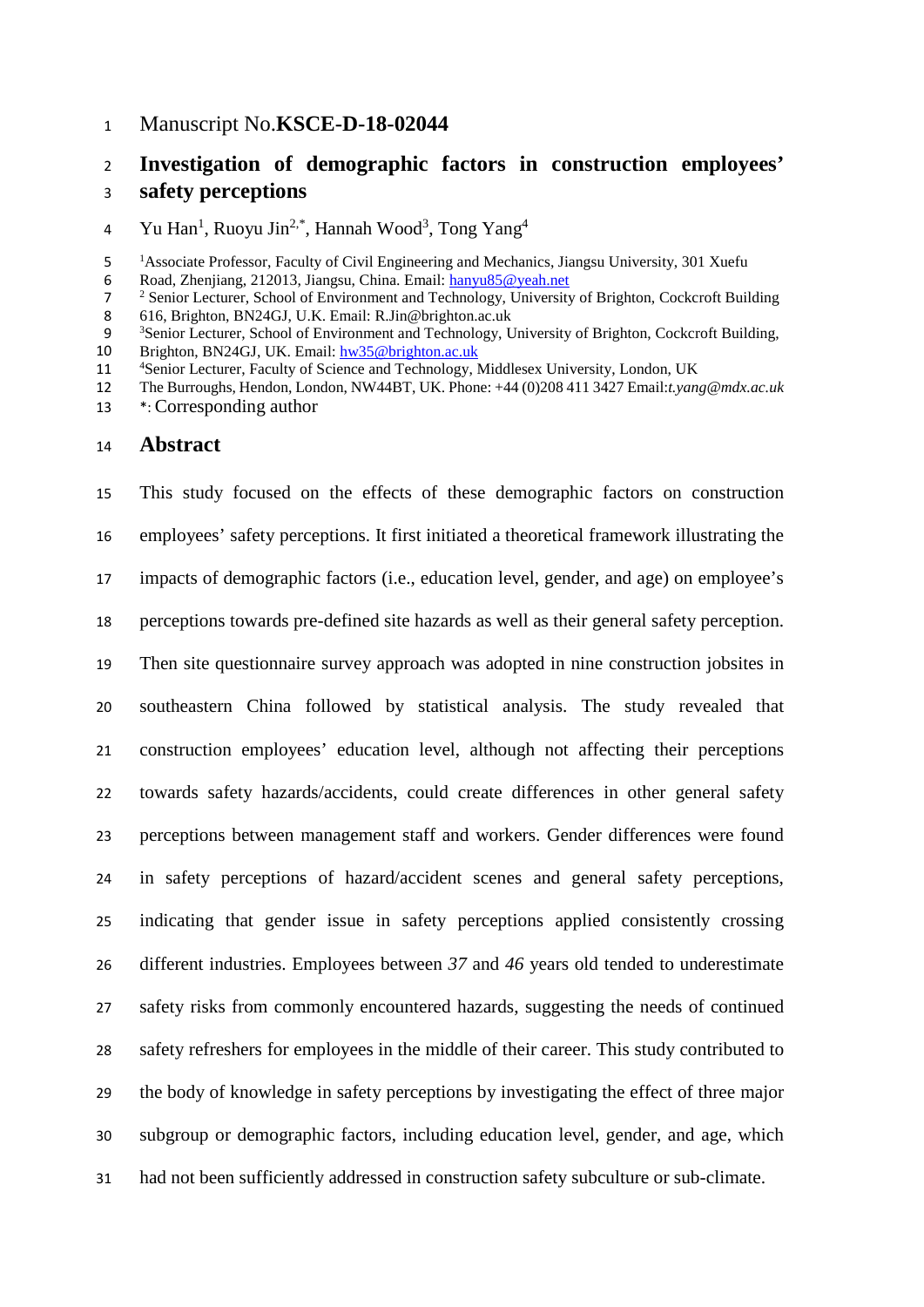**Keywords:** Construction safety; safety hazards; safety perception; demographic

factors; subgroup analysis

## **1. Introduction**

 Construction is believed to be one of the riskiest industries in terms of the occurrence of incident and accident rates (Ho et al., 2000; Jin and Chen, 2013). These quantitative measurements are considered as being reactive evaluation criteria for safety performance. Besides these reactive indicators such as accident incidence rate (Iain et al., 2013), proactive measurements have also been developed to evaluate safety, such as hazard identification, behaviour-based safety, and safety climate/culture (Hofmann et al. 1995; Guldenmund 2000; Li et al., 2017). Safety culture and safety climate aid in improving safety performance (Choudhry et al. 2007b; Melia et al. 2008; Chen and Jin, 2013). The studies of safety culture and safety climate involve multiple subgroup issues (e.g., managers and workers) in human factors. Aiming to achieve more effective safety management, multiple studies (e.g., Clarke, 1998; Chen and Jin, 2013; Chen and Jin, 2015) have focused on the comparisons among subcultures and sub-climates for construction employees from different categories (e.g., trades).

 More subgroup or demographic factors remain to be explored. For example, in general perspective crossing industries, males were believed to be more likely to take risks and females generally perceived a higher likelihood of negative outcomes or reported higher levels of risks (Davidson and Freudenburg, 1996; Harris et al., 2006). In the construction industry, female employees, as a minority group, might also have different perceptions and behaviors in safety. However, there have been limited research on the gender difference in safety perceptions on construction sites. Besides gender difference, other demographic or subgroup factors (e.g., employees' education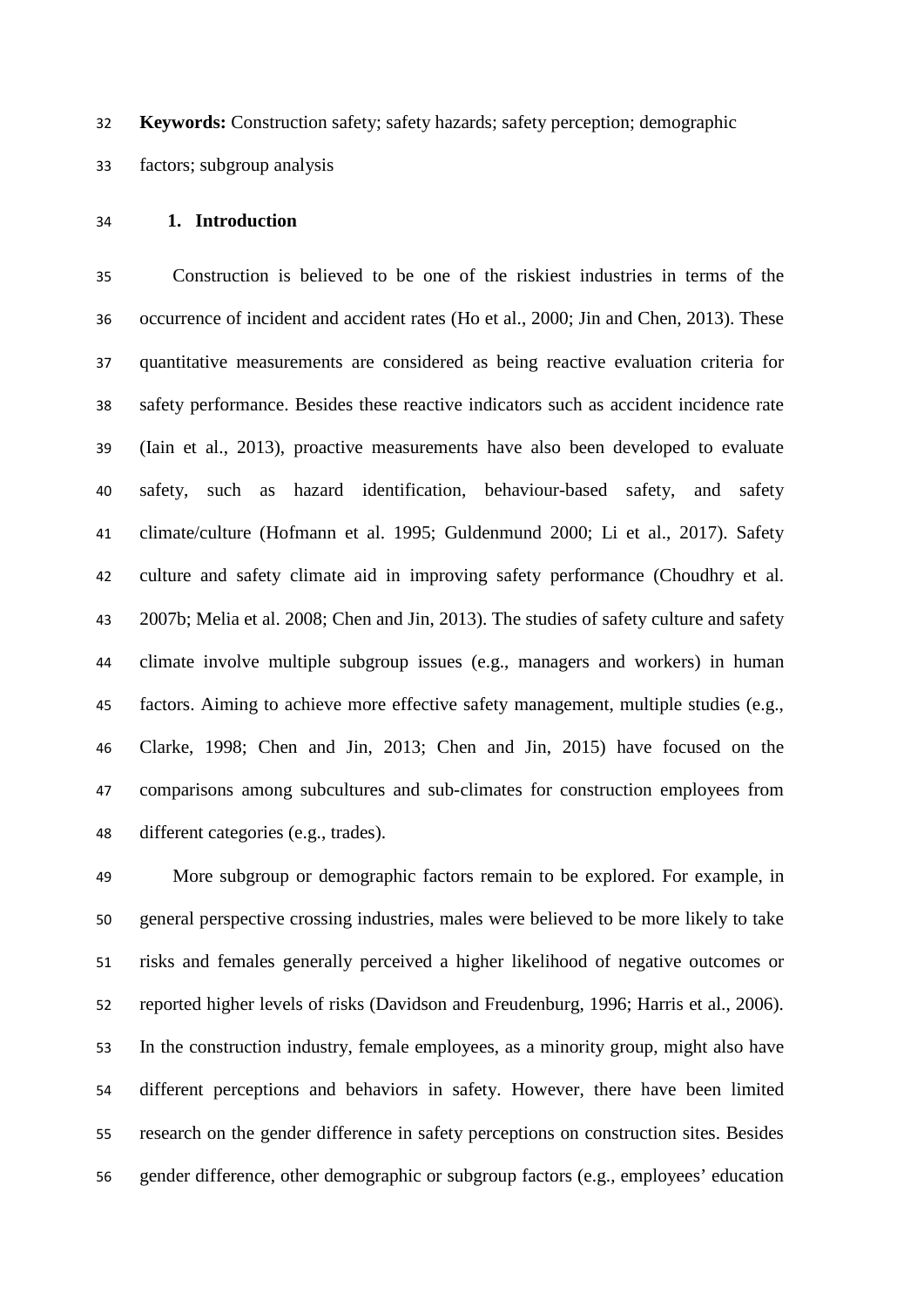background) have not been sufficiently investigated on their effects in safety perceptions.

 China is one of the largest construction markets worldwide (MarketLine, 2014). The number of construction workers was estimated to be around *60* million, accounting for more than *20%* of the worker population in China (Zhang, 2017). The construction safety management in China is facing a series of challenges in terms of external and internal factors. Externally, there has been a lack of systematic management for safety risks (Sun et al., 2008). Internally, according to Zhang (2017), construction workers in China were typically professionally isolated within their own crew teams, which generally consisted of peers with personal relationships, for example, family members and friends. They may learn basic skills from their family members or friends without sufficient professional training and are likely to mimic unsafe behaviors from their peers (Zhang, 2017). More than half of Chinese construction workers had barely, or not finished middle school education (Zhang and Li, 2016), and the percentage of workers with skill qualifications or licenses is extremely low (Dong, 2014). Not only the laborers, but also site management personnel (e.g., crew foremen) in China's construction industry were also believed to have received insufficient education either in school or through professional training, according to the researchers' pilot study. These multiple issues are causing serious concerns on their safety behavior and safety performance including both workers and site management personnel. So far there are still limited studies addressing safety perceptions towards commonly encountered hazards and other general safety issues in the construction industry of developing countries such as China.

 Construction site employees including workers and foremen played key roles in ensuring effective implementation of safety programs (Rowlinson et al., 2003; Chen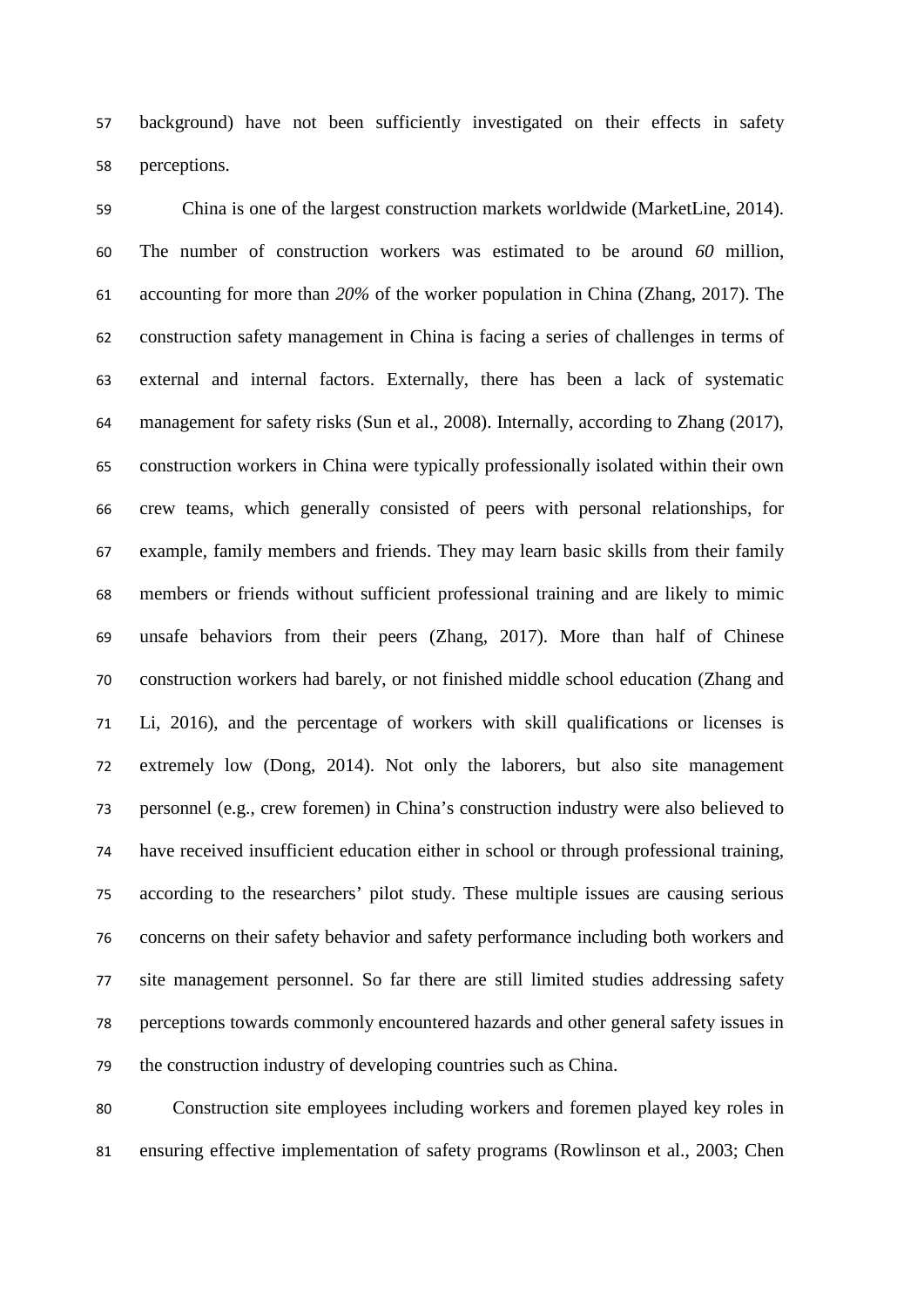and Jin, 2013). The similarities and differences in safety perceptions between management personnel and workers have been performed in some earlier studies (e.g., Chen and Jin, 2015; Han et al., 2018). Safety climate among workers have been investigated in the China context (e.g., Li et al., 2017). Communication in safety has been emphasized in improving the organizational safety climate (Liao et al., 2015). The communication issue also applies to site employees from different subgroups (e.g., employees with different levels of working experience) in order to form a joint-effort to ensure a safe work environment. Continuing these existing studies, this research aims to achieve these objectives: 1) to evaluate the overall perception towards eight pre-established safety hazard/accident scenes for employees working on China's construction sites; 2) to study their perceptions towards *12* safety questions (e.g., safety incentives); and 3) to conduct sub-sample analysis of site employees from different demographic groups (i.e., education level, gender, and age range). The research findings contribute to the body of knowledge in construction safety by considering a more comprehensive list of subgroup factors (e.g., employees' education). The human factor analysis within construction safety perception in the context of China could be expanded to other developing countries in the future.

## **2. Literature review**

## *2.1.Safety hazards, risks, and perception towards risks*

 Multiple hazards and risks exist on construction jobsites, including falls, electrocution, struck-by, and caught-in or –between which are defined as Focus 4 Hazards by the Occupational Safety and Health Administration (OSHA, 2011). Risks negatively affect project performance such as cost (Sun et al., 2008). Hazard recognition and safety risk recognition are vital to improve safety performance (Namian et al., 2018). Risks are subjectively defined by individuals who may be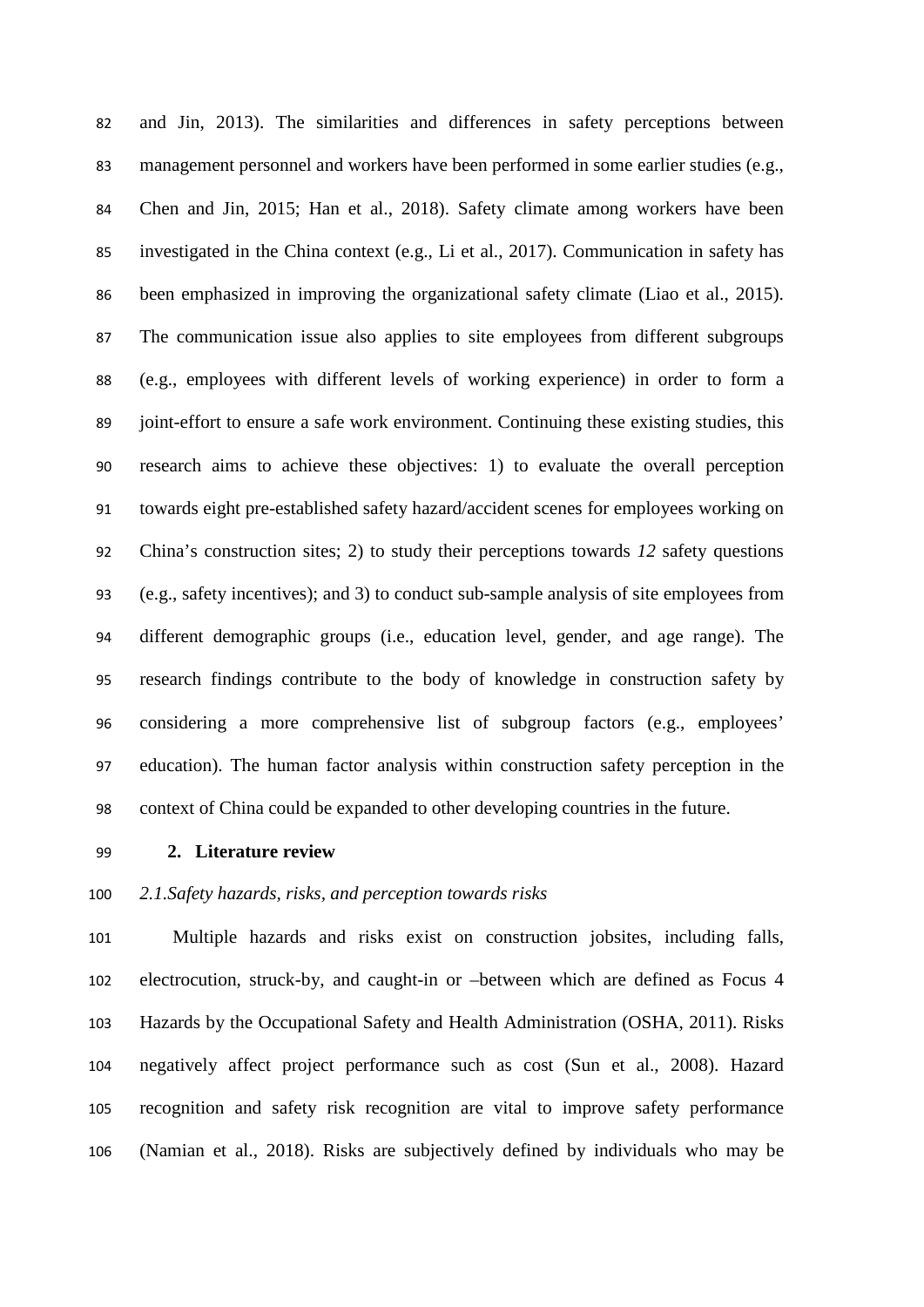impacted by psychological, social, institutional, and cultural factors, and survey instruments can be used to quantify and measure the individual responses to risks (Slovic, 1992). The psychometric paradigm has been the most influential model in risk perceptions, and the cognitive maps of hazards produced by the paradigm could describe how risks are perceived (Siegrist et al. 2005). Both qualitative and quantitative methods have been adopted in measuring and evaluating safety perceptions, such as historical information reviews and case studies (Wreathall, 1995), questionnaire survey (Mearns et al., 2003; Abbas et al., 2018), and jobsite experiment to workers (Namian et al., 2018).

## *2.2.Inter-relationships among safety perceptions, safety climate and safety culture*

 The workplace safety perception forms part of safety climate, which focuses on workers' perception of the role of safety and their attitudes towards safety (Cox and Flin, 1998; National Occupational Research Agenda or NORA, 2008). The impact of safety climate on safety performance has been well identified (Lingard et al., 2011; Newaz et al., 2018). Safety culture could be measured by safety commitment, safety incentives for safe performance, safety accountability and dedication, as well as disincentives for unsafe behaviors (Molenaar et al., 2009). It reflects the attitudes, beliefs, perceptions, and values that employees share in relation to safety (Cox and Cox, 1991). Safety culture involves employees' behavioral aspects (Choudhry et al., 2007a), and it further impacts safety performance (Choudhry et al., 2009). Safety culture and safety climate are both multi-level depending on whether employees are holding a management position (Grote and Kunzler, 2000; Chen and Jin, 2012). The interaction and communication among employees from different safety subcultures (e.g., managers and workers) were believed to play an important role in safety management (Clarke, 1998; Chen and Jin, 2013). Chen and Jin (2013) further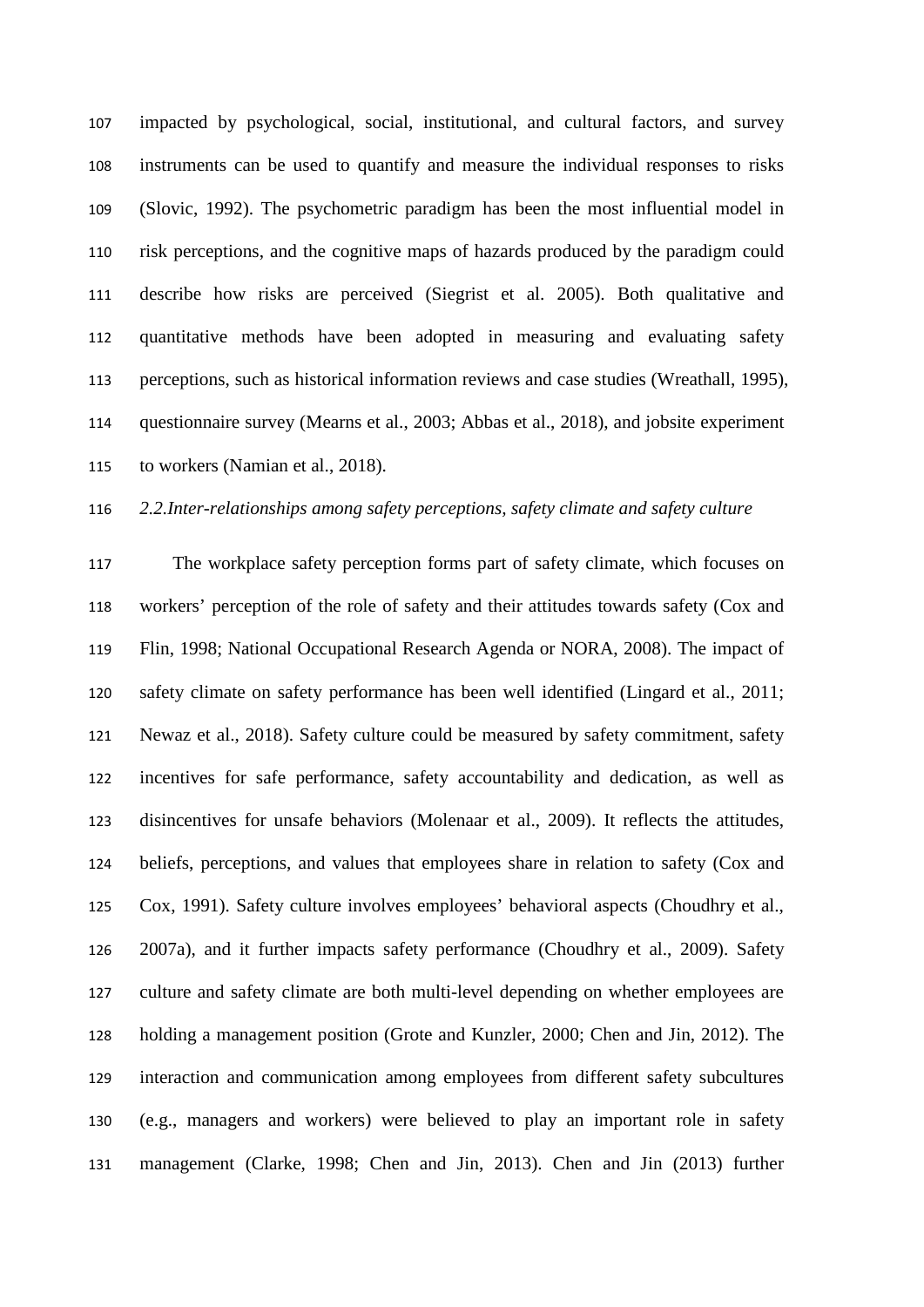indicated that safety climate/culture could vary between management-based employees and workers.

*2.3.Demographic and subgroup factors in construction safety perceptions*

 Studies of demographic factor effects in risk perception have been carried out in multiple fields. These demographic factors could contribute to human errors, which were identified by Liao et al. (2018) as causes of construction accidents. Some of these demographic factors may be applicable crossing countries. For example, women and men differ in their perceptions of risks (Gustafson, 1998). Males are more likely to behave in a risky way and be distracted when performing work (Barr et al., 2015). Some other demographic factors may be specific in one country or region, such as cultural and language barriers of immigration or ethnic minority workers (Chan et al., 2017; Lin et al. 2018). Multiple other subgroup factors could affect construction employees' safety perceptions. For example, general contractors' workers were proved with a better safety perception compared to subcontractor workers, and older workers tended to have a better safety attitudes and perception than younger employees (Chen and Jin, 2015). The same contractor's employees located in different regions or branches might also vary in their safety perceptions (Chen et al., 2013). Other subgroup or demographic factors in construction safety management include job professions and levels (Zohar, 1980; Dedobbeleer and Béland, 1991), experience (Chen and Jin, 2013), and Trades (Liao et al., 2017). Employees from different positions and job duties further formed the sub-culture in construction safety (NORA, 2008), such as executive culture, engineering culture, and operators' culture (Schein, 1996).

**3. Methodology**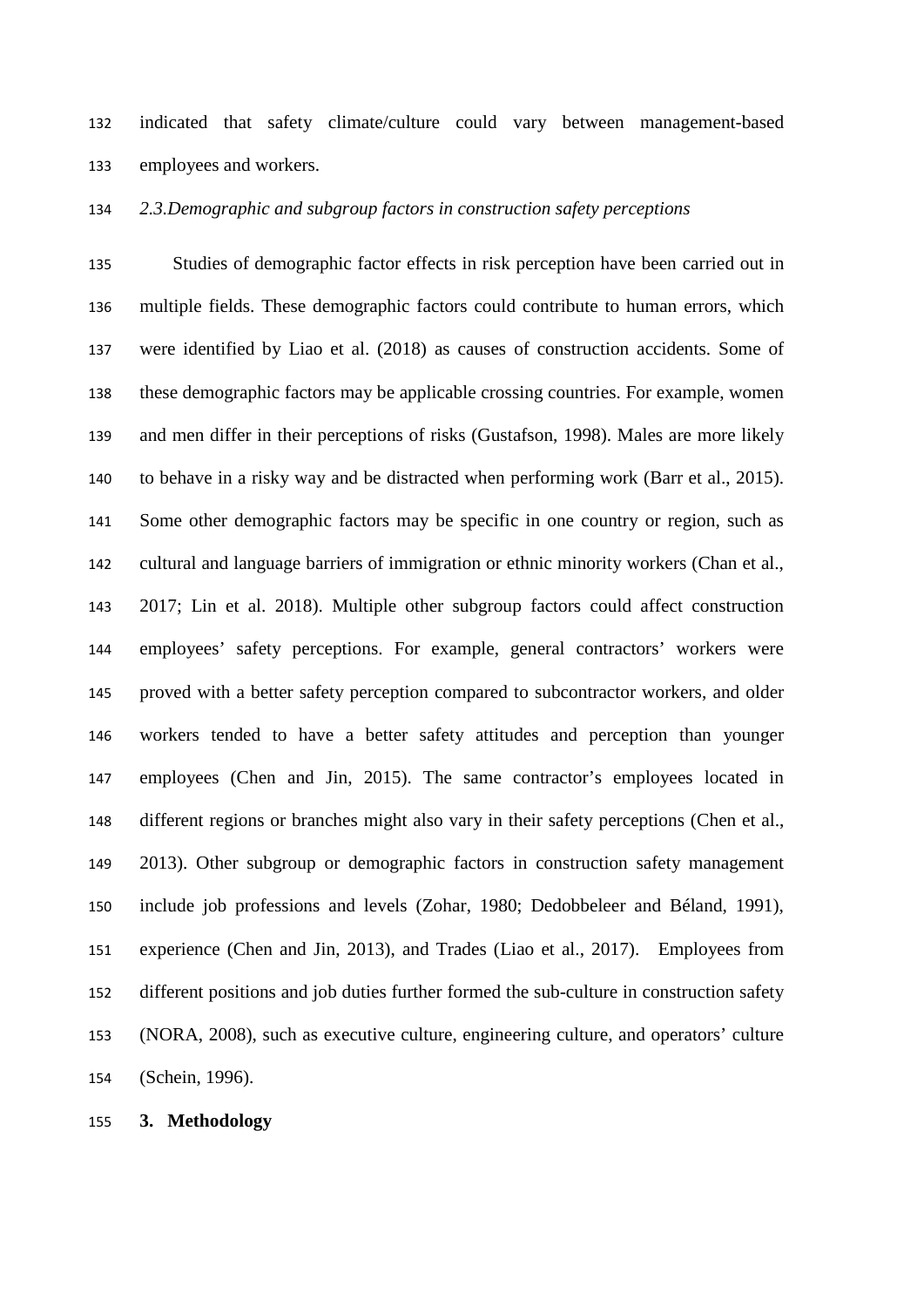To study the effect of demographic factors in employees' safety perceptions, research was undertaken through construction jobsite visits, questionnaire surveys to site employees, and follow-up data analyses. Site employees covering multiple positions (i.e., both management and workers) were recruited in the survey sample. Fig.1 illustrate the theoretical background of this study.

## 161 <Insert Fig.1 here>

 Construction site employees' perceptions form safety climate and culture (Cox and Flin, 1998). Several subgroup factors, such as building trades (Chen and Jin, 2015) and site experience (Han et al., 2018) had been conducted of their impacts on subgroup construction employees' perceptions towards hazards or general safety climate. Continued from these prior studies, this research focused on other demographic factors (i.e., education level, gender, and age) by studying their effects on employees' safety perceptions towards the danger of commonly encountered site hazards as well as general safety perceptions. According to Fig.1, employees' perceptions of the danger or severity of hazard could be affected not only by their own demographic factors, but also the features (i.e., the occurrence, severity, and visibility) of the hazard. This study started by investigating how the features of a given hazard affected employees' perceptions towards its danger or severity level. Afterwards, the demographic subgroups' perceptions towards both the hazard danger level and their general safety perceptions were studied.

*3.1.Initiation of questionnaire survey*

 The site questionnaire survey consisted of two main Likert-scale questions. The first category of question was comprised of eight different safety hazard/accident scenes illustratedinFig.2.

<Insert Fig.2 here>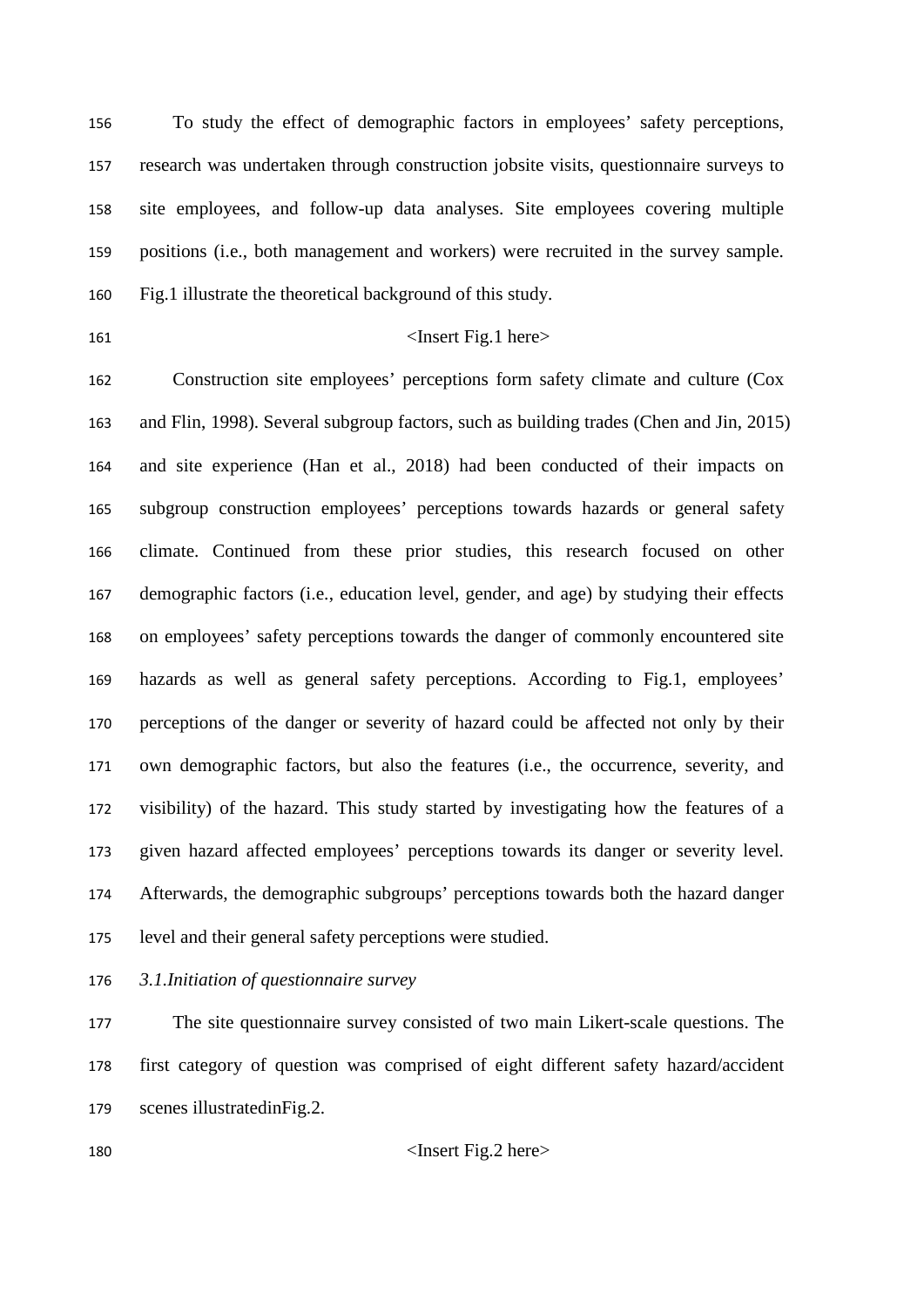The rationale of selecting these eight image-based safety hazard/accident scenes was provided in Han et al. (2018). These scenes were tagged using a combination of three different categories according to their chance of occurrence, severity if they occur, and ease of being noticed on-site. These eight different scenes were pre-defined based on these three categories as shown in Table 1.

## 186 <Insert Table 1>

 Categories of these scenes were defined based on data released by Division of Safety Supervision (2017), where safety statistics such as number of accidents, fatalities, severe injuries, and percentages accounting for total accidents were summarized according to safety accidents reported from 2014 to 2017 in China. For example, falling from working on scaffolding (e.g., H6) was defined with higher occurrence, and structural collapse (e.g., H4) was perceived highly severe but with lower occurrence. Site employees were asked of their perceptions towards each of these eight safety scenes. A numerical option ranging from *1* to *5* was assigned in each scene with *1* meaning that the given scene was not dangerous at all, *2* being "not very dangerous", *3* showing a neutral attitude, *4* indicating the given scene was dangerous, *5* indicating "very dangerous".

 A second type of Likert-scale question consisting of *12* extended generalsafety perceptions-related statements were designed in the questionnaire as described in Table 2. These *12* statements describe employees' safety commitment, safety incentives, safety accountability, and dedication, which were defined by Molenaar et al. (2009) to form part of safety culture. Site employees were asked to rank these *12* statements according to how well each statement described themselves, from *1* being "strong disagree" to *5* meaning "strong agree".

<Insert Table 2 here>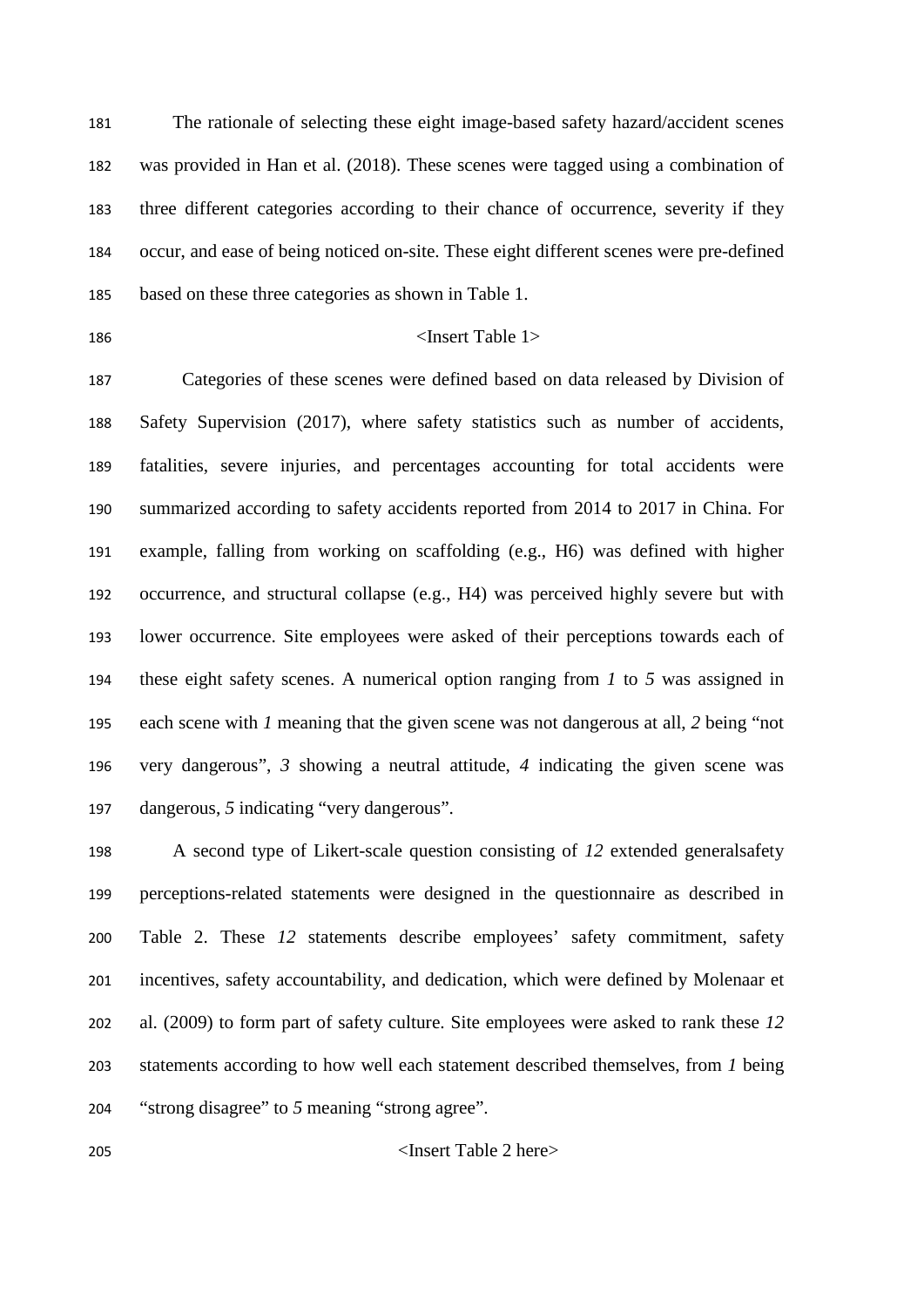The initial questionnaire was tested through a pilot study on four local jobsites in Jiangsu China during April and May of 2016. Both the eight safety hazard/accidentscenes and the*12*extended safety perception-related statements were displayed to site employees. Their feedback was collected and addressed to ensure that all these image-based scenes and text-based statements were easily understood correctlyby potential survey participants.

*3.2.Site investigation* 

 Following the pilot study with the finalized questionnaire, the research team conducted the survey on-siteduring May and August in 2016. Consistent to the random and un-biased sampling procedure suggested by Li et al. (2018), a total of nine different jobsites in south-eastern regions of China were visited for the site questionnaire survey. These nine jobsites were all based on reinforced concrete high-rise complex (mixed commercial and residential) building construction, which was a typical building construction sector in China. Site employees were guided to refer these eight hazard scenes to the general site conditions in the eastern China. Questionnaire survey was coordinated by site managers. All potential participants, including site management personnel (e.g., crew leader) and workers from different trades, were first explained of the purpose of the site survey and they could either refuse to continue with the survey or fill the questionnaire with the best of their knowledge. All questionnaire surveys were conducted anonymously to protect participants' personal information. To gain the background information in the questionnaire, survey participantswere asked of their demographic information, including their education level, age range, and gender.

*3.3.Statistical analysis*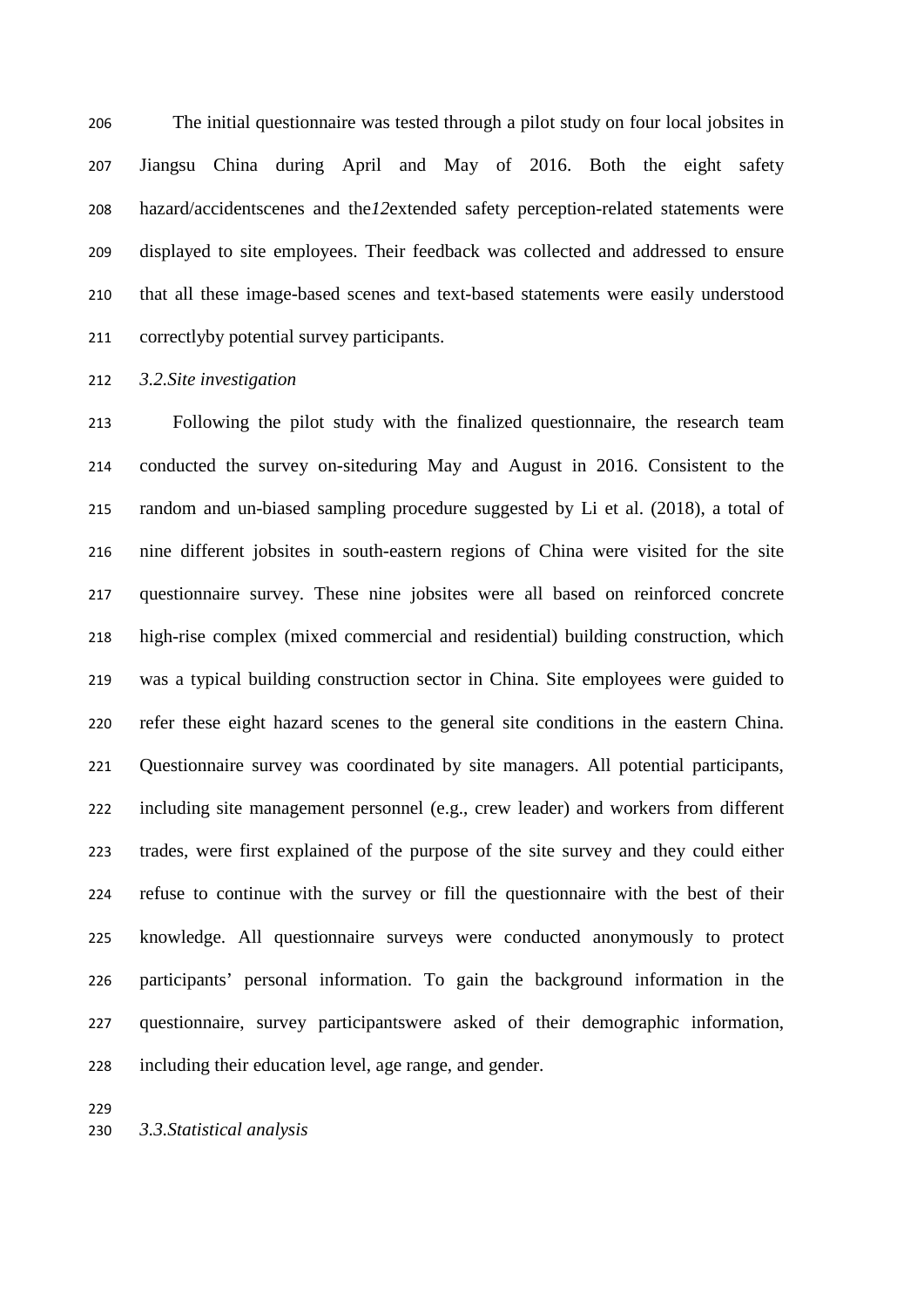Mean and standard deviation, as two basic statistical measurements, were used to summarize the Likert-scale survey data. The Relative Importance Index (*RII*) was used to rank the perceptions of employees towards safety hazard/accident scenes and other general safety questions. *RII*was calculated following the same equation adopted by Tam (2009) and Eadie et al. (2013). Ranging from *0* to *1*, a higher *RII* value shows that it is considered more significant.

 Besides the *RII*analysis, Cronbach's Alpha analysis (Cronbach, 1951) was performed to test the internal consistency of site employees' perceptions towards the eight safety hazard/accident scenes and extended safety related questions. The Cronbach's Alpha value ranges from *0* to *1*, and a higher value would indicate a higher degree of consistency of employees' perceptions among these Likert-scale items. Generally a Cronbach's Alpha value above *0.700* would be considered acceptable (DeVellis, 2003), inferring that a site employee who selects a numerical Likert-scale score for one item is likely to assign a similar score to others in the same section (i.e., safety scene or general safety perception). Besides the overall Cronbach's Alpha value, individual values were also computed for each item within the same section (i.e., safety scene or general safety perception). An individual value lower than the overall value means that the internal consistency would be reduced without the given individual item, indicating that this item contributes positively to the overall consistency. Otherwise, an individual value higher than the overall value indicates that employees view in this given item more differently as they would normally do to other items.

 Following the overall sample analysis, the whole sample was categorized into subgroups according to their demographic factors (i.e., education level, gender, and age range). The education levels included middle school, high school, and bachelor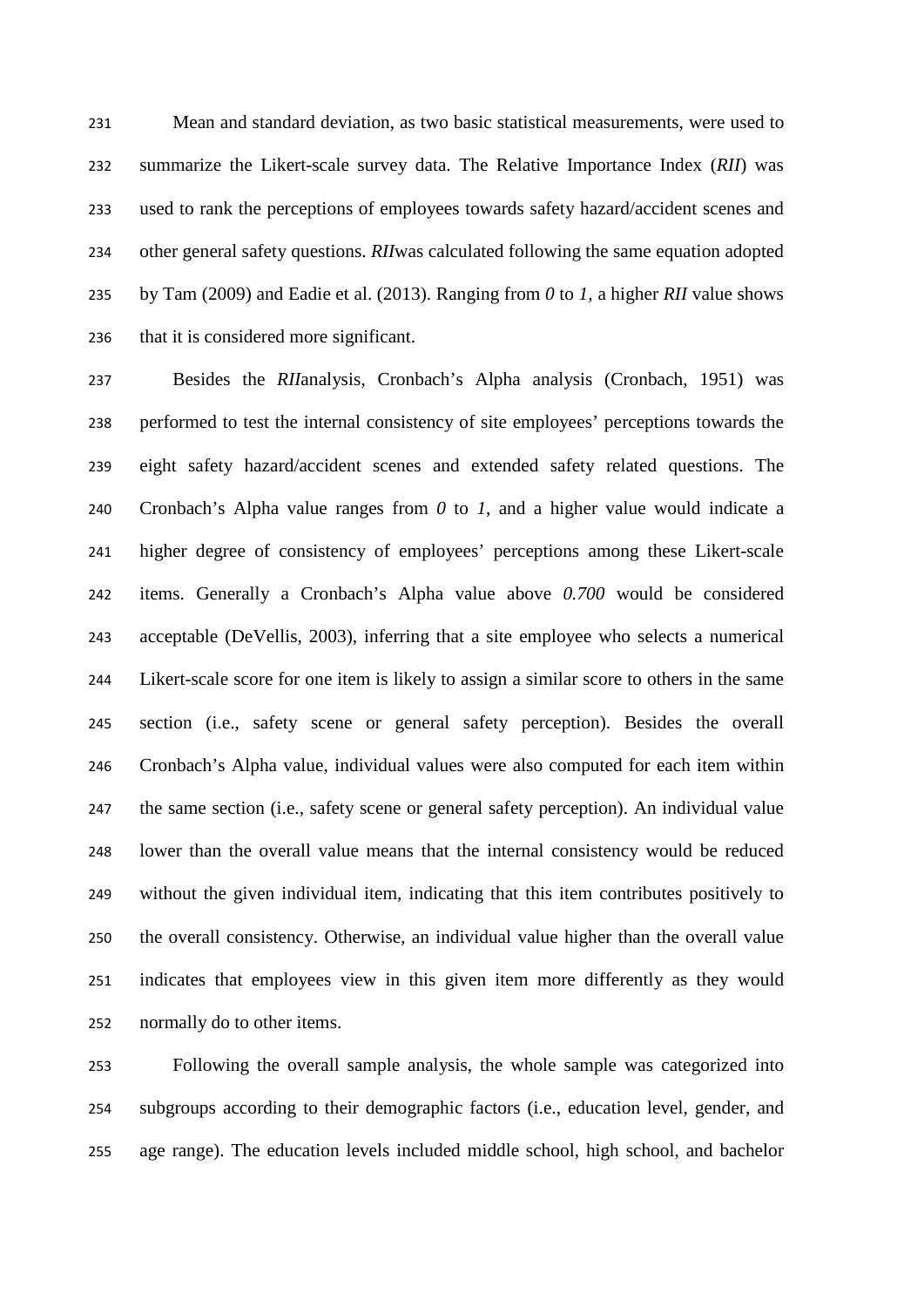degree, etc. Research hypotheses were proposed prior to the subgroup analysis, specifically:

- Education level did not affect construction employees' perceptions towards the given site hazard scenes;
- Education level did not affect employees' perceptions towards the general safety perceptions;
- Construction employees' perceptions towards the given site hazard scenes were not affected by their gender;
- Construction employees' general safety perceptions were not affected by their gender;
- Construction employees' perceptions towards the given site hazard scenes were not affected by their age;
- Construction employees' general safety perceptions were not affected by their age.

 Further statistical methods were adopted for subgroup analysis to test these null hypotheses, for example, the two-sample *t*-test and one-way Analysis of Variance (ANOVA). Parametric methods (e.g., ANOVA and two-sample *t*-test) have been utilized in existing studies in the field of construction engineering and management (e.g., Tam, 2009; Jin et al., 2017) when Likert-scale items were involved. Carifio and Perla (2008) and Norman (2010) displayed the robustness of parametric methods in being applied in survey samples that were either small-sized or not normally distributed.Examples of small sample sizes in parametric methods include subgroup size at 4 in Tam (2009)'s study and highly skewed non-normal distributions with subsample sizes as small as 4 in Pearson (1931)' case. Compared to earlier studies conducted in construction safety or other research themes in construction management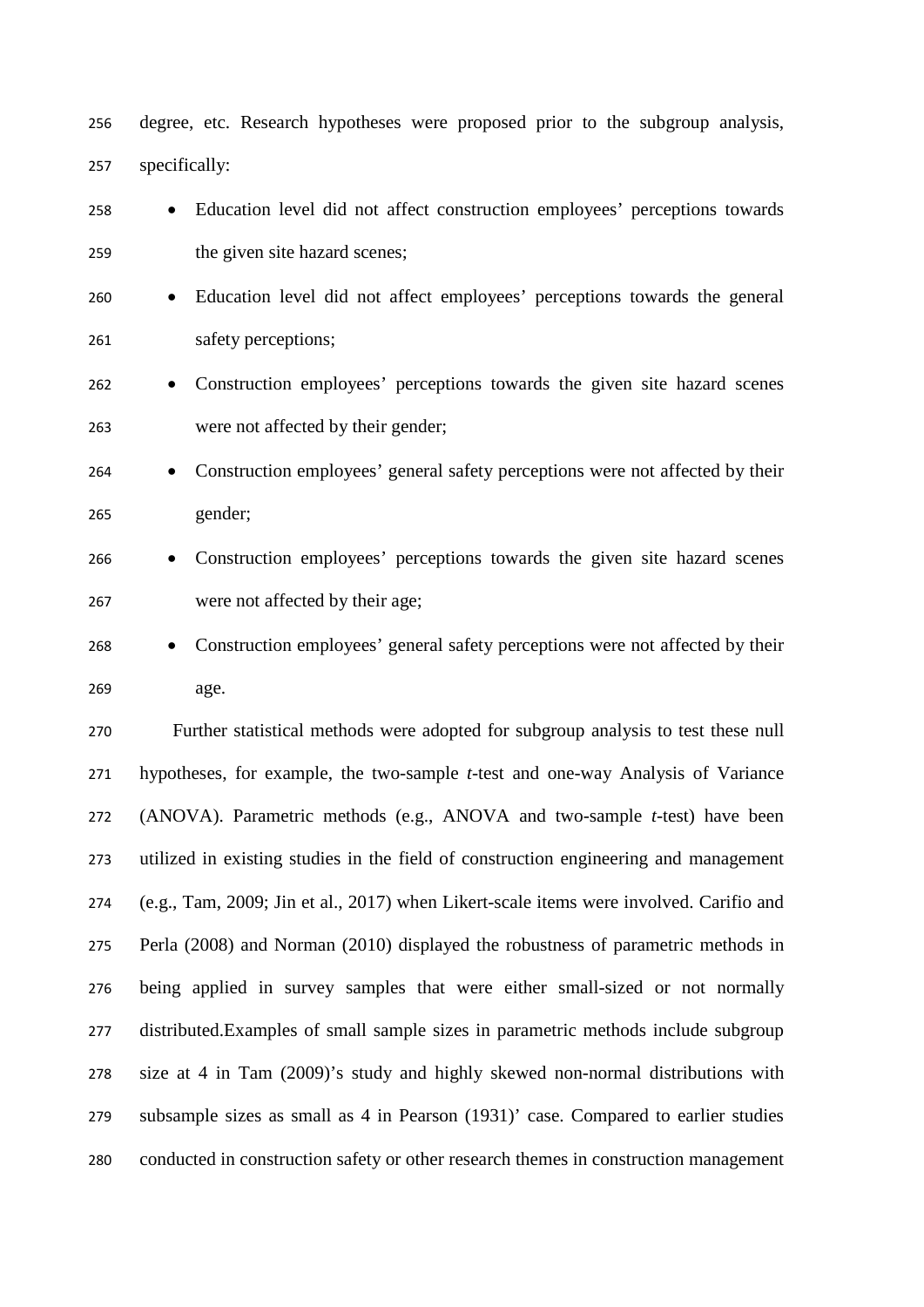(e.g., Tam et al., 2009; Jin et al., 2017; Li et al., 2017), the sample size at *155* in this study was considered fair. ANOVA aims to test whether employees from different education levels or age ranges had similar perceptions of the given safety scene or extended safety related item. Based on the null hypothesis that they held consistent opinions on the given item, a *F* value and the corresponding *p* value were computed to test the null hypothesis. Similar to ANOVA, the two-sample *t-*test was adopted to compare the mean values between male and female employees for each Likert-scale item. Using the similar null hypothesis and the same level of significance, a *t* value and the corresponding *p* value were computed to test the null hypothesis. Based on the level of significance at *5%* for both ANOVA and two-sample *t*-test, a *p* value below *0.05* would decline the null hypothesis and instead suggest that employees from different subgroups held inconsistent perceptions.

## 4. **Results and findings**

 A total of *155* valid responses from *176* questionnaires were received by the end of site survey. Research findings from the site survey and data analysis are divided into sections of background information of the survey sample, overall sample analysis, and subgroup analysis by dividing employees according to their education level, gender, and age range.Fig.3displays the distribution of the overall sample's background information.

- *4.1.Employees' background information*
- 

#### <Insert Fig.3 here>

 According to Fig.3, the employee sample had a generally even distribution of their education levels among middle school or below, high school, community college, and bachelor (i.e., four-year undergraduate study). Male employees accounted for the majority (i.e., *85%*) of the survey sample. Nearly half of the site employees fell into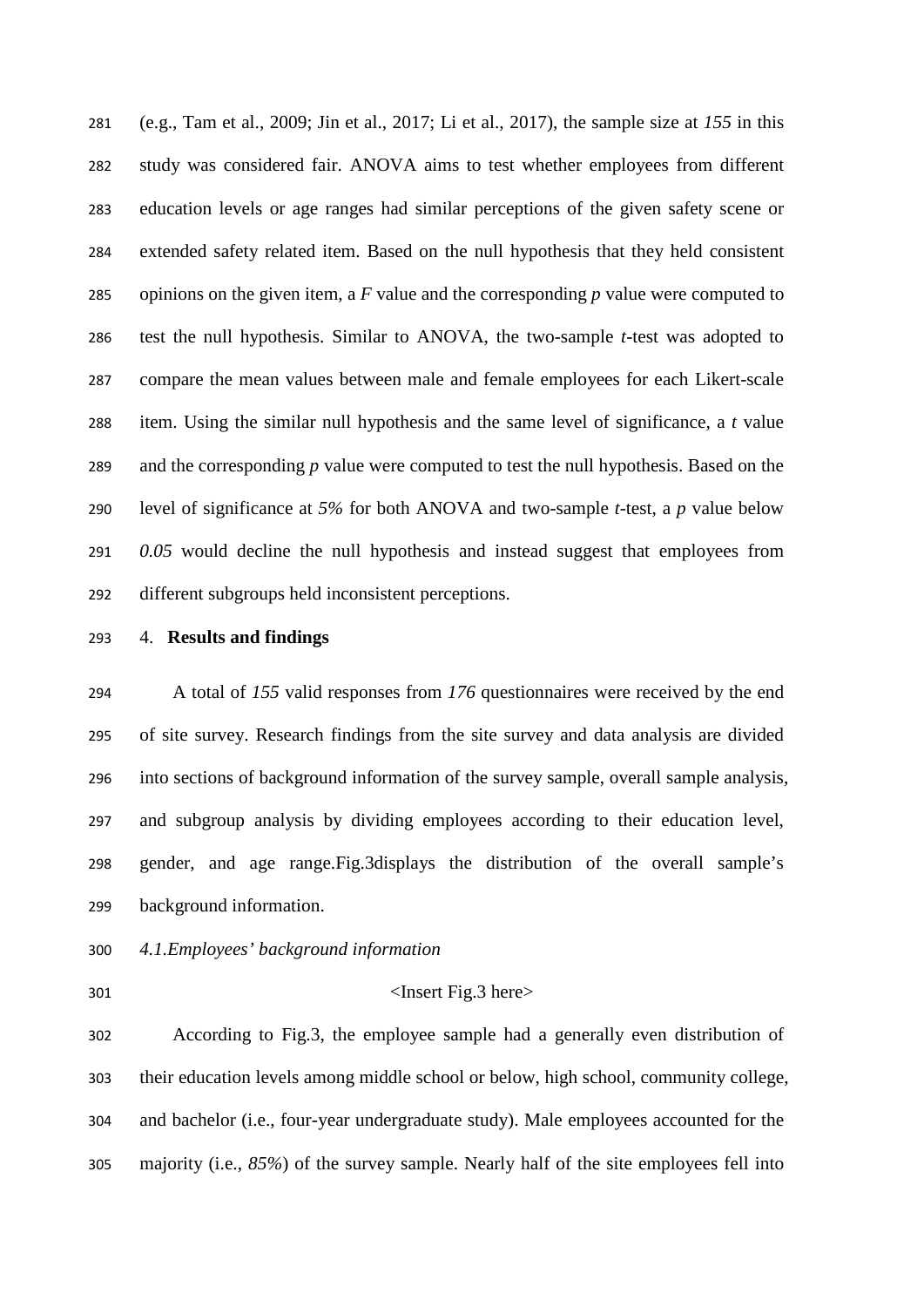| 306        | the age group between $25$ and $36$ years old, with the remaining identifying inage      |
|------------|------------------------------------------------------------------------------------------|
| 307        | groups (i.e., from 18 to 24 years old, 37 to 46 years old, and 47 to 56 years old) had   |
| 308        | generally even share of the survey sample. A further breakdown of building trades or     |
| 309        | job position of the overall sample is provided in Fig.4.                                 |
| 310        | <insert fig.4="" here=""></insert>                                                       |
| 311        | 4.2. Overall sample analysis                                                             |
| 312<br>313 | The overall sample analyses presented in Table 3 involves multiple statistical           |
| 314        | measurements, including the mean and standard deviation (Std), RII with associated       |
| 315        | rankings, item-total correlation (ITC), and Cronbach's Alpha values.                     |
| 316        | <insert 3="" here="" table=""></insert>                                                  |
| 317        | The overall Cronbach's Alpha value at 0.8977can be considered good and nearly            |
| 318        | excellent internal consistency according to George and Mallery (2003). Generally, an     |
| 319        | employee who chose one Likert-scale score to one safety scene would be likely to         |
| 320        | select a similar score to others, except H8, which is the lowest-ranked item in Table 3. |
| 321        | The ITC measures the correlation between the given item and the remaining items.         |
| 322        | The lower ITC for H8 also indicates that employees' perceptions of H8 is more            |
| 323        | different as theirs towards other items. Struck-by causing hand injuries, which          |
| 324        | belongs to the category of high frequency, low severity, and being easily noticed,       |
| 325        | received the mean score at 3.000 meaning "neutral". According to Han et al. (2018),      |
| 326        | frequently occurring accidents would make employees perceive a lower degree of its       |
| 327        | severity, and also cause a higher perception variation measured by Std. In comparison,   |
| 328        | H1, which is categorized as lower frequency, high severity, and being easily noticed     |
| 329        | was perceived as most severe. The lower occurrence of a safety accident tends to         |
| 330        | catch more attention from employees, causing them to perceive a higher degree of         |
| 331        | severity (Han et al., 2018).                                                             |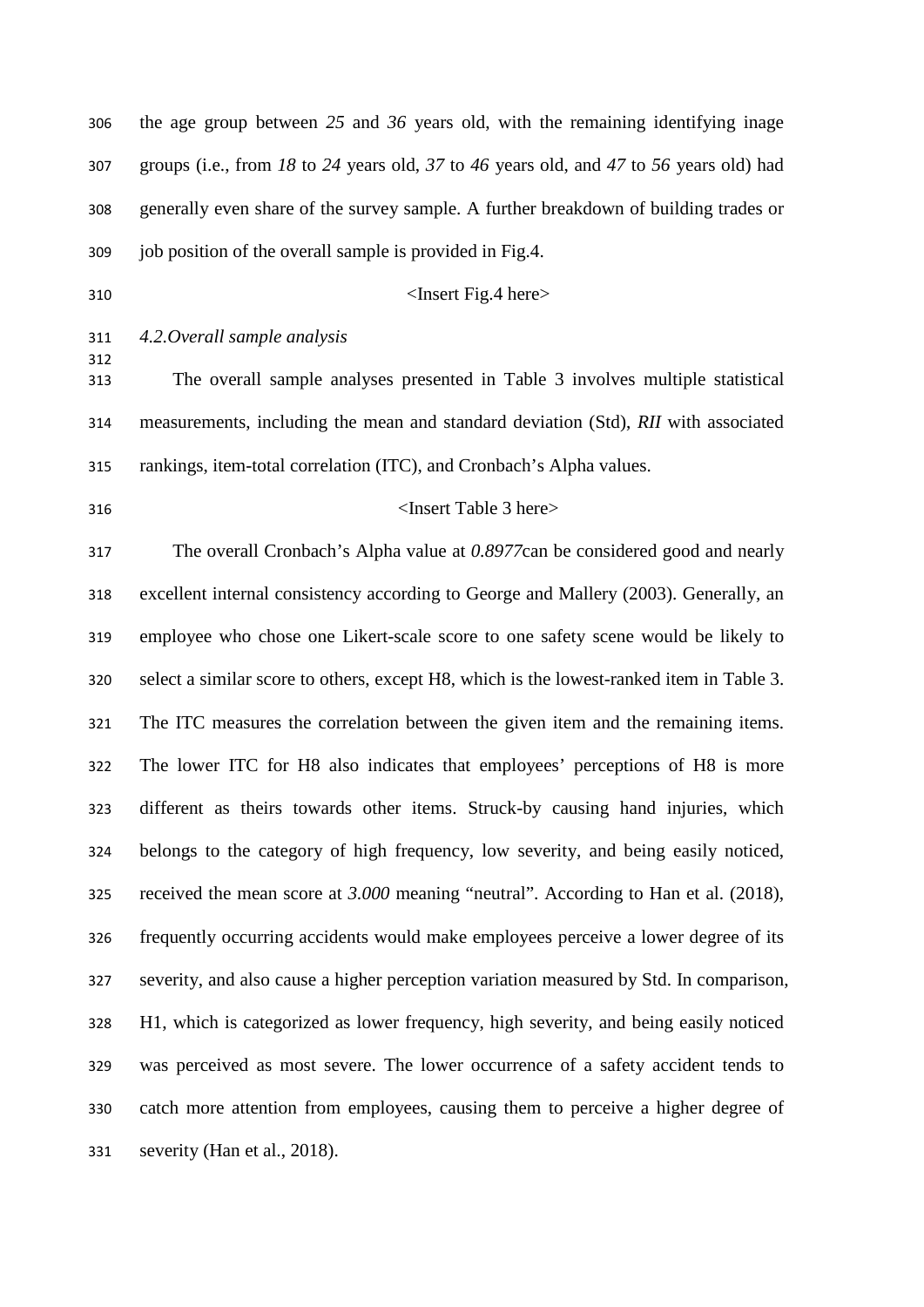Following the similar approach of the overall sample analysis in Table 3, the analysis of general safety perception questions is summarized in Table 4.

### <Insert Table 4 here>

 The overall Cronbach's Alpha value is significantly lower compared to that in the section of safety hazard/accident scenes. The value close to *0.700*, the boundary between being acceptable and questionable, indicates that there is a relatively low internal consistency. Employees tended to have more varied views on these extended *12* safety perception related questions. ITC values are low for most items listed in Table 4, meaning that employees' perceptions towards these general safety perception questions vary to a larger degree compared to their perceptions towards safety scenes. Both these top two-ranked items (i.e., Q1 and Q3) and bottom two-ranked items had low ITC (i.e., Q11 and Q12) with the remaining items. Generally, employees held strong beliefs that they were capable of identifying safety hazards on jobsites, and remembering safety hazard/accident scenes that they witnessed or viewed through safety training. In contrast, they strongly disagreed that they would risk to complete jobs. They held a neutral view on whether they would often follow their own way which might be unsafe to completework. It is also noticed that these lower-ranked items generally received a higher variation of views among employees, who would perceive the higher-ranked items with less variation.

## *4.3.Subgroup analysis for site employees from different education background*

 The subgroup analysis for employees divided by their education levels was assisted by ANOVA. Table 5 demonstrates the subgroup analysis.

#### <Insert Table 5 here>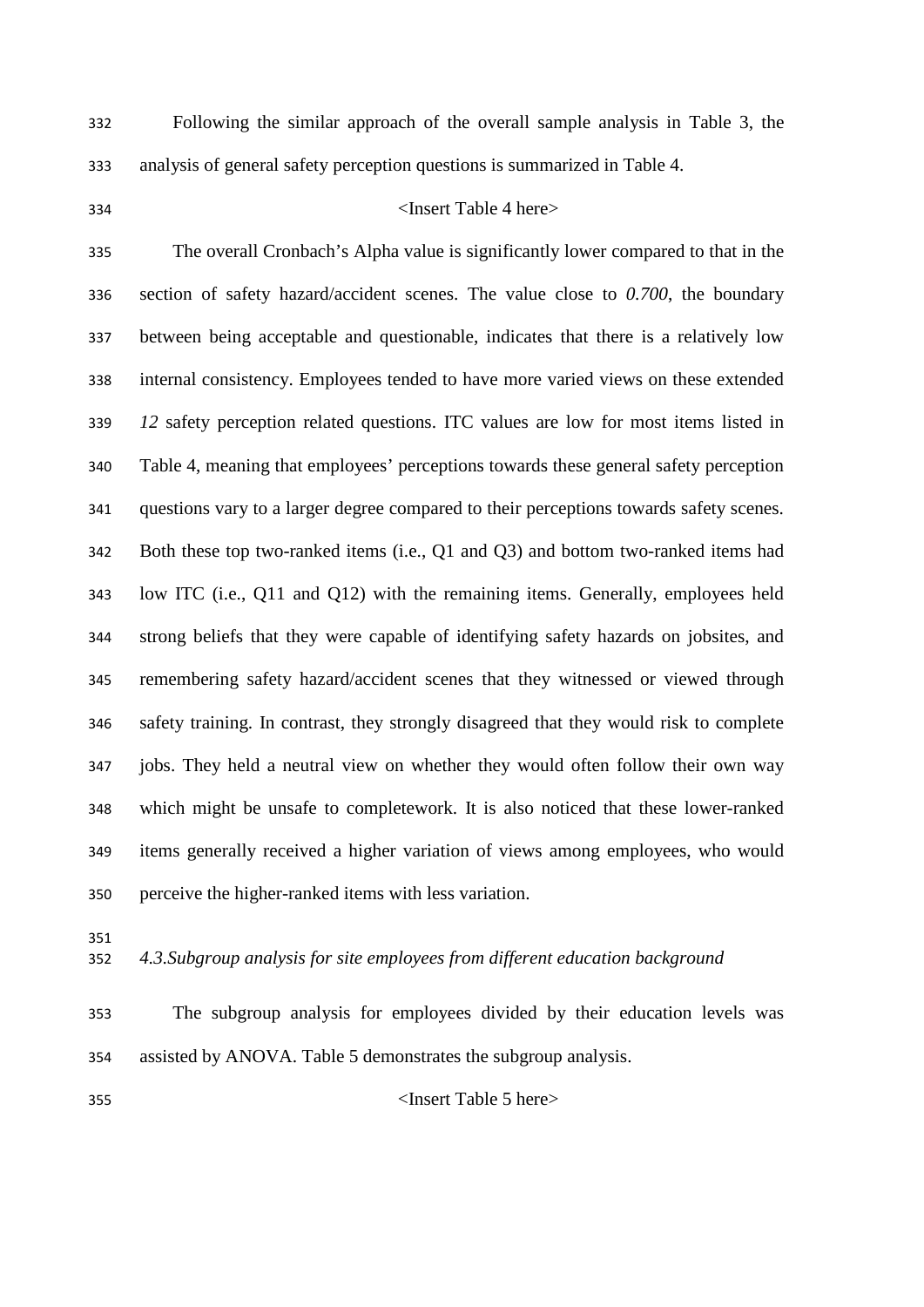No significant subgroup differences were found among employees with different education levels. It was suggested that these main safety hazards or accidents could be consistently perceived by all site employees regardless of their education background. However, those with only middle school education or below might view safety scenes with a larger variation, compared to their peers who had received more education. Further subgroup analysis was conducted for the *12* safety perception questions. Table 6 displays the comparative analysis.

## <Insert Table 6 here>

 More subgroup differences were found in perceiving general safety perception-related questions (i.e., Q8, Q11, and Q12). Employees who have received more education (i.e., high school or above) tended to agree more with the effect of incentives in their safety behavior, especially those who had completed studies from community college or university. According to Feng et al. (2017), compared to workers who generally had received less education, management personnel tended to perceive safety with higher importance as safety performance would matter to their career promotion and incentive for finishing a project in a safe way. Since those with higher education levels were more likely to be in management positions, they also agreed more that incentives were one of the motivations to behave safely. In comparison, workers' main motivation came from finishing work in a fast and efficient way, with less emphasis on safety (Feng et al., 2017). The largest variation came from Q11. It was surprising to discover that those with a degree from community college were more likely to take risks, with the average score at *3.400*, between "neutral" and "agree". Differing from those who had finished community college education, the other three subgroups, all strongly disagree that they would work at the risk of safety. Overall, those from higher education levels (i.e.,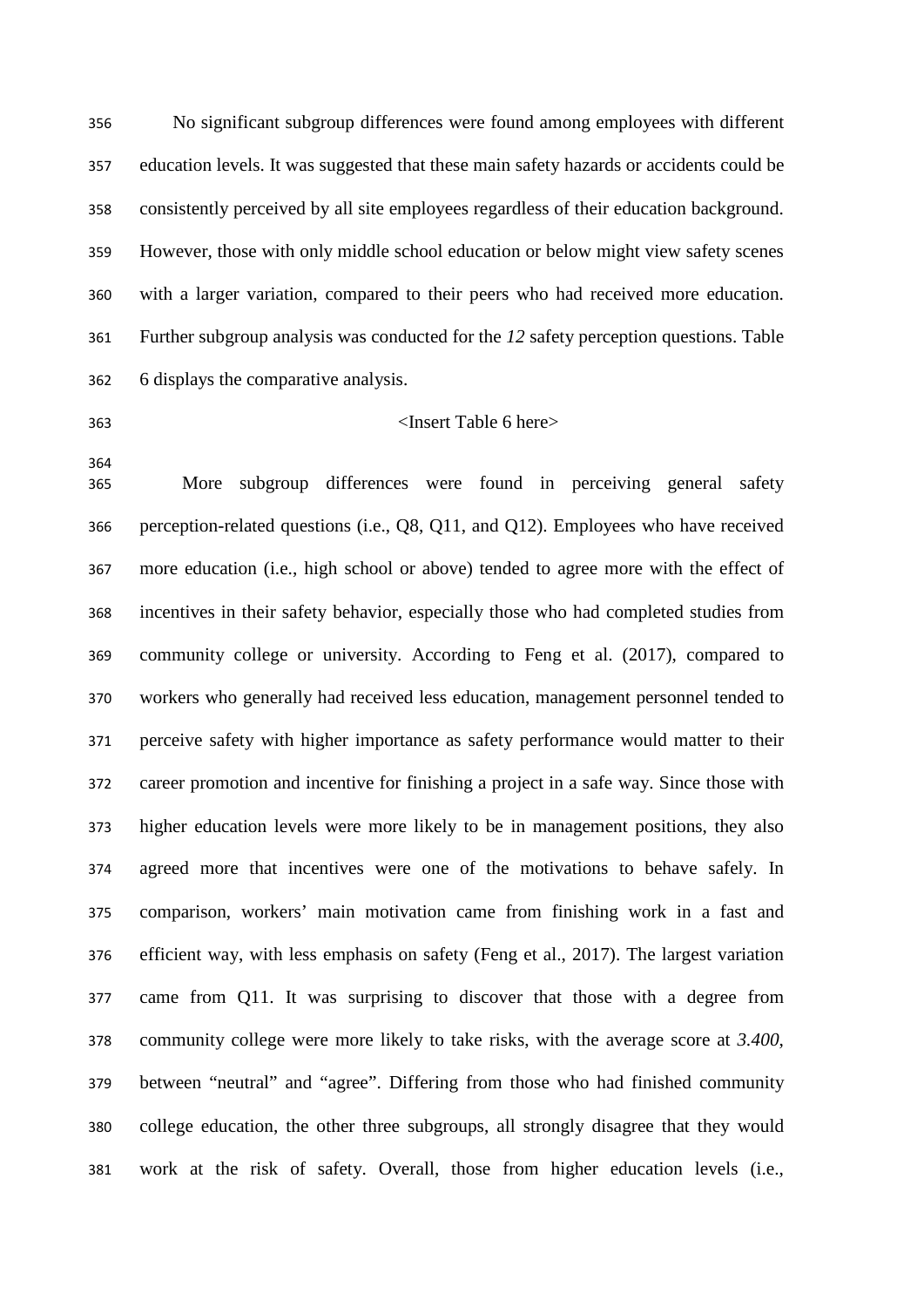community college or university) held more confirmatory views on these general safety perception-related questions.

## *4.4.Subgroup analysis of survey participants between male and female employees*

 Male and female employees were tested of their perceptions towards safety scenes and other general safety questions. Table 7 and Table 8 show the statistical analyses involving the two-sample *t*-test.

#### <Insert Table 7 here>

 All safety scenes were perceived by females with a higher degree of severity. On average, female employees considered all eight safety scenes to be significantly more dangerous. Some individual significant differences were found between male and female employees: 1) females perceived a higher degree of danger to H1 representing lower occurrence, high severity, and being easily noticed; 2) they also considered a higher danger of the scene which is with lower occurrence, low severity, and not being easily noticed; 3) they also believed more that scenes belonging to the category of high occurrence, high severity, and being easily noticed are highly dangerous.

#### <Insert Table 8 here>

 Two significant differences were found from Table 8 regarding male and female employees' general safety perceptions. Female employees strongly believed that they would firmly remember the safety hazards or accidents through witnessing them or via safety training. However, male employees had a higher level of confidence that they would be able to evaluate correctly the severity of an identified hazard.

*4.5.Subgroup analysis for site employees from different age groups*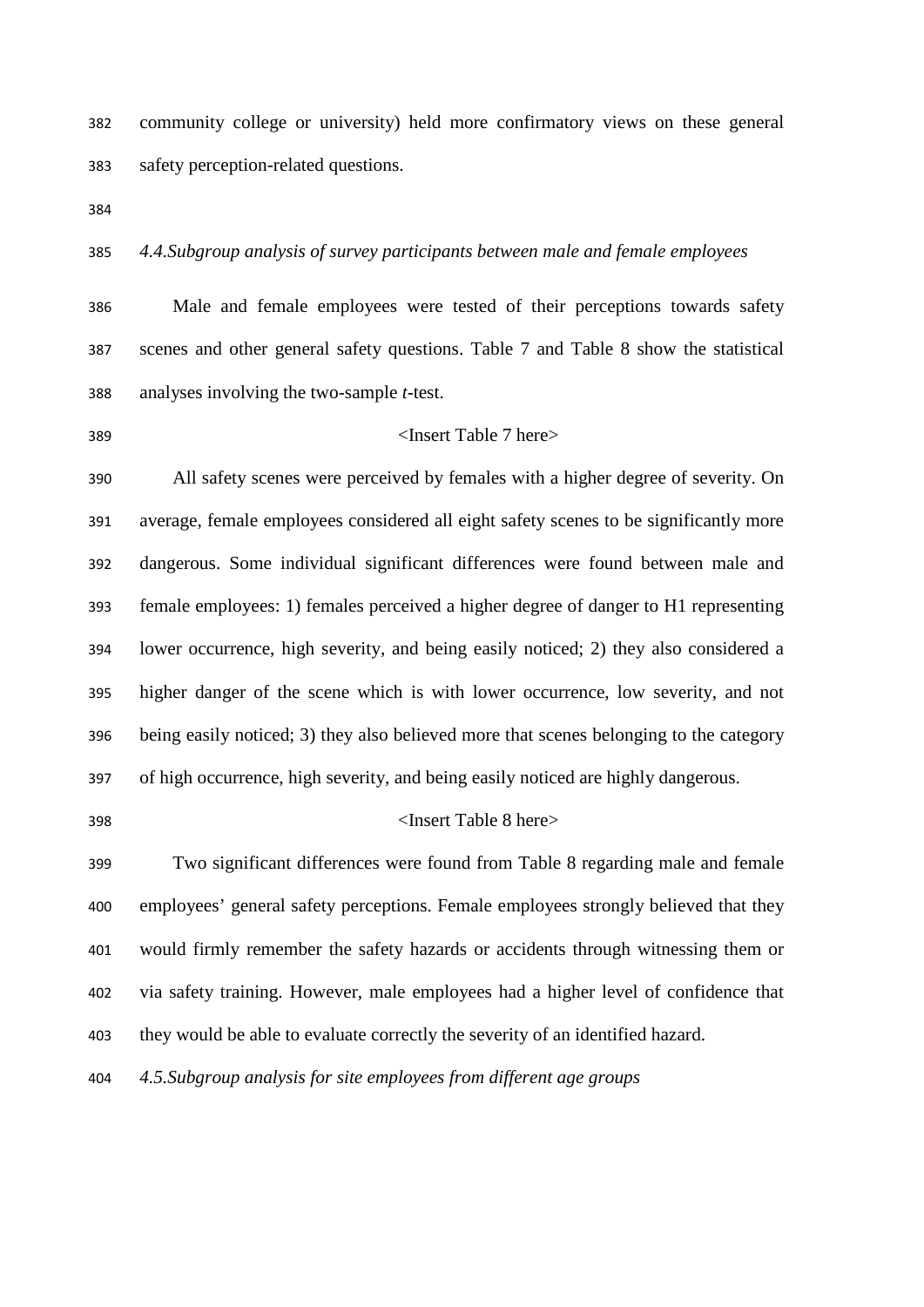Employees were further grouped according to their age ranges as shown in Table 9 and Table 10 adopting ANOVA. Some significant differences can be found in both safety scenes and general safety perception questions.

## <Insert Table 9 here>

 Employees from *37* to *46* years old perceived the overall eight scenes with significantly lower degree of severity, especially in H1 and H5, both of which fell into the category of lower occurrence. Employees between *37* and *46* years old were generally in their mid-career stage defined by Han et al. (2018). According to Han et al. (2018), compared to employees in their early career stage and senior employees, mid-career employees tended to be more over-optimistic of completing jobs without safety risks by perceiving the same safety hazards/accidents with lower severity levels. The findings from Table 9 supported the conclusion drawn from Han et al. (2018). The Std listed in Table 9 indicated that compared to other age groups, employees between *37* and *46* years old also had a higher variation among their opinions.

## <Insert Table 10 here>

 Table 10 suggests that there were two general safety perception-related statements that were viewed differently by employees from multiple age groups. Employees from *37* to *46* years old and from *18* to *24* years old delivered less confirmatory answers that they would be able to concentrate on the safety hazard without being distracted. These two age groups also happened to be less confident that they were capable of reasoning or linking the existing hazards to other similar scenes. The variations among each age group in viewing these *12* general safety perception-related questions all turned out to be small.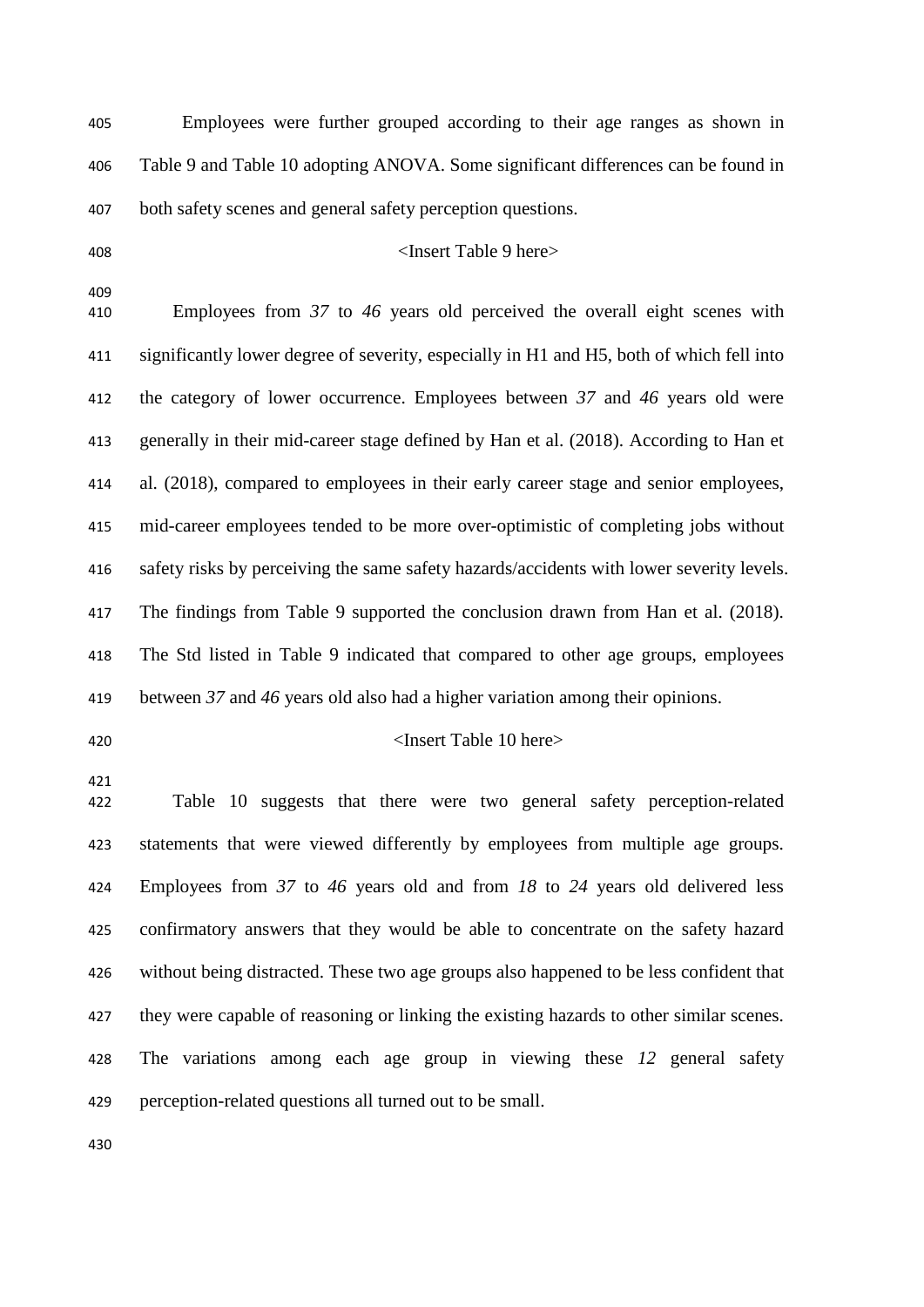#### **5. Discussions**

 Despite of the information technology development (Kim et al., 2014) in assisting safety management, the human factors in construction safety can never de downplayed. Targeting the effects of demographic factors in safety perceptions, this study adopted a site questionnaire survey approach to construction employees followed by multiple statistical analyses. Using the *155* valid responses collected from south-eastern region of China as the survey population, employees were divided into subgroups according to their education level, gender, and age range. Two main Likert-scale questions were asked related to safety hazard/accident scenes and extended general safety perceptions. Generally survey participants were evenly distributed in terms of their education levels, including middle school or below, high school, community college, and four-year bachelor. The majority (i.e., *85%*) of them were males, and almost of them came from the age group of between*25* and *36* years old.

 The statistical analysis in this study started from the overall sample. Higher internal consistency was found among the eight safety hazard/accident scenes. The Cronbach's Alpha value close to *0.900* showed a nearly excellent internal consistency, meaning that an employee who chose one numerical Likert-scale score for one safety scene was likely to assign a similar score to the remaining scenes, except H8 (struck-by causing hand injuries), which was categorized as high frequency, low severity, and being easily noticed. Safety hazard/accident with lower occurrence is more likely to be perceived with higher severity, and higher occurrence and less severe accidents would cause a higher variation among employees' perceptions (Han et al., 2018). The overall sample analysis towards the *12* general safety perception questions were perceived with lower internal consistency. Employees tended to vary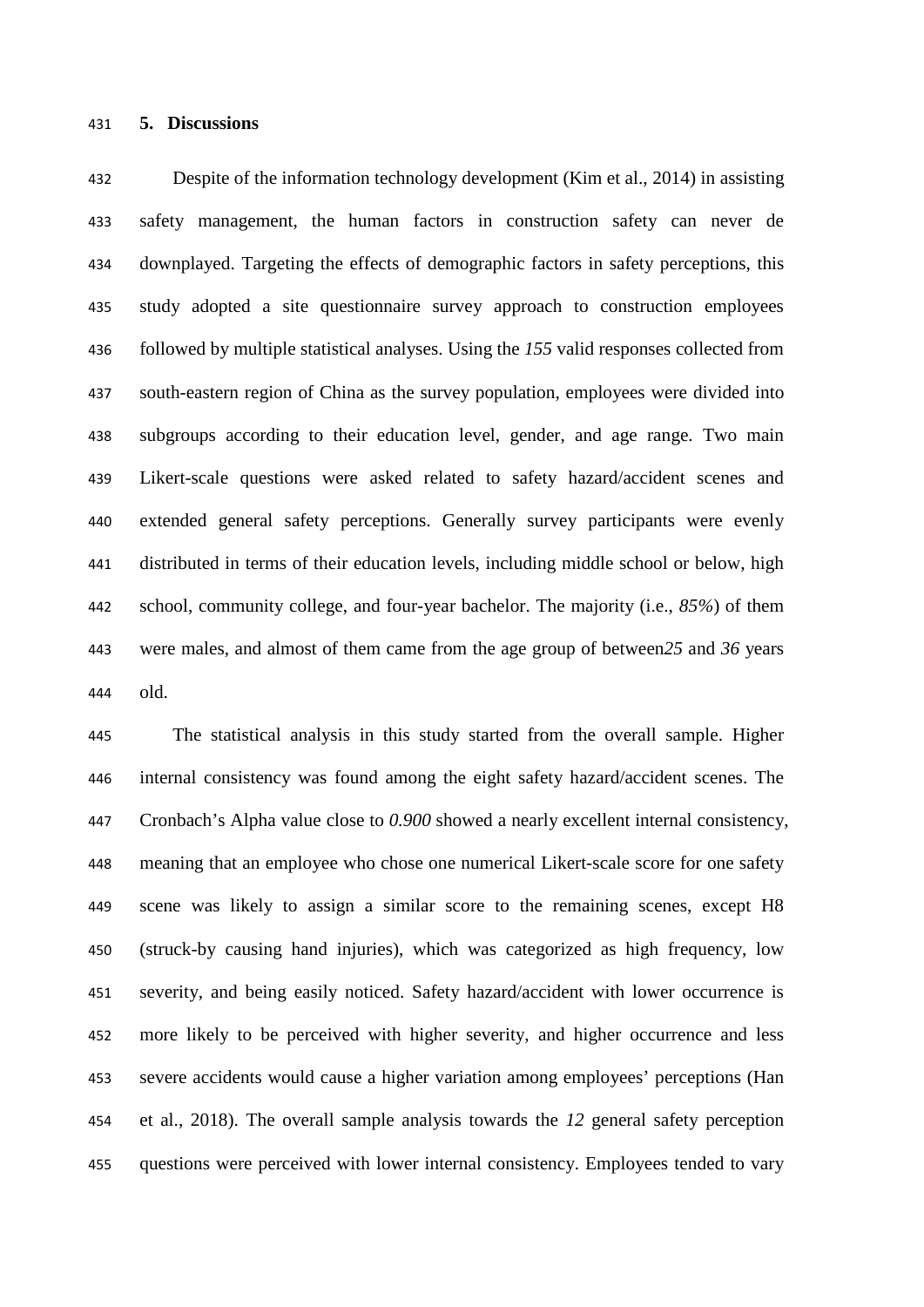on their opinions of these questions, especially the top-ranked and bottom-ranked questions. For example, they had higher confidence level that they were capable of identifying site hazards and remembering them well. They would be less likely to take risks to complete jobs and held a more neutral view of being likely to complete jobs in their own way with less consideration of safety.

 The overall sample's perceptions of safety hazard/accident scenes and general safety perception-related questions were then studied by dividing employees into subgroups according to their education level, gender, and age ranges. Those who had received more school education tended to be more motivated by incentives to behave safely. The rationale behind that could be that these more-educated employees were mostly in management positions, and safety played a more important role in their performance evaluation and career. In contrast from management staff, workers might emphasize less on safety with more motivation coming from finishing a job on-time (Feng et al., 2017). Although those with different education levels had consistent 470 judgements on the severity level of the eight different safety scenes, when it came to general safety perceptions, the education level might play some significant roles. Managers, who have generally received more education, tend to view safety as a more important issue.They may complete site jobs at a slower pace to guarantee safety, but workers are prone to finish jobs in a faster way for their own benefits (Feng et al., 2017). This would make the communication (Clark, 1998) between management personnel and workers a more significantly important issue.

 Females generally perceived a higher degree of danger from all of the eight safety hazard/accident scenes, especially those belonging to the category of high severity. This finding in the context of construction industry, is consistent with the study of Harries et al. (2006) who found that women were more likely to perceive negative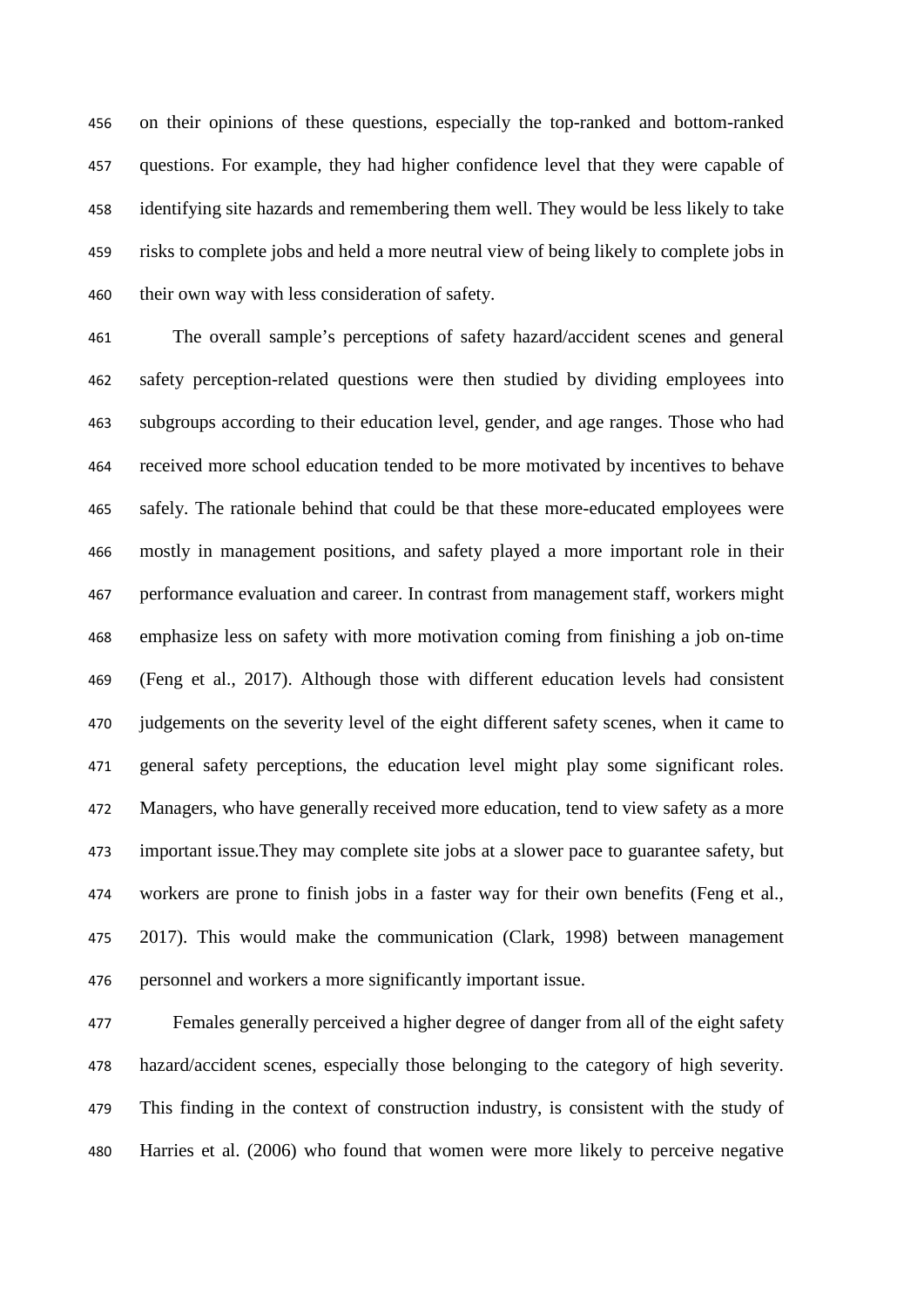consequences associated with risky choices. Although females held more confirmatory views that they would remember safety hazards or accidents for which they have witnessed or learned through training, males had a higher confidence level that they could correctly tell the severity of an identified hazard. The differences between males and females could be added to the theoretical models proposed by Gustafson (1998) regarding gender differences in risk perceptions, leading to further discussions on gender difference in safety management. For example, men's higher confidence in their own safety capability is a two-edged issue, which could result in more unsafe behaviors or even more incidents/accidents due to over-confidence or carelessness.

 Employees between *37* and *46* years old were found to perceive the eight safety hazard/accident scenes with significantly lower severity, especially these with lower occurrence. This could be due to the fact that these employees, who were more likely to be in the middle of their career, tended to underestimate safety risks compared to the younger or entry-level employees. Gaining certain experience could actually lead to over-confidence of employees in their capacity to identify and handle safety risks. Senior employees who were in the later years of a construction career, might be less ambitious and less likely to take risks (Han et al., 2018). It is suggested that periodic safety orientation or education would be necessary to refresh mid-career employees' safety awareness and accountability. The need for refreshing their safety accountability could also be indicated by the fact that they held a larger variation in viewing the severity of safety hazard/accident scenes. When responding to the safety general safety perception related questions, employees from *37* to *46* years old, together with their youngest peers from *18* to *24* years old, believed they were more likely to be distracted from concentrating on observing safety hazards. They were also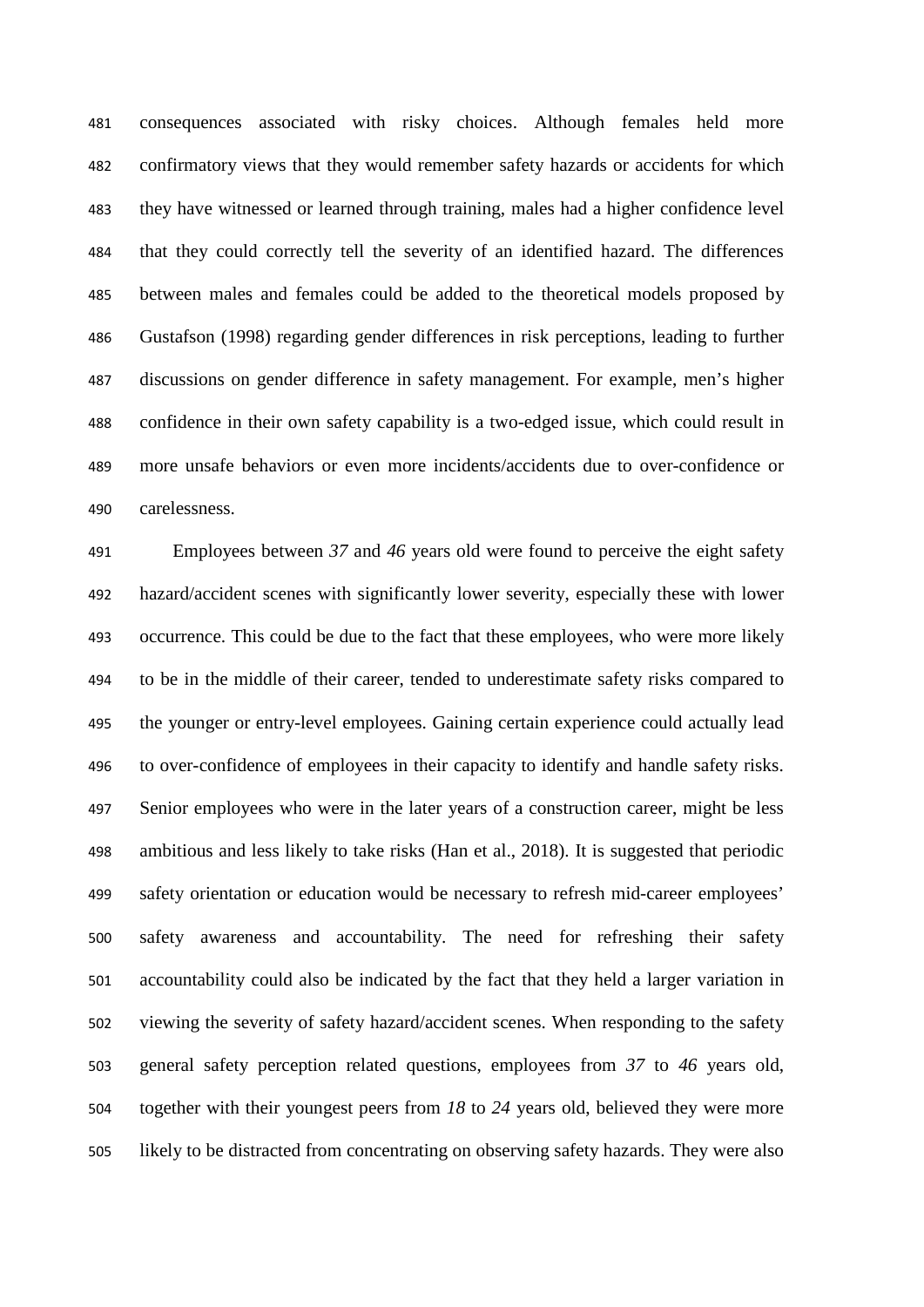less likely to reason the existing site hazards with other similar scenes. Though similarly in responding to these two general safety perception related questions, the rationale behind them could be different for these two age groups. The younger employees' being more easily distracted and less likely to reason hazards could be due to their lack of experience. But the similar perceptions in employees from *37* to *46* years old could be because they had multiple tasks to handle, and were less motivated to link the current hazards to their previously seen scenes.

 According to Dijksterhuis and Bargh (2001), perceptionshave a direct impact on human behaviors. The perception-based study in this research could lead to future studies in safety behavior and safety performance, for example, the comparison of unsafe behaviors and safety accident rates among different subgroups. The safety findings generated from construction sites might be applicable in other industries (e.g., manufacturing), and safety research beyond the construction industry (e.g., Harries et al., 2006; Barr et al., 2015) could serve as references for construction safety. Based on the findings of this subgroup site employees' perceptions divided by demographic factors, future studies could also compare the perceptions of employees' with the empirical data from safety records (e.g., Division of Safety Supervision, 2017). Based on the comparison, further decisions on safety training can be made, as safety training might not only be applied to site manager (Hare and Cameron, 2011) or overall worker sample (Chen and Jin, 2013), but also site employees from different demographic subgroups (e.g., gender).

## **6. Conclusion**

 In order to gain a more comprehensive view of construction employees' perceptions towards commonly encountered site safety hazards and their general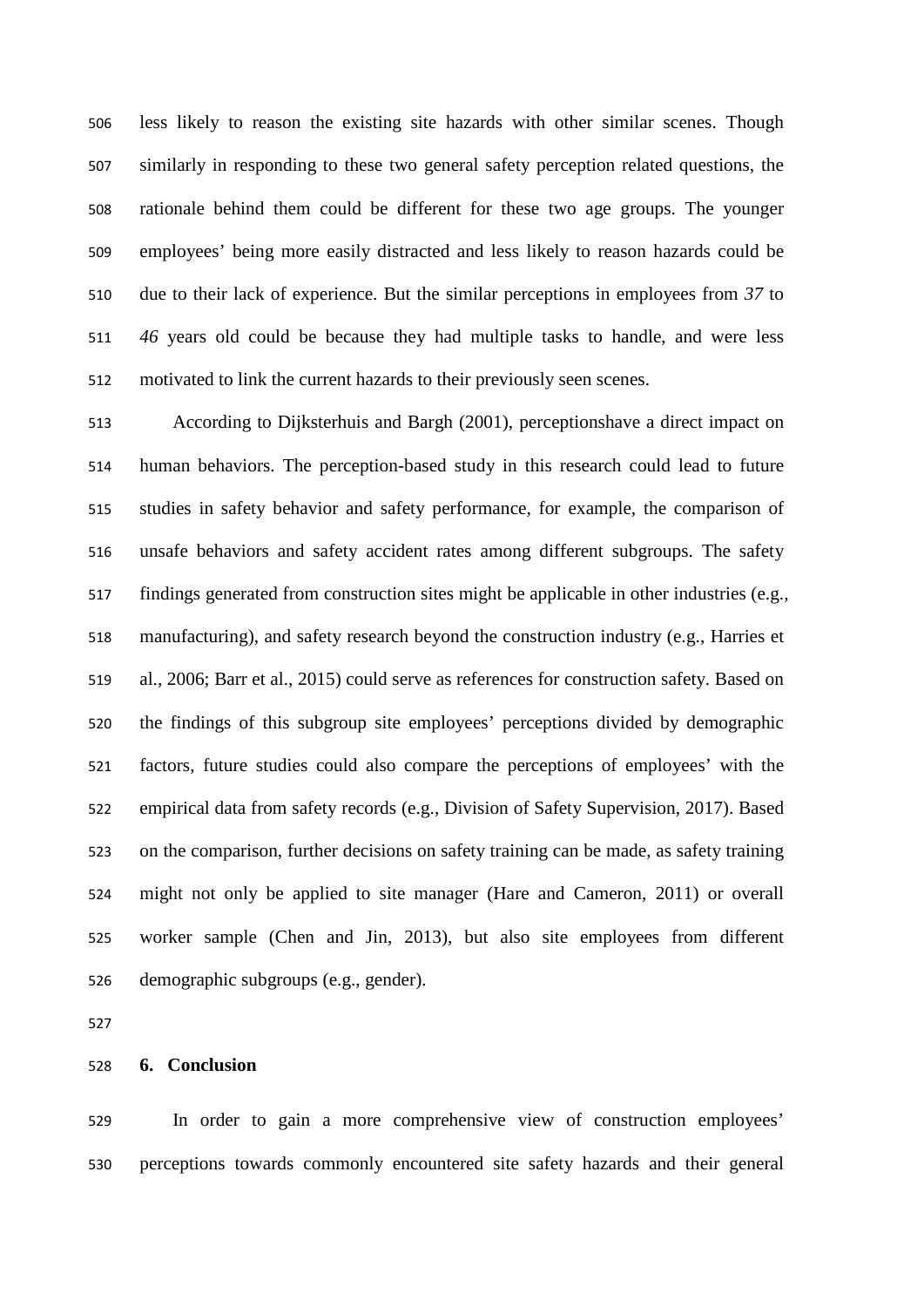safety perceptions, this study adopted a site survey-based approach to collect perception-based data on China's construction sites in the southeastern region. Based on the random sampling approach, survey responses from the selected jobsites could represent the overall site employee sample in the southeastern region of China. The southeastern region of China is the most economically active area in the country, with migration construction employees from all over the country.The overall sample analysis revealed that hazards/accidents with lower occurrence would cause employees to view them with a higher level of severity. Higher occurrence of accidents would lead to a larger variation of employees' perceptions of the severity. It was inferred that employees' judgement of certain hazards/accidents would be affected by the nature of them in terms of frequency of occurrence, degree of severity, and ease of being noticed on-site. Besides the overall sample analysis in safety hazard perceptions and general safety perceptions, this study introduced and investigated three major subgroup factors in how they affected construction employees' safety perceptions based on six pre-defined research hypotheses.

 Education level, although not affecting employees' perceptions of hazard/accident scenes, could play a more vital role in influencing the site safety perceptions, and ultimately safety performance. In the context of China's construction industry, education level is highly correlated to employees' job position, as management positions generallyrequire a higher educational degree diploma. Eventually the school education that an employee has received would affect their position levels on-site. The subgroup analysis for employees from different education levels would be linked to the scenario between management personnel and workers. The communication and coordination between these two types of employees for better safety management would become more important.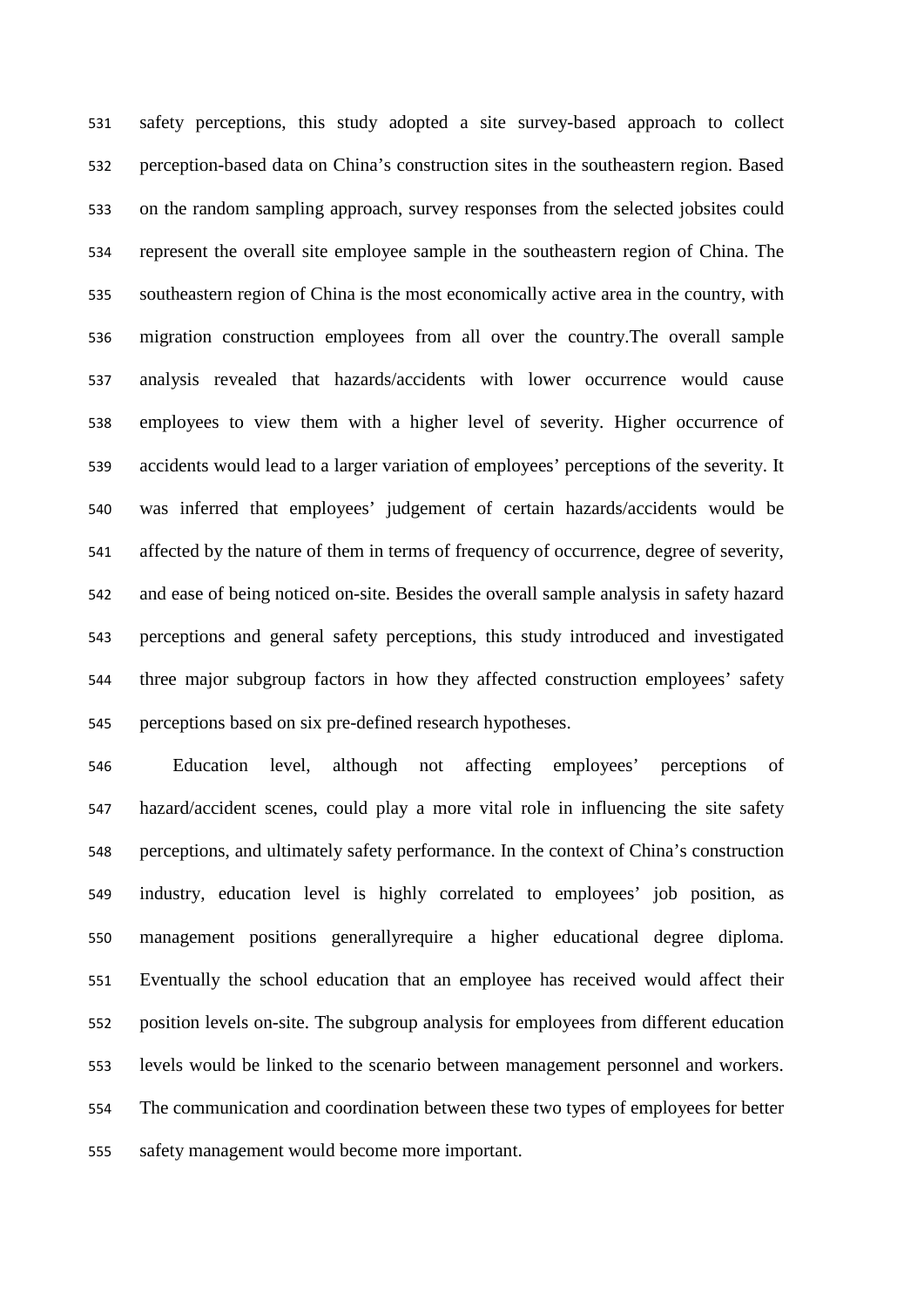Consistent with the studies of gender difference from other industries, the subgroup analysis within construction safety perceptions also revealed similar results. Females were more likely to perceive a higher level of danger from the given safety hazard/accident scenes. Male construction employees were more confident of their capability to detect site hazards. On the other hand, it could mean that males were more likely to be risk takers. The study of gender difference between the construction industry and others could serve as references for each other.

 Construction employees between *37*and *46* years old tended to underestimate the danger or severity associated with certain safety hazards, and they perceived themselves less likely to focus on observing safety hazards without being distracted. It was suggested that periodic safety training be implemented to employees in their mid-career, because gaining more experience and over-confidence of their own capacity in handling safety issues might lead to more risky behaviors. Employees in their early age and their mid-career might need to pay more attention on site safety hazards and associated risks, either due to less professional experience or the need of refreshing and updating their safety knowledge.

 This research contributed to the knowledge of safety culture and safety climate by introducing a more comprehensive list of subgroup or demographic factors (i.e., age, gender, and education) in affecting construction employees' perceptions. Future research would extend the current site survey to computer-based simulation and analysis of workers' sensitivity in identifying site hazards. This would allow the comparison between human perception and computer simulation. The current study was limited to southeastern China's construction industry. Potentially, findings from this research (e.g., gender difference) could be expanded to the study of safety perception in other regions of China and other developing countries (e.g., Vietnam).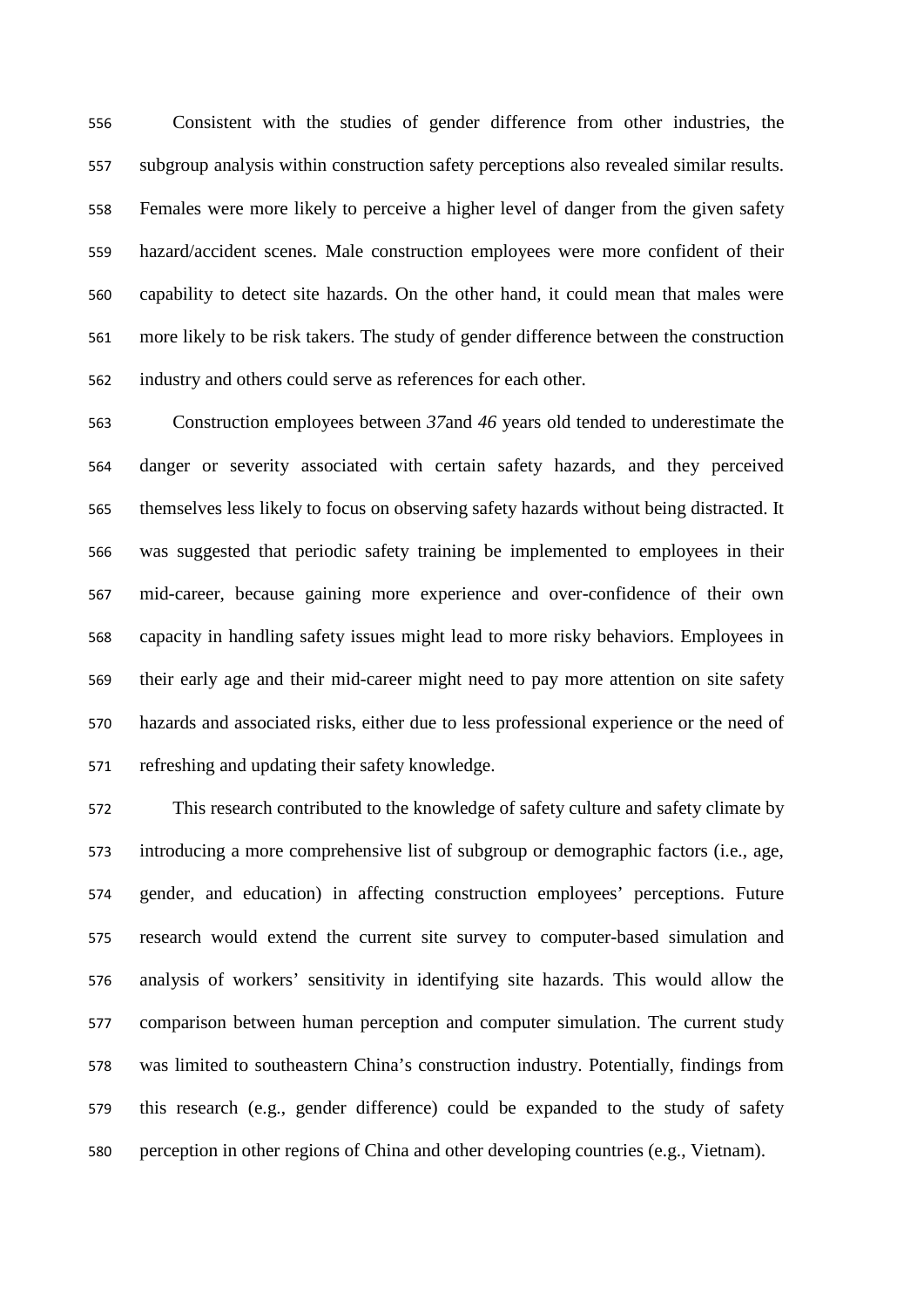### **Acknowledgement**

- This research is supported by the National Natural Science Foundation of China
- (Grant No. 51408266), MOE (Ministry of Education in China) Project of Humanities
- and Social Sciences (Grant No.14YJCZH047), Foundation of Jiangsu University
- (Grant No. 14JDG012), and Writing Retreat Fund provided by University of
- Brighton.

## **References**

- Abbas, M., Mneymneh, B.E., Khoury, H. (2018). "Assessing on-site construction personnel hazard perception in a Middle Eastern developing country: An
- interactive graphical approach." *Saf. Sci.,*Vol.103,
- pp.183-196.DOI:10.1016/j.ssci.2017.10.026.
- Barr, G.C., Kane, K.E., Barraco, R.D., Rayburg, T., Demers, L., Kraus, C.K., Greenberg, M.R., Rupp, V.A, Hamilton, K.M, Kane, B.G. (2015). "Gender differences in perceptions and self-reported driving behaviors among teenagers."*J.*
- *Emerg. Med*., Vol. 48, No.3, pp. 366-370.DOI:10.1016/j.jemermed.2014.09.055.
- Carifio, L., and Perla, R. (2008). "Resolving the 50 year debate around using and misusing Likert scales." *Med. Educ.,*Vol. 42, No. 12, pp.
- 1150-1152.DOI:10.1111/j.1365-2923.2008.03172.
- Chan, A.P.C., Wong, F. K.W., Hon, C.K.H., Javed, A.A., and Lyu, S. (2017). "Construction safety and health problems of ethnic minority workers in Hong Kong". *Engineering, Construction and Architectural Management*, Vol. 24, No. 6.,pp. 901-919.DOI:10.1108/ECAM-09-2015-0143.
- Chen, Q., and Jin, R. (2012). "Safety4Site commitment to enhance jobsite safety management and performance." *J. Constr. Eng. Manage.*, Vol.138, No. 4, pp. 509-519.DOI:10.1061/(asce)co.1943-7862.0000453.
- Chen, Q., and Jin, R. (2013). "Multilevel safety culture and climate survey for assessing new safety program." *J. Constr. Eng. Manage.,*Vol. 139, No.7, pp. 805-817.DOI:10.1061/(asce)co.1943-7862.0000659.
- Chen, Q., and Jin, R. (2015). "Safety4Site commitment to enhance jobsite safety management and performance."*Saf. Sci.*Vol. 74, pp.
- 15-26.DOI:10.1061/(asce)co.1943-7862.0000453.
- Chen, Q., Jin, R., and Soboyejo, A. (2013). "Understanding a contractor's regional variations in safety performance." *J. Constr. Eng. Manage.*, Vol. 139, No.6,
- pp.641-653.DOI:10.1061/(asce)co.1943-7862.0000602.
- Choudhry, R.M., Fang, D., and Lingard, H. (2009). "Measuring Safety Climate of a Construction Company." *J. Constr. Eng. Manage.,*Vol. 135, No.9,
- pp.890-899.DOI:10.1061/(asce)co.1943-7862.0000063.
- Choudhry, R.M., Fang, D., and Mohamed, S. (2007a). "Developing a model of construction safety culture." *J. Manage. Eng.,*Vol. 23, No.4,
- pp.207-212.DOI:10.1016/j.ssci.2013.02.003.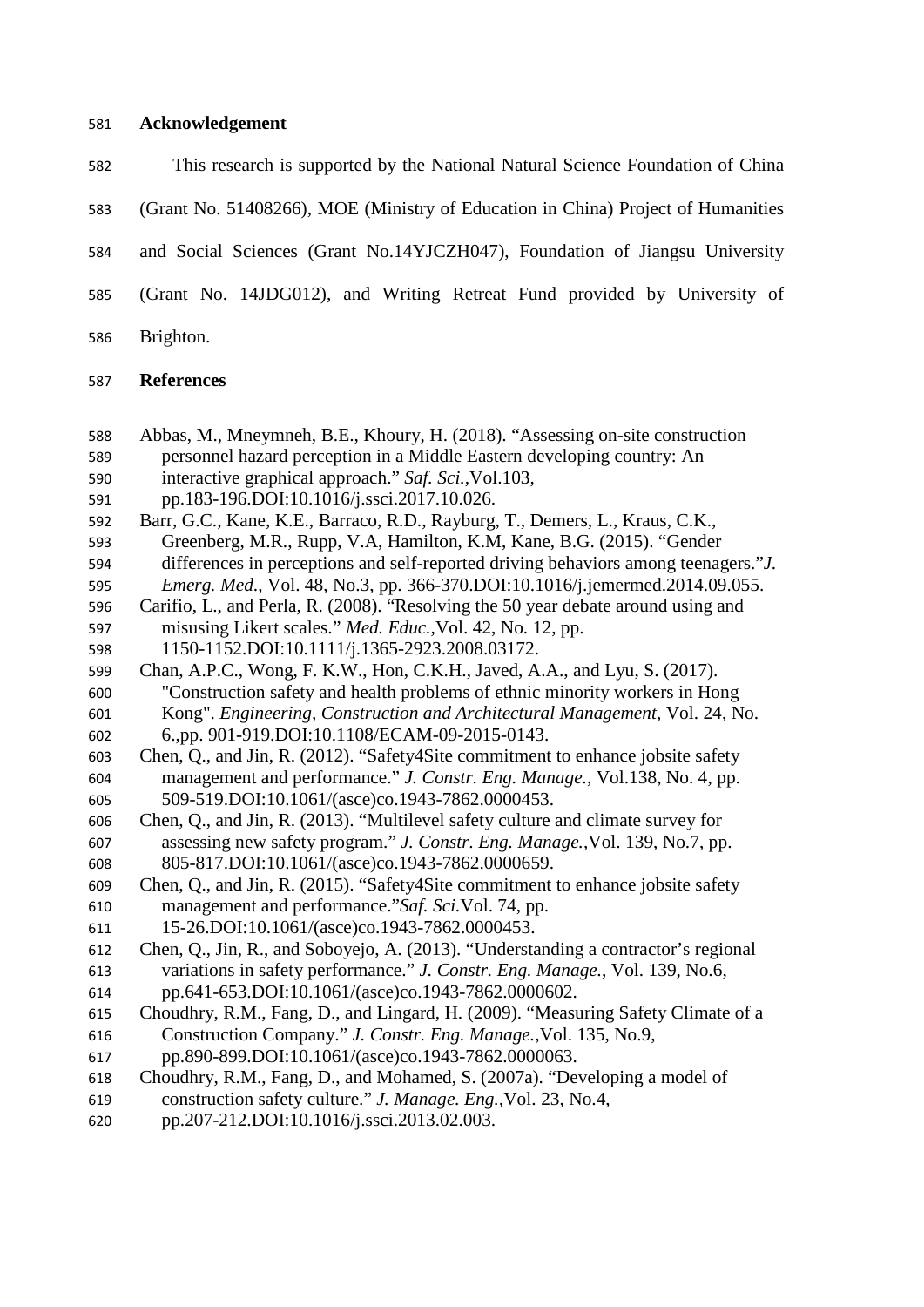- Choudhry, R. M., Fang, D., and Mohamed, S. (2007b). "The nature of safety culture: A survey of the state-of-the-art." *Saf. Sci.,*Vol. 45, No.10, pp.
- 993–1012.DOI:10.1016/j.ssci.2006.09.003.
- Clarke, S. (1998). "Safety culture on the UK railway network." *Work &Stress,*Vol.12, No.3, pp. 285-292.DOI:10.1080/02678379808256867.
- Cox, S., and Cox, T. (1991). "The structure of employee attitudes to safety: a European example." *Work & Stress*, Vol. 5, No. 2,
- pp.93–106.DOI:10.1080/02678379108257007.
- Cronbach, L. J. (1951). "Coefficient alpha and the internal structure of tests." *Psychometrika.,*Vol.16, No. 3, pp.297-334.DOI:10.4135/9781412961288.n54.
- Davidson, D. J., and Freudenburg, W. R. (1996). "Gender and environmental risk concerns: A review and analysis of available research."*Environ. Behav*.,Vol. 28, No.3, pp.302-339.DOI:10.1177/0013916596283003.
- Dijksterhuis, A., and Bargh, J. A. (2001). "The perception-behavior expressway: Automatic effects of social perception on social behavior." *Adv. Exp. Soc. Psychol.*, Vol. 33, pp. 1-40.DOI:10.1016/s0065-2601(01)80003-4.
- Dong, L. (2014). "The design and implementation of construction workers' service system." Shandong University, Jinan, China. In Chinese.
- Dedobbeleer, N., and Béland, F. (1991). "A safety climate measure for construction sites." *J. Saf. Res*., Vol. 22, No. 2,
- pp.97–103.DOI:10.1016/0022-4375(91)90017-p.
- DeVellis, R. F. (2003). "Scale development: theory and applications."2nd Ed., SAGE Publications, Inc., Thousand Oaks, CA.
- Division of Safety Supervision, Department of Housing and Urban-Rural Construction in China.,2017. Available via 〈http://sgxxxt.mohurd.gov.cn/Public/AccidentList.aspx〉, accessed on November 647 18<sup>th</sup>, 2017 (in Chinese).
- Eadie, R., Browne, M., Odeyinka, H., McKeown, C., and McNiff, S. (2013). "BIM implementation throughout the UK construction project lifecycle: An analysis." *Autom. Constr.,* Vol. 36, pp. 145–151.DOI:10.1016/j.autcon.2013.09.001.
- Feng, Z., Han, Y., Zhang, J., and Liu, J. (2017). "Differentcharacteristics and causes of construction workers' hazard cognition-based on the comparison between managers and workers." *Journal of Safety Science and Technology,*Vol. 13, No.7, pp.186-192 (in Chinese).DOI:10.11731/j.issn.1673-193x.2017.07.030.
- George, D., and Mallery, P. (2003). "SPSS for Windows step by step: A simple guide and reference." 11.0 update (4th ed.). Boston: Allyn & Bacon.
- Grote, G., and Kunzler, C. (2000). "Diagnosis of safety culture in safety management audits." *Saf. Sci.,*Vol. 34, No. 1–3, pp. 131–150.DOI:10.1016/s0925-7535(00)00010-2.
- Guldenmund, F. W. (2000). "The nature of safety culture: A review of theory and research." *Saf. Sci.,*Vol. 34, No.1–3,
- pp.215–257.DOI:10.1016/s0925-7535(00)00014-x.
- Gustafson, P.E. (1998). "Gender differences in risk perception: theoretical and methodological perspectives." *Risk Anal*., Vol. 18, No.6, pp.805-811.DOI:10.1023/b:rian.0000005926.03250.c0.
- Han, Y., Feng, Z., Zhang, J., Jin, R., and Aboagye-Nimo, E. (2018). "An Empirical
- Study of Employees' Safety Perceptions of Site Hazard/Accident Scenes." *J.*
- *Constr. Eng. Manage.*Vol. 145, No. 1,
- 04018117.DOI:10.1061/(ASCE)CO.1943-7862.0001590.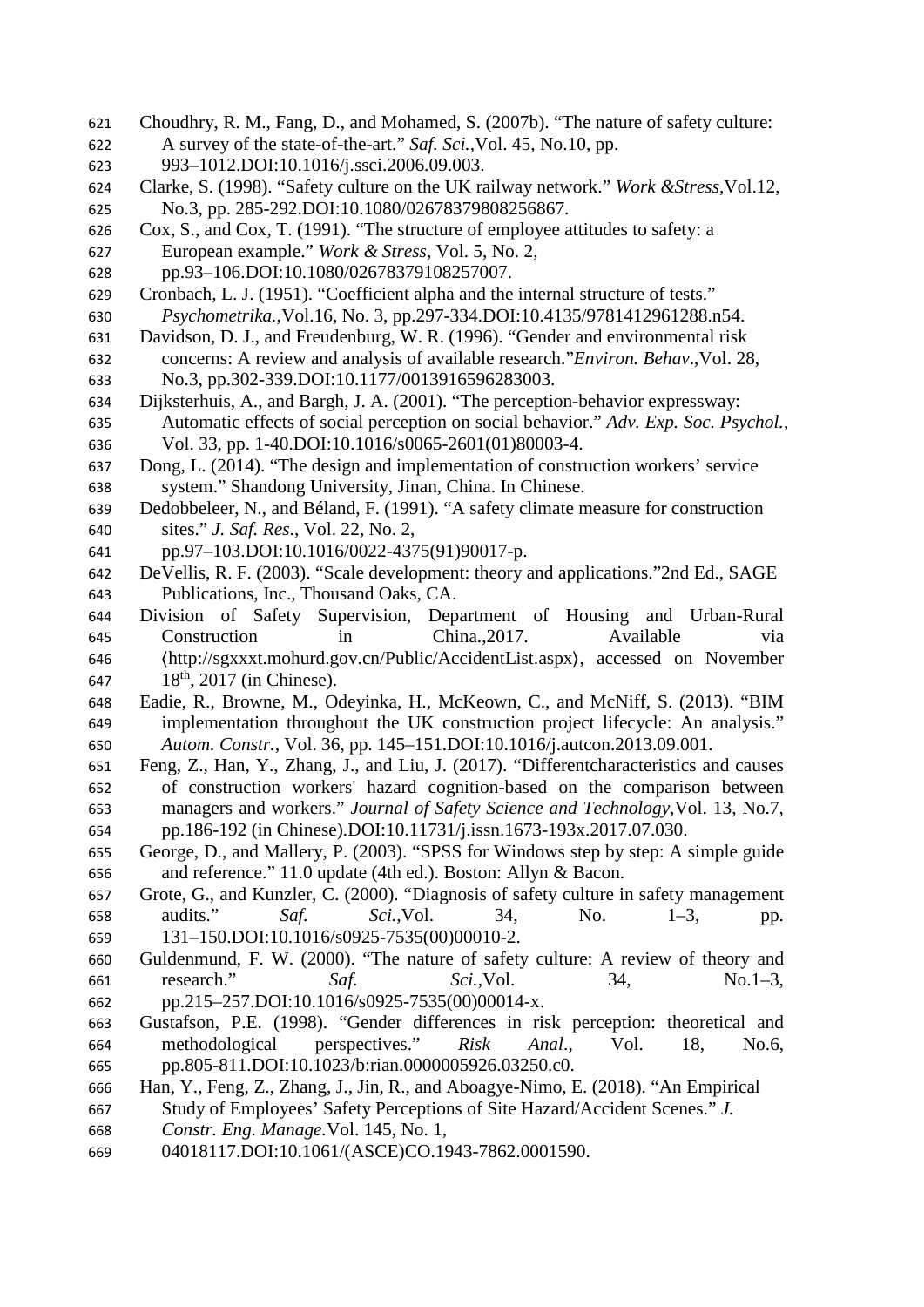- Hare, B., and Cameron, I. (2011). "Site manager safety training", *Engineering, Construction and Architectural Management,* Vol. 18, No. 6, pp. 568-578.DOI:10.1108/09699981111180881.
- 
- Harris, C.R., Jenkins, M., and Glaser, D. (2006). "Gender differences in risk assessment: why do women take fewer risks than men?"*Judgment and Decision Making*, Vol. 1, No. 1, pp. 48-63.http://journal.sjdm.org/06016/jdm06016.htm.
- Ho, D. C. P., Ahmed, S. M., Kwan, J. C., and Ming, F. Y. W. (2000). "Site safety
- management in Hong Kong." *J. Manage. Eng.,*Vol. 16, No. 6, pp. 34-42.DOI: 10.1061/(ASCE)0742-597X(2000)16%3A6(34).
- Hofmann, D. A., Jacobs, R., and Landy, F. (1995). "High reliability process industries: Individual, micro, and macro organizational influences on safety performance." *J. Saf. Res*., Vol. 26, No.3, pp. 131–149.DOI:10.1016/0022-4375(95)00011-e.
- Iain, C., Billy, H., and Roy, D. (2013) "An analysis of safety advisor roles and site safety performance". *Engineering, Construction and Architectural Management*, Vol. 20, No.5, pp. 505-521..DOI:10.1108/ECAM-01-2012-0002.
- Jin, R., and Chen, Q. (2013). "Safety culture: effects of environment, behavior & person." *Professional Safety*, Vol. 58, No.05, pp. 60-70.https://www.onepetro.org/journal-paper/ASSE-13-05-60.
- Jin, R., Hancock C.M., Tang, L., & Wanatowski, D. & Yang, L. (2017). ["BIM](https://www.researchgate.net/publication/317718381_Investigation_of_BIM_Investment_Returns_and_Risks_in_China)  [Investment, Returns, and Risks in China's AEC Industries.](https://www.researchgate.net/publication/317718381_Investigation_of_BIM_Investment_Returns_and_Risks_in_China)"*J. Constr. Eng. Manage.,*Vol. 143, No. 12,04017089. DOI:10.1061/(ASCE)CO.1943-7862.0001408.
- Kim, S., Shin, D.H., Woo, S., Lee, S., 2014. Identification of IT application areas and potential solutions for perception enhancement to improve construction safety. *KSCE Journal of Civil Engineering*, Vol. 18, pp. 365-379.DOI:10.1007/s12205-014-0173-3.
- Li, Q., Ji, C., Yuan, J., and Han, R. (2017). "Developing dimensions and key indicators for the safety climate within China's construction teams: A questionnaire survey on construction sites in Nanjing."*Saf. Sci*., Vol. 79, pp.11-18.DOI:10.1016/j.ssci.2016.11.006.
- Liao, P.C., Lei, G., Xue, J., and Fang, D. (2015). "Influence of person-organizational fit on construction safety climate." *J. Manage. Eng.,* Vol. 31, No.4, 4014049.DOI:10.1061/(ASCE)ME.1943-5479.0000257.
- Liao, P.C., Liu, B., Wang, Y., Wang, X., and Ganbat, T. (2017). "Work paradigm as a moderator between cognitive factors and behaviors – A comparison of mechanical and rebar workers." *KSCE Journal of Civil Engineering*, Vol. 21, No. 7, pp. 2514-2525.DOI: 10.1007/s12205-017-0091-2.
- Liao, P.C., Ma, Z., and Chong, H.Y. (2018). "Identifying Effective Management Factors Across Human Errors – A Case in Elevator Installation."*KSCE Journal of Civil Engineering*, Vol. 22, No.9, pp.3204-3214.DOI:10.1007/s12205-017-1726-z.
- Lin, K.Y., Lee, W., Azari, R., and Migliaccio, G.C. (2018). "Training of Low-Literacy and Low-English-Proficiency Hispanic Workers on Construction Fall Fatality." *J. Manage. Eng.,* Vol. 34, No. 2,05017009.DOI:10.1061/(ASCE)ME.1943-5479.0000573.
- Lingard, H., Cooke, T., and Blismas, N. (2011)."Coworkers' response to occupational health and safety: An overlooked dimension of group‐level safety climate in the construction industry?"*Engineering, Construction and Architectural Management*, Vol. 18, No. 2, pp.159-175. DOI:10.1108/09699981111111139.
- MarketLine Industry Profile (2014). "Construction in China, Reference Code: 719 0099-2801." pp. 10.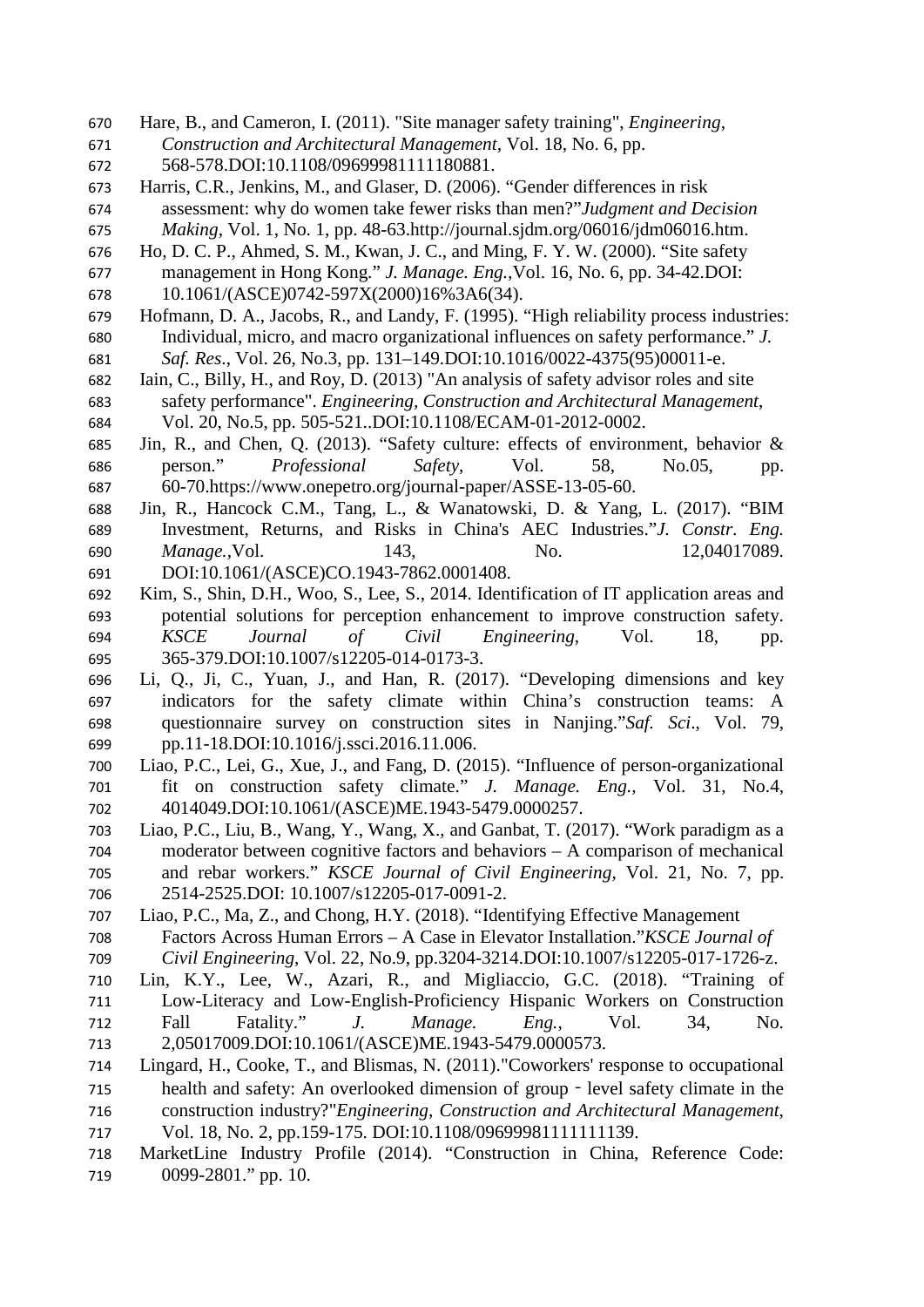Mearns, K., Whitaker, S. M., and Flin, R. (2003). "Safety climate, safety management practice and safety performance in offshore environments." *Saf. Sci.,*Vol. 41, No.8, 641–680.DOI:10.1016/s0925-7535(02)00011-5. Melia, J., Mearns, K., Silvia, A., Silvia, M., and Luisa Lima, M. (2008). "Safety climate responses and the perceived risk of accidents in the construction industry." *Saf. Sci.,* Vol. 46, No. 6, pp. 949–958.DOI:10.1016/j.ssci.2007.11.004. Molenaar, K.R., Park, J.I., and Washington, S. (2009). "Framework for measuring corporate safety culture and its impact on construction safety performance." *J. Constr. Eng. Manage.,* Vol. 135, No. 6, pp. 488-496.DOI:10.1061/(asce)0733-9364. Namian, M., Albert, A., and Feng, J. (2018). "Effect of distraction on hazard recognition and safety risk perception."*J. Constr. Eng. Manage.,* Vol. 144, No.4, 04018008.DOI:10.1061/(asce)co.1943-7862.0001459. National Occupational Research Agenda (NORA), (2008). "National construction agenda for occupational safety and health research and practice in the U.S. construction sector." NORA Construction Sector 736 Council.(http://www.cdc.gov/niosh/nora/comment/agendas/construction/pdfs/Cons<br>737 tOct2008.pdf) (Oct. 13, 2017). 737 tOct2008.pdf) (Oct. 13, 2017).<br>738 Newaz, M.T., Davis, P.R., Jefferie Newaz, M.T., Davis, P.R., Jefferies, M., and Pillay, M. (2018) "Developing a safety climate factor model in construction research and practice: A systematic review identifying future directions for research". *Engineering, Construction and Architectural Management*, Vol. 25, No.6, pp. 738-757, DOI:10.1108/ECAM-02-2017-0038. Norman, G. (2010). "Likert scales, levels of measurement and the 'laws' of statistics." Adv. *Health Sci. Edu.,*Vol. 15, No.5, pp. 625-632.DOI:10.1007/s10459-010-9222-y. Occupational Safety and Health Administration (OSHA). (2011). "Construction Focus Four training." U.S. Dept. of Labor, 748 Washington,DC, (http://www.osha.gov/dte/outreach/construction/focus\_four/index.<br>749 html) (Apr. 13, 2017). html $\langle$  (Apr. 13, 2017). Pearson, E. S. (1931). "The analysis of variance in the case of non-normal variation." *Biometrika*, Vol. 23, No. 1/2, pp. 114–133. Rowlinson, S., Mohamed, S., and Lam, S.W. (2003) "Hong Kong construction foremen's safety responsibilities: a case study of management oversight". *Engineering, Construction and Architectural Management*, Vol. 10, No.1, pp. 27-35, DOI:10.1108/09699980310466523. Schein, E. H. (1996). "Three cultures management: The key to organizational learning." *Sloan Manage. Rev.*, Vol. 38, No.1, pp.9–20.https://sloanreview.mit.edu/article/three-cultures-of-management-the-key- to-organizational-learning/ Siegrist, M., Keller, C., and Kiers, H.A. (2005). "A New Look at the Psychometric Paradigm of erception of Hazard." *Risk Anal.,* Vol.25, No.1, pp. 211- 222.DOI:10.1111/j.0272-4332.2005.00580. Slovic, P. (1992). "Perception of risk: Reflections on the psychometric paradigm." Decision Research. Eugene, Oregon, U.S.〈http://hdl.handle.net/1794/22510〉 Sun, Y., Fang, D., Wang, S., Dai, M., &Lv, X. (2009). "Safety Risk Identification and Assessment for Beijing Olympic Venues Construction." *J. Manage. Eng.,*Vol. 24, 767 No.1, 40-47.DOI:10.1061/(asce)0742-597.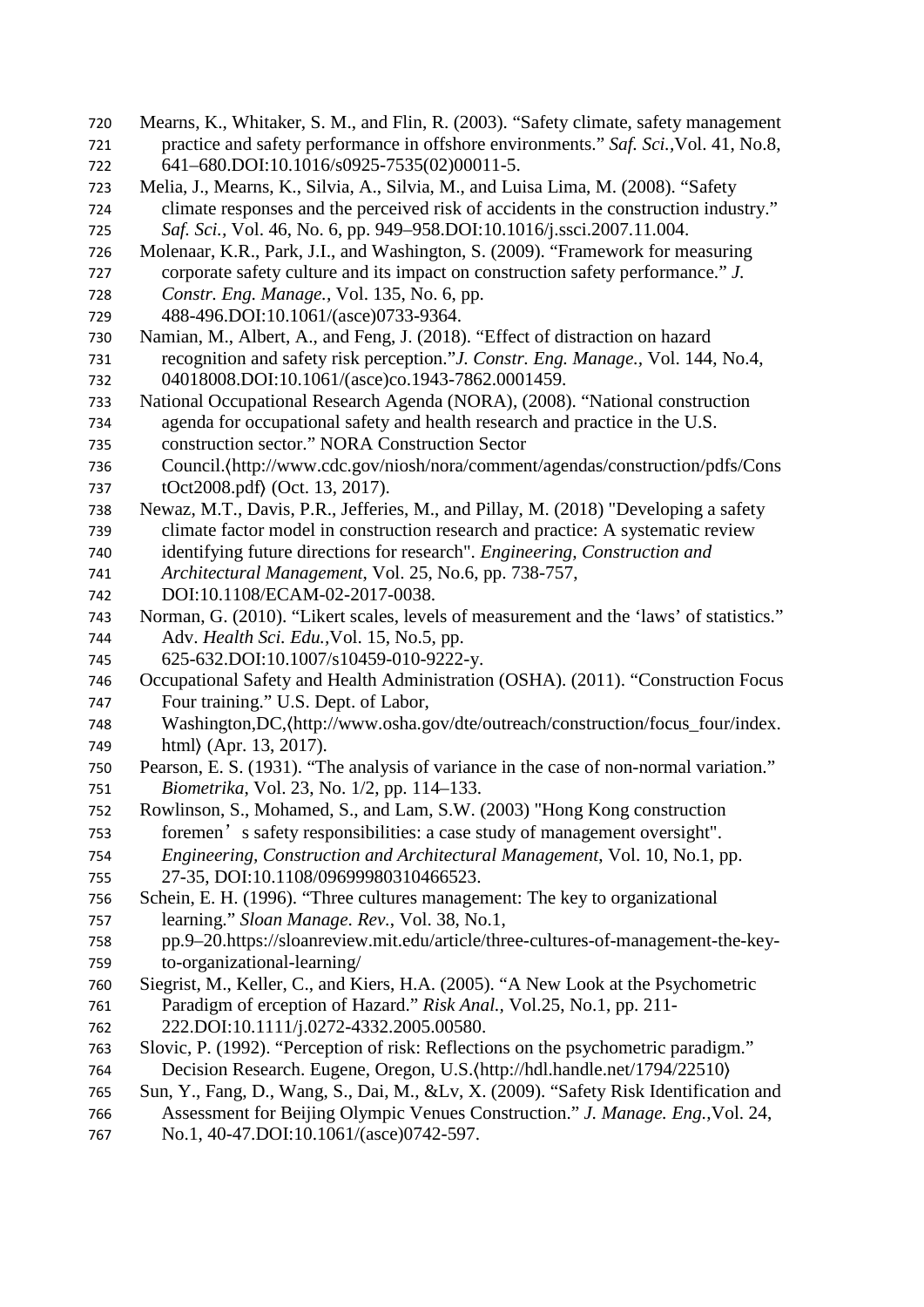- Tam, V.W.Y. (2009). "Comparing the implementation of concrete recycling in the Australian and Japanese construction industries."*J. Clean. Prod.*, Vol. 17, No.7, pp. 688-702.DOI:10.1016/j.jclepro.2008.11.015.
- Zhang, J. (2017). "Research on difference of hazard perception ability forconstruction workers." Master's thesis. Jiangsu University, Zhenjiang, Jiangsu, China.
- Zhang, J., and Li, J. (2016). "Applying SEM in studying factors affecting
- constructionworkers' safety behavior." *Journal of Safety and Environment,*Vol. 3,pp. 182-187.DOI:10.13637/j.issn.1009-6094.2016.03.036.
- Zohar, D. (1980). "Safety climate in industrial organizations: Theoretical and applied
- implications." *J. Appl. Psychol.,* Vol. 65, No. 1, pp. 96–102,
- DOI:10.1037/0021-9010.65.1.96.
- 

| 780 |  |  |  |
|-----|--|--|--|
| 781 |  |  |  |
| 782 |  |  |  |
| 783 |  |  |  |
| 784 |  |  |  |
| 785 |  |  |  |
| 786 |  |  |  |
| 787 |  |  |  |
| 788 |  |  |  |
| 789 |  |  |  |
| 790 |  |  |  |
| 791 |  |  |  |
| 792 |  |  |  |
| 793 |  |  |  |
| 794 |  |  |  |
| 795 |  |  |  |
| 796 |  |  |  |
| 797 |  |  |  |
| 798 |  |  |  |
| 799 |  |  |  |
| 800 |  |  |  |
| 801 |  |  |  |
| 802 |  |  |  |
| 803 |  |  |  |
| 804 |  |  |  |
| 805 |  |  |  |
| 806 |  |  |  |
| 807 |  |  |  |
| 808 |  |  |  |
| 809 |  |  |  |
| 810 |  |  |  |
| 811 |  |  |  |
| 812 |  |  |  |
| 813 |  |  |  |
| 814 |  |  |  |
| 815 |  |  |  |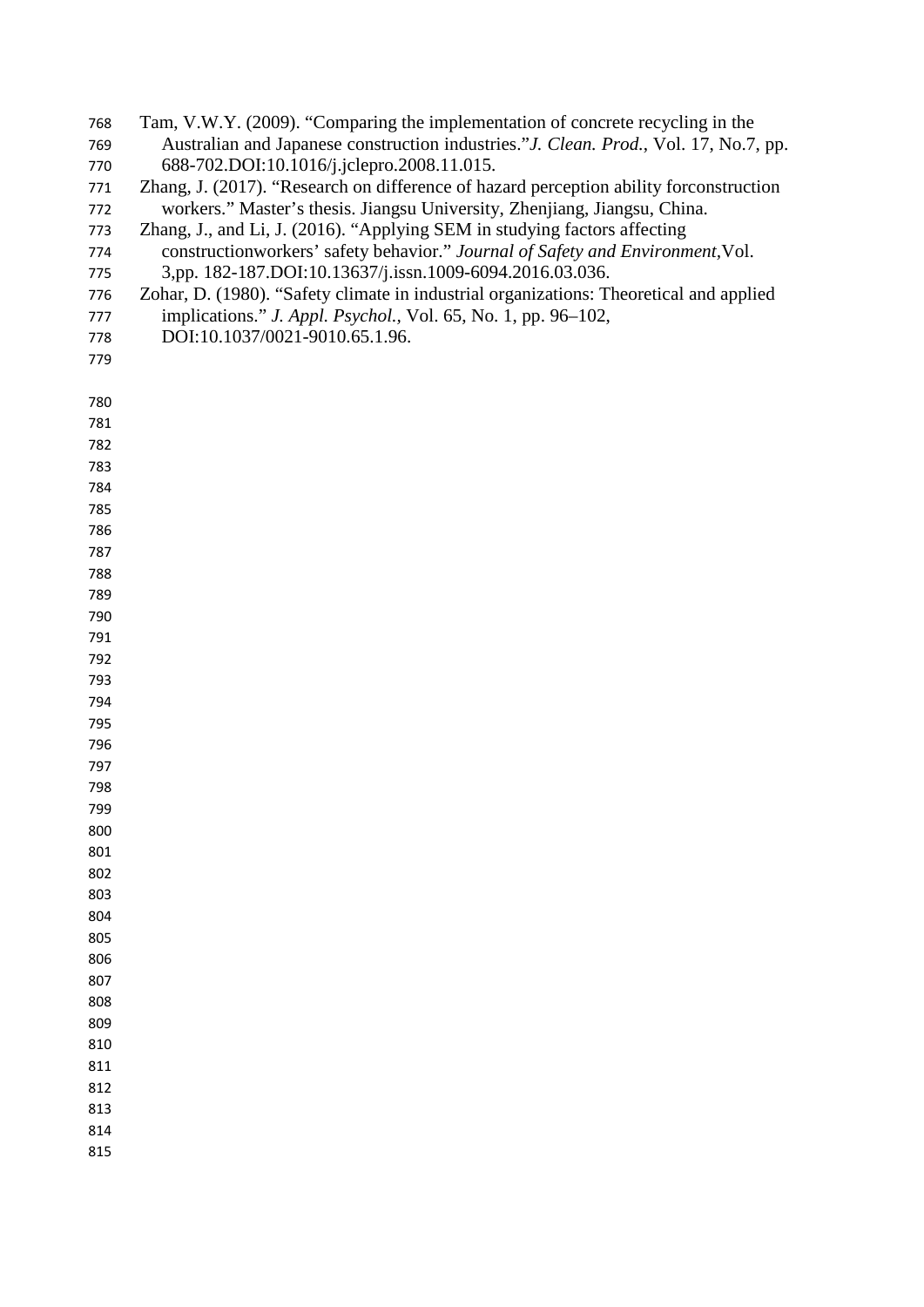Table 1. The combination of categorization of the eight safety hazard/accident scenes on-site

| UII-SILU     |         |         |         |         |            |           |         |         |
|--------------|---------|---------|---------|---------|------------|-----------|---------|---------|
| Category     | H1      | H2      | Н3      | Η4      | H5         | <b>H6</b> | Н7      | Η8      |
| of<br>Chance | Lower   | High    | High    | Lower   | Lower      | High      | Lower   | High    |
| occurrence   |         |         |         |         |            |           |         |         |
| Severity     | High    | High    | Low     | High    | Low        | High      | Low     | Low     |
| of<br>Ease   | Easily  | Not     | Not     | Not     | <b>Not</b> | Easily    | Easily  | Easily  |
| being        | noticed | easily  | easily  | easily  | easily     | noticed   | noticed | noticed |
| noticed      |         | noticed | noticed | noticed | noticed    |           |         |         |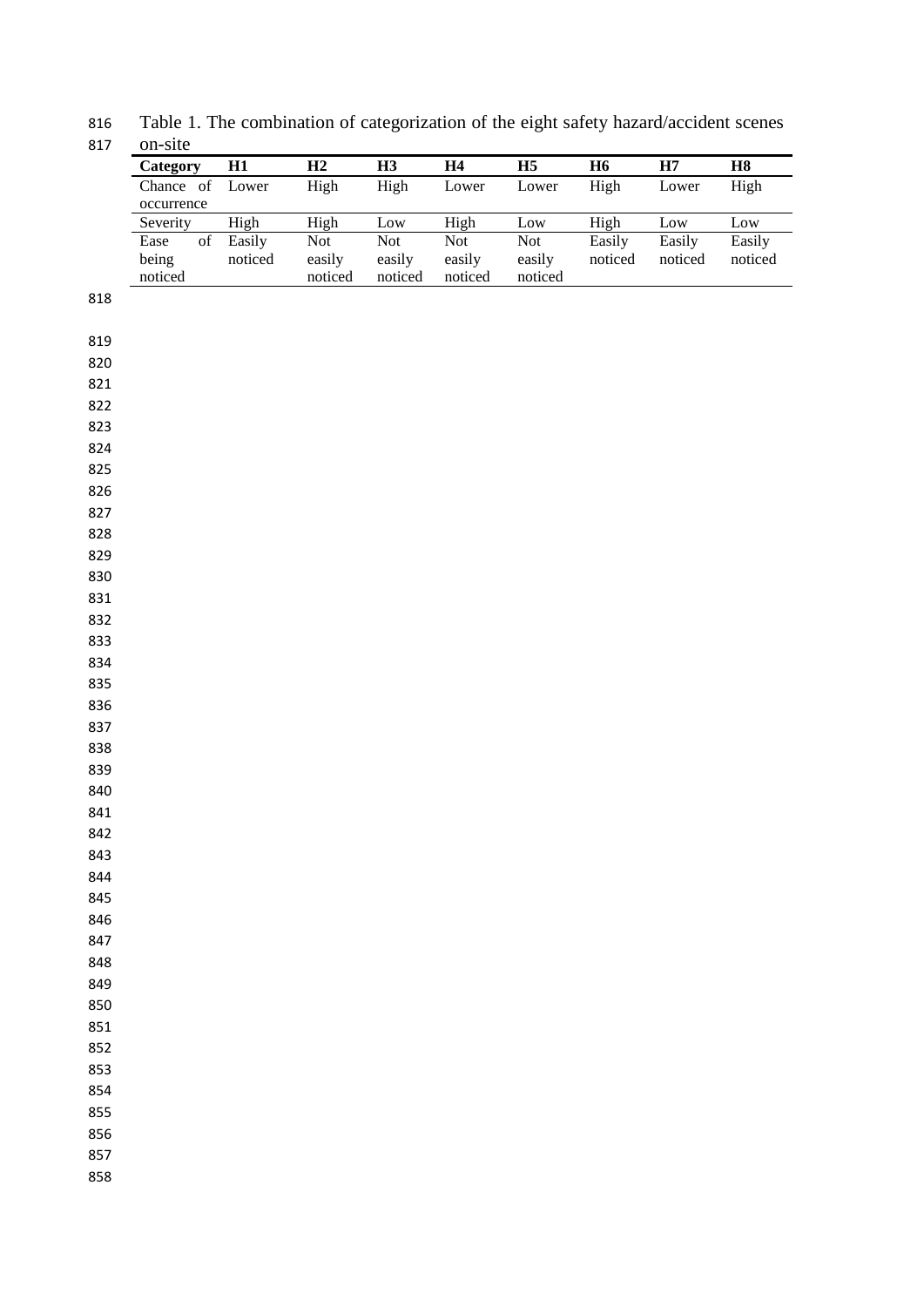| <b>Question</b> | <b>Description</b>                                                                                                                                 |
|-----------------|----------------------------------------------------------------------------------------------------------------------------------------------------|
| Q1              | Surrounding where I work on-site, I am generally able to identify all obvious safety<br>hazards.                                                   |
| Q2              | I am able to focus on observing an identified safety hazard, without being distracted by<br>noise or other irrelevant things.                      |
| Q <sub>3</sub>  | I remember very well of these safety hazard scenes which have been displayed in safety<br>orientation or which I saw on-site                       |
| Q4              | Upon identifying safety hazards on-site, I am usually able to reason or link it to a similar<br>scene                                              |
| Q <sub>5</sub>  | I can usually tell correctly the severity of an identified safety hazard                                                                           |
| Q <sub>6</sub>  | When in danger, I can immediately tell the consequences and take corresponding actions                                                             |
| Q7              | When in danger, I can decide what to do immediately without hesitancies                                                                            |
| Q <sub>8</sub>  | I want to receive incentives for being working in a safety manner. Therefore, I am always<br>careful when working on-site                          |
| Q <sub>9</sub>  | When in danger, I always trust myself and believe that I am able to handle it.                                                                     |
| Q10             | In handling safety issues, I usually achieve what I expect by following the way that I think<br>should work out.                                   |
| Q11             | I have not been in an accident for many years of my career. Therefore, I should be fine by<br>taking some risks.                                   |
| Q12             | Sometimes I have planned what to do to behave safely, but ultimately I behave in the way<br>that I am used to, although my own way might be risky. |

859 Table 2. General safety perception questions

860

861 862

863

864

865

866 867

868

869 870

871 872

873

874

875 876

877

878

879 880

881

882 883

884

885

886

887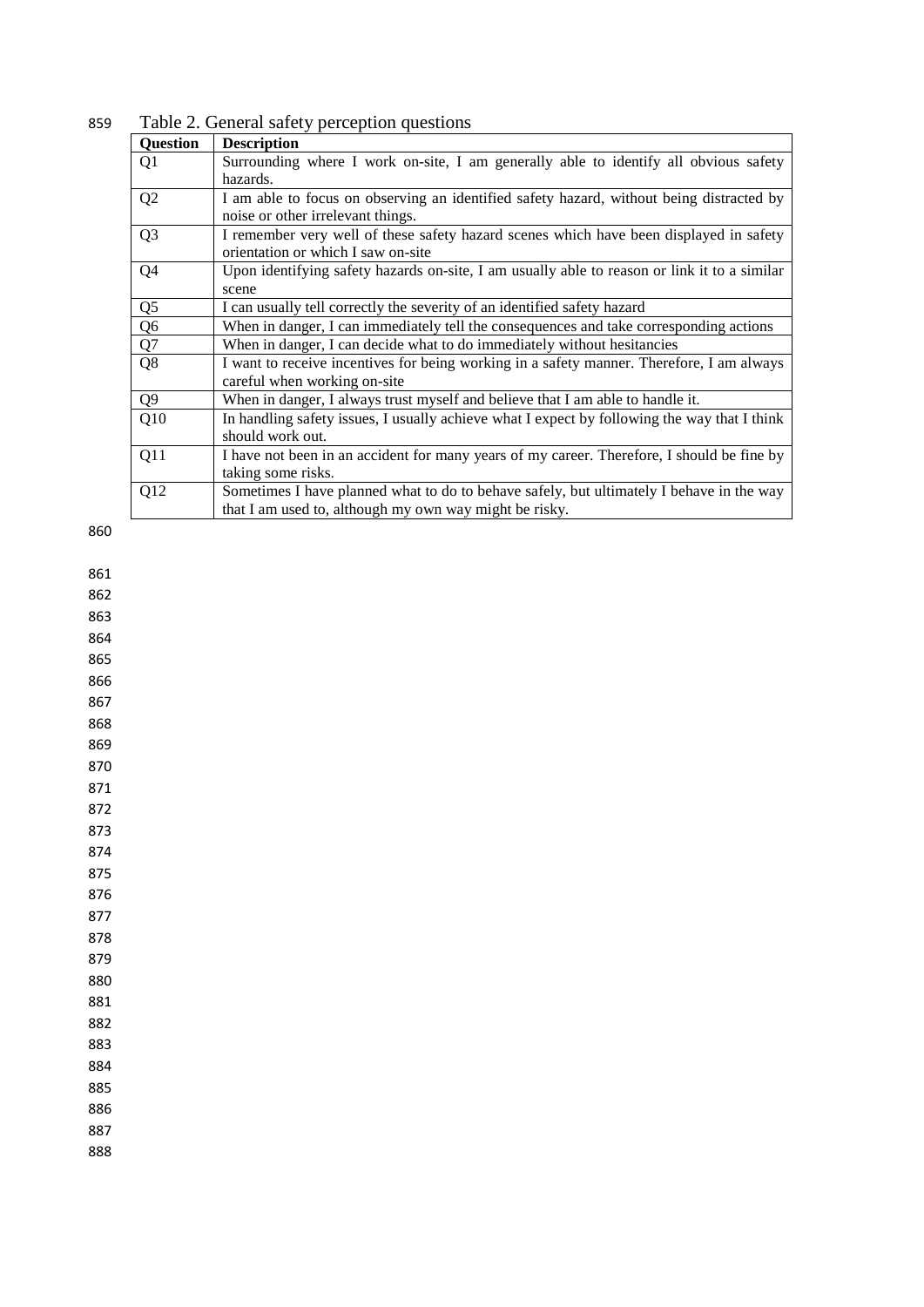Table 3. Overall sample analysis in perceiving the severity of the eight safety scenes (overall Cronbach's Alpha = *0.8977*)

| <b>Safety scene</b> | <b>Mean</b> | Std <sup>1</sup> | <b>RII</b> | <b>Ranking</b> | <b>Item-total Correlation</b> | <b>Cronbach's Alpha</b> |
|---------------------|-------------|------------------|------------|----------------|-------------------------------|-------------------------|
| H1                  | 4.608       | 0.829            | 0.922      |                | 0.6051                        | 0.8895                  |
| H2                  | 4.176       | 1.176            | 0.835      | $\overline{4}$ | 0.8049                        | 0.8726                  |
| H <sub>3</sub>      | 3.601       | 1.279            | 0.720      |                | 0.7424                        | 0.8788                  |
| H <sub>4</sub>      | 4.392       | 1.015            | 0.878      | 3              | 0.7207                        | 0.8819                  |
| H <sub>5</sub>      | 4.033       | 1.178            | 0.807      |                | 0.7829                        | 0.8748                  |
| H <sub>6</sub>      | 4.549       | 1.006            | 0.910      | ↑              | 0.5554                        | 0.8953                  |
| H7                  | 3.654       | 1.149            | 0.731      | 6              | 0.6895                        | 0.8839                  |
| H8                  | 3.000       | .386             | 0.600      | 8              | 0.5700                        | 0.8990                  |

891 <sup>1</sup>Std stands for standard deviation. The same rule applies to follow-up tables of subgroup analyses.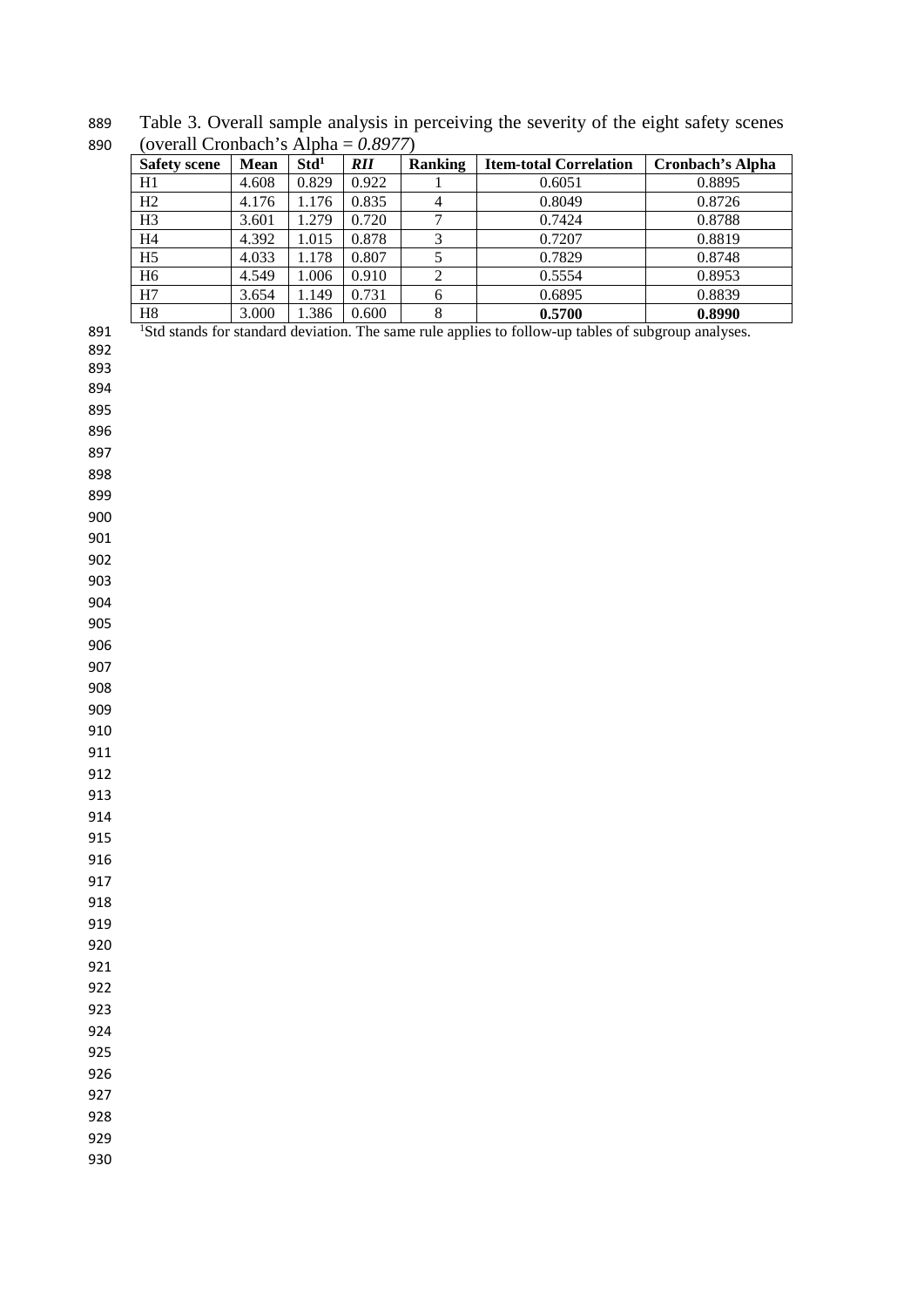Table 4. Overall sample analysis of general safety perceptions in agreeing with the given statements (overall Cronbach's Alpha = *0.7052*)

| <b>Question</b> | Mean  | <b>Std</b> | <i>RII</i> | Ranking        | <b>Item-total Correlation</b> | <b>Cronbach's Alpha</b> |
|-----------------|-------|------------|------------|----------------|-------------------------------|-------------------------|
| Q1              | 4.755 | 0.683      | 0.951      | 2              | 0.2234                        | 0.7010                  |
| Q <sub>2</sub>  | 4.074 | 1.289      | 0.815      |                | 0.3867                        | 0.6796                  |
| Q <sub>3</sub>  | 4.851 | 0.586      | 0.970      |                | 0.2205                        | 0.7018                  |
| Q4              | 4.638 | 0.866      | 0.928      | 3              | 0.3190                        | 0.6913                  |
| Q <sub>5</sub>  | 4.223 | 1.184      | 0.845      | 6              | 0.3094                        | 0.6907                  |
| Q <sub>6</sub>  | 4.457 | 0.991      | 0.891      | $\overline{4}$ | 0.4557                        | 0.6747                  |
| Q7              | 4.415 | 1.092      | 0.883      | 5              | 0.2740                        | 0.6951                  |
| Q <sub>8</sub>  | 3.266 | 1.755      | 0.653      | 10             | 0.4536                        | 0.6678                  |
| Q <sub>9</sub>  | 3.734 | 1.504      | 0.747      | 8              | 0.6105                        | 0.6384                  |
| Q10             | 3.596 | 1.668      | 0.719      | 9              | 0.3878                        | 0.6804                  |
| Q11             | 1.681 | 1.370      | 0.336      | 12             | 0.2566                        | 0.6995                  |
| Q12             | 3.053 | 1.527      | 0.611      | 11             | 0.2255                        | 0.7073                  |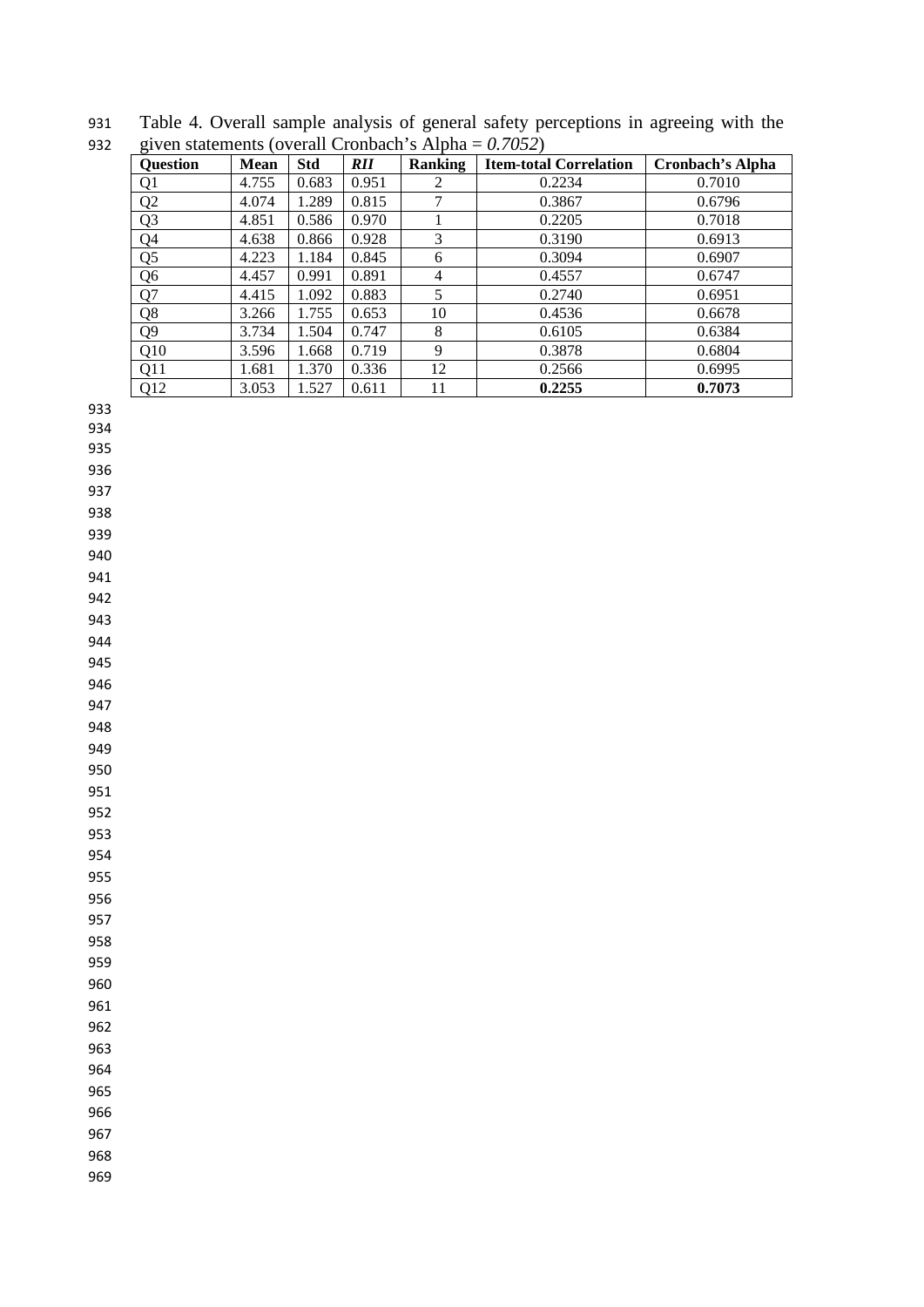| <b>Safety</b>  | Middle school |       | <b>High school</b> |       | <b>Community</b> |         |       | <b>Bachelor</b> | <b>Statistical</b> |                  |
|----------------|---------------|-------|--------------------|-------|------------------|---------|-------|-----------------|--------------------|------------------|
| <b>Hazard</b>  | or below      |       |                    |       |                  | college |       |                 | comparison         |                  |
| scenes         | Mean          | Std   | Mean               | Std   | Mean             | Std     | Mean  | Std             | F                  | $\boldsymbol{p}$ |
|                |               |       |                    |       |                  |         |       |                 | value              | value            |
| H1             | 4.356         | 1.111 | 4.714              | 0.713 | 4.667            | 0.702   | 4.745 | 0.628           | 2.05               | 0.110            |
| H2             | 3.889         | 1.449 | 4.321              | 1.020 | 4.167            | 1.129   | 4.373 | 0.979           | 1.52               | 0.212            |
| H <sub>3</sub> | 3.311         | 1.564 | 3.964              | 1.170 | 3.542            | 1.318   | 3.686 | 1.010           | 1.62               | 0.188            |
| H4             | 4.178         | 1.029 | 4.429              | 0.997 | 4.417            | 0.974   | 4.490 | 1.065           | 0.80               | 0.493            |
| H <sub>5</sub> | 3.800         | 1.290 | 4.179              | 1.278 | 3.958            | 1.122   | 4.118 | 1.070           | 0.81               | 0.490            |
| H <sub>6</sub> | 4.578         | 0.941 | 4.286              | 1.301 | 4.583            | 1.018   | 4.627 | 0.916           | 0.74               | 0.532            |
| H7             | 3.600         | 1.338 | 3.536              | 1.138 | 3.625            | 1.096   | 3.706 | 1.045           | 0.14               | 0.934            |
| H <sub>8</sub> | 2.933         | 1.558 | 2.857              | 1.297 | 3.042            | 1.334   | 3.059 | 1.302           | 0.16               | 0.923            |
| Average        | 3.831         | 1.020 | 3.781              | 0.583 | 4.000            | 0.858   | 4.100 | 0.735           | 1.13               | 0.341            |

970 Table 5. ANOVA results for subgroup analysis for site employees from different 971 education background responding to the eight safety scenes

972

973

974

975

976

977

978

979

980

981

982

983

984

985

986

987

988

989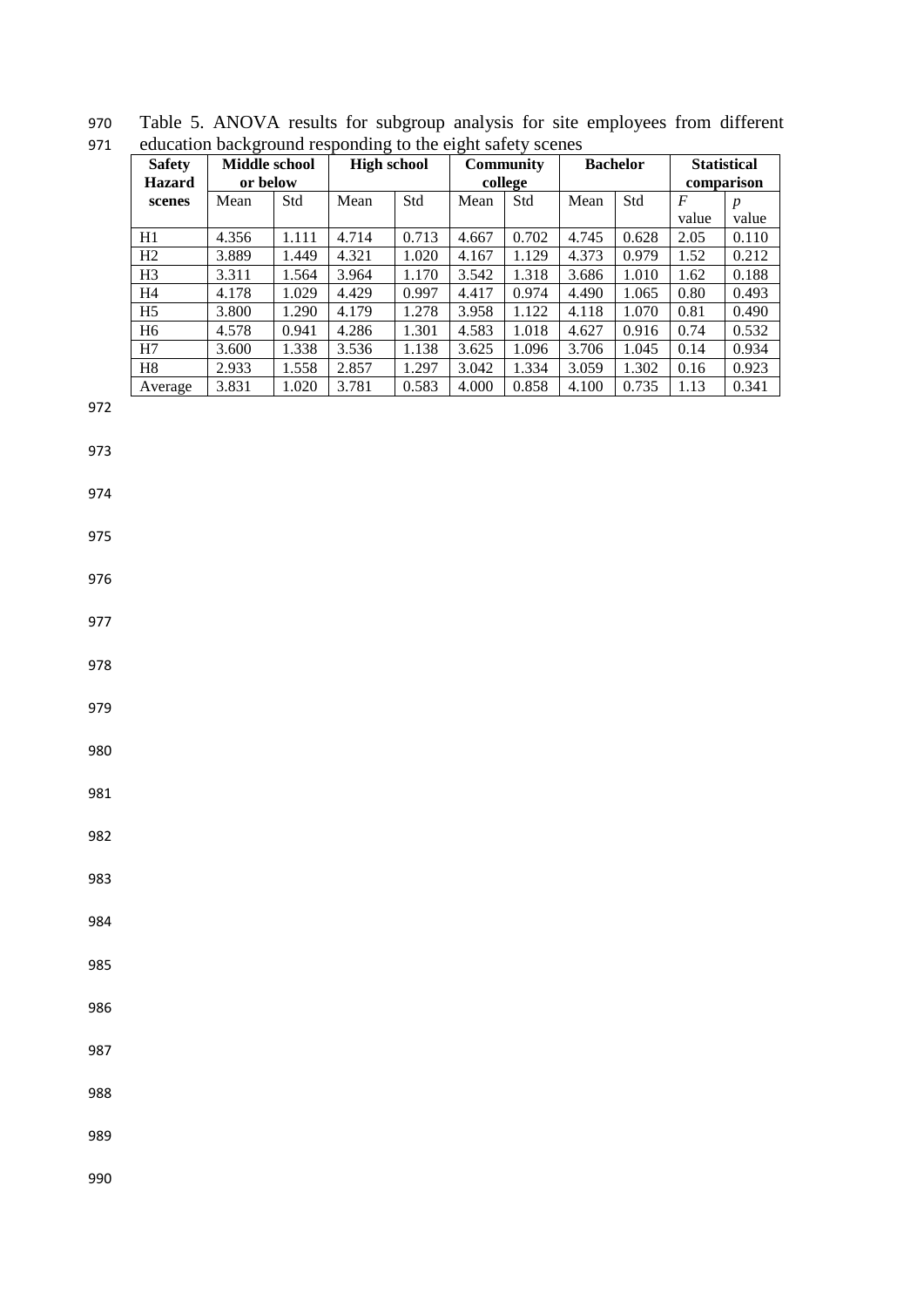|                 |       |                  | caacation outriground responding to general surety perception questions |                  |         |                  |       |                  |                    |           |
|-----------------|-------|------------------|-------------------------------------------------------------------------|------------------|---------|------------------|-------|------------------|--------------------|-----------|
| <b>Question</b> |       | Middle school    | <b>High school</b>                                                      |                  |         | <b>Community</b> |       | <b>Bachelor</b>  | <b>Statistical</b> |           |
|                 |       | or below         |                                                                         |                  | college |                  |       |                  | comparison         |           |
|                 | Mean  | Std <sup>1</sup> | Mean                                                                    | Std <sup>1</sup> | Mean    | Std <sup>1</sup> | Mean  | Std <sup>1</sup> | F                  | $p$ value |
|                 |       |                  |                                                                         |                  |         |                  |       |                  | value              |           |
| Q <sub>1</sub>  | 4.892 | 0.459            | 4.737                                                                   | 0.806            | 4.600   | 0.828            | 4.727 | 0.703            | 0.79               | 0.503     |
| Q2              | 3.784 | 1.272            | 4.000                                                                   | 1.599            | 4.600   | 0.828            | 4.318 | 1.211            | 1.78               | 0.157     |
| Q <sub>3</sub>  | 4.865 | 0.585            | 4.737                                                                   | 0.806            | 4.867   | 0.516            | 5.000 | 0.000            | 0.76               | 0.520     |
| Q <sub>4</sub>  | 4.514 | 0.961            | 4.684                                                                   | 1.003            | 4.467   | 0.915            | 5.000 | 0.000            | 1.84               | 0.146     |
| Q <sub>5</sub>  | 4.162 | 1.236            | 4.316                                                                   | 1.250            | 4.200   | 1.265            | 4.318 | 1.041            | 0.11               | 0.952     |
| Q <sub>6</sub>  | 4.378 | 1.089            | 4.474                                                                   | 1.073            | 4.467   | 0.915            | 4.636 | 0.790            | 0.31               | 0.819     |
| Q7              | 4.351 | 1.230            | 4.526                                                                   | 0.964            | 4.333   | 1.234            | 4.545 | 0.858            | 0.22               | 0.875     |
| Q8              | 2.568 | 1.741            | 3.421                                                                   | 1.677            | 4.000   | 1.558            | 3.818 | 1.680            | 3.90               | $0.011*$  |
| Q <sub>9</sub>  | 3.459 | 1.592            | 3.368                                                                   | 1.707            | 4.000   | 1.363            | 4.364 | 1.093            | 2.30               | 0.083     |
| Q10             | 3.108 | 1.776            | 3.526                                                                   | 1.837            | 4.400   | 1.056            | 3.955 | 1.495            | 2.68               | 0.052     |
| Q11             | 1.324 | 0.973            | 1.158                                                                   | 0.501            | 3.400   | 1.844            | 1.500 | 1.225            | 13.84              | $0.000*$  |
| Q12             | 3.000 | 1.581            | 2.421                                                                   | 1.710            | 3.733   | 1.100            | 3.227 | 1.412            | 2.25               | 0.088     |
| Average         | 3.706 | 0.581            | 3.781                                                                   | 0.583            | 4.256   | 0.696            | 4.117 | 0.468            | 4.47               | $0.006*$  |

991 Table 6. ANOVA results for subgroup analysis for site employees from different 992 education background responding to general safety perception questions

<sup>1</sup>Std stands for standard deviation. The same rule applies to follow-up tables of subgroup analysis.

994  ${}^{2}$ A $p$  value lower than 0.05 indicates the significant difference among employees from different

995 education levels

996

997

998

999

1000

1001 1002

1003

1004

1005 1006

1007

1008

1009 1010

1011

1012

1013 1014

1015

1016 1017

1018

1019

1020

1021

1022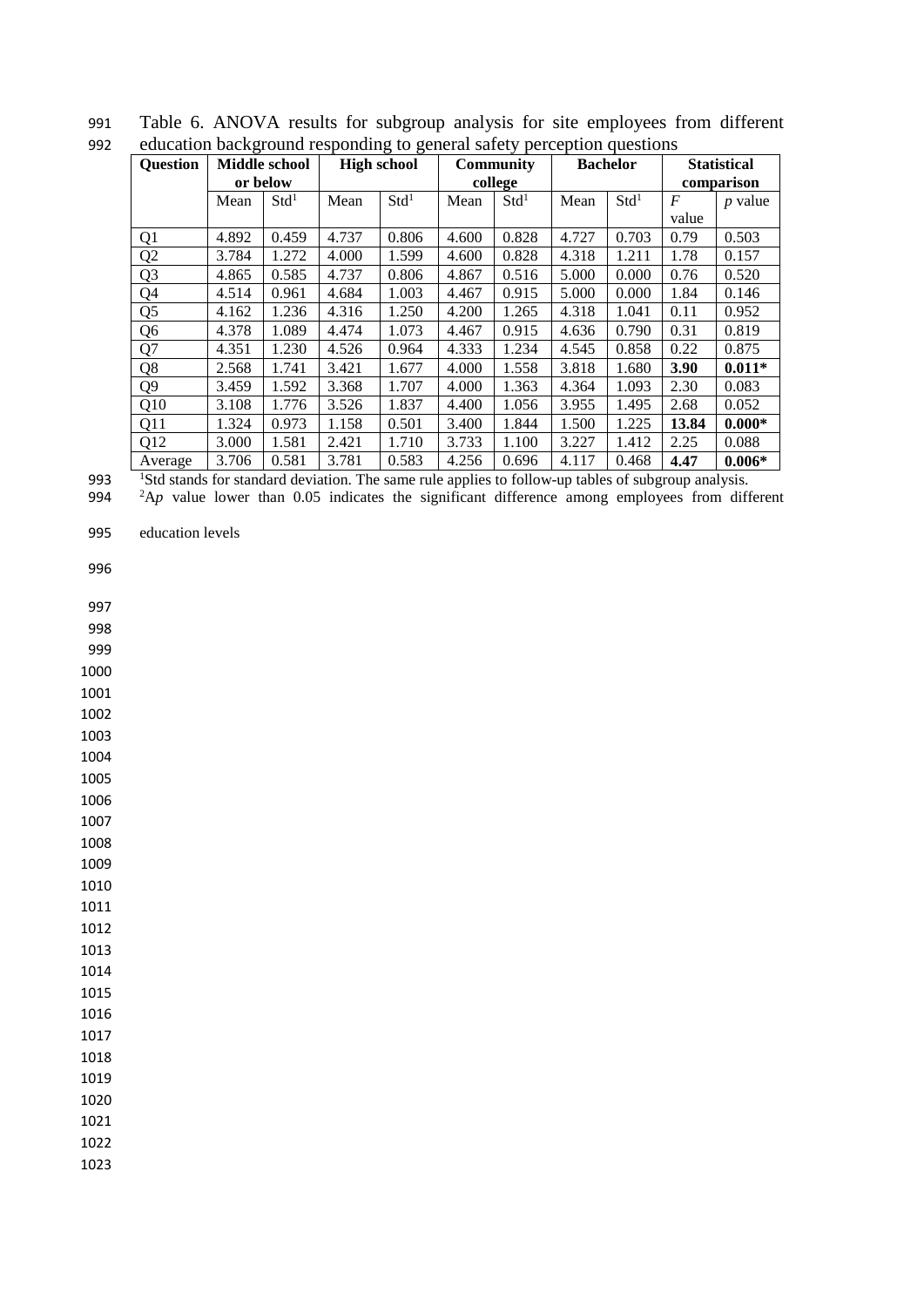Table 7. Two-sample *t*-test results for subgroup analysis between male and female site

| 1025 | employees responding to the eight safety scenes |              |       |                |       |                                  |           |  |  |  |  |
|------|-------------------------------------------------|--------------|-------|----------------|-------|----------------------------------|-----------|--|--|--|--|
|      | <b>Safety</b><br><b>Hazard</b>                  | <b>Males</b> |       | <b>Females</b> |       | <b>Statistical</b><br>comparison |           |  |  |  |  |
|      | scenes                                          | Mean         | Std   | Mean           | Std   | tvalue                           | $p$ value |  |  |  |  |
|      | H1                                              | 4.573        | 0.877 | 4.826          | 0.388 | $-2.28$                          | $0.026*$  |  |  |  |  |
|      | H <sub>2</sub>                                  | 4.110        | 1.220 | 4.478          | 0.790 | $-1.89$                          | 0.065     |  |  |  |  |
|      | H <sub>3</sub>                                  | 3.540        | 1.340 | 3.870          | 0.869 | $-1.52$                          | 0.136     |  |  |  |  |
|      | H4                                              | 4.310        | 1.080 | 4.739          | 0.541 | $-2.95$                          | $0.005*$  |  |  |  |  |
|      | H <sub>5</sub>                                  | 3.960        | 1.220 | 4.348          | 0.832 | $-1.90$                          | 0.065     |  |  |  |  |
|      | H <sub>6</sub>                                  | 4.450        | 1.090 | 4.957          | 0.209 | $-4.84$                          | $0.000*$  |  |  |  |  |
|      | H7                                              | 3.590        | 1.160 | 3.960          | 1.020 | $-1.56$                          | 0.128     |  |  |  |  |
|      | H <sub>8</sub>                                  | 3.010        | 1.410 | 3.090          | 1.310 | $-0.26$                          | 0.793     |  |  |  |  |
|      | Average                                         | 3.942        | 0.916 | 4.283          | 0.441 | $-2.79$                          | $0.007*$  |  |  |  |  |

 *\*:* A *p* value lower than 0.05 indicates significant differences between male and female employees towards the given scene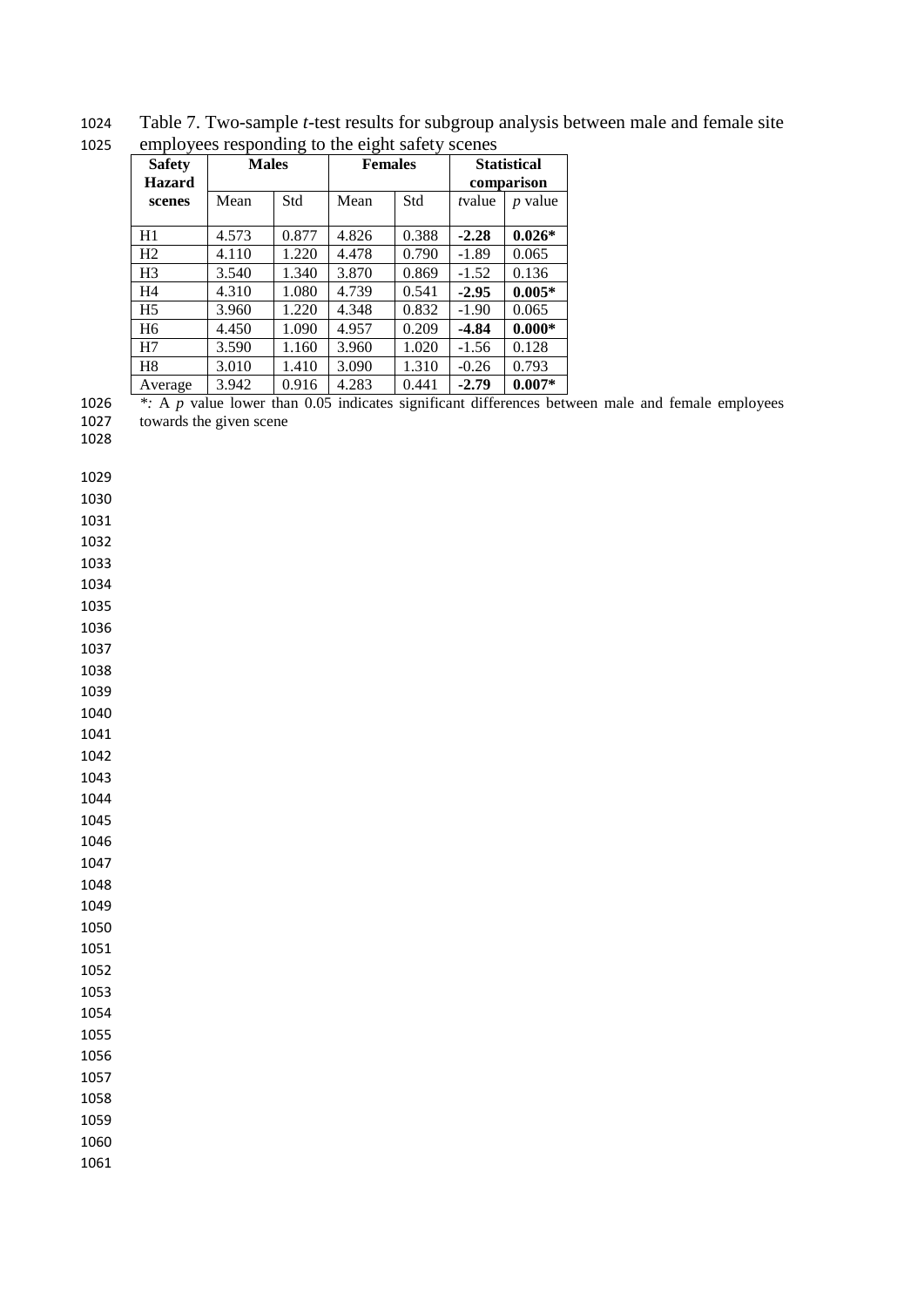| <b>Question</b> |       | <b>Males</b> |       | <b>Females</b> | <b>Statistical</b> |                |  |
|-----------------|-------|--------------|-------|----------------|--------------------|----------------|--|
|                 |       |              |       |                |                    | comparison     |  |
|                 | Mean  | Std          | Mean  | Std            | t.                 | <i>p</i> value |  |
|                 |       |              |       |                | value              |                |  |
| Q1              | 4.793 | 0.613        | 4.290 | 1.250          | 1.06               | 0.330          |  |
| Q <sub>2</sub>  | 4.130 | 1.260        | 3.430 | 1.620          | 1.11               | 0.308          |  |
| Q3              | 4.839 | 0.608        | 5.000 | 0.000          | $-2.45$            | $0.016*$       |  |
| Q4              | 4.632 | 0.878        | 4.714 | 0.756          | $-0.27$            | 0.793          |  |
| Q5              | 4.360 | 1.070        | 2.570 | 1.400          | 3.30               | $0.016*$       |  |
| Q6              | 4.529 | 0.926        | 3.570 | 1.400          | 1.78               | 0.125          |  |
| Q7              | 4.440 | 1.100        | 4.140 | 1.070          | 0.70               | 0.507          |  |
| Q8              | 3.260 | 1.770        | 3.290 | 1.700          | $-0.03$            | 0.976          |  |
| Q9              | 3.770 | 1.490        | 3.290 | 1.700          | 0.73               | 0.493          |  |
| Q10             | 3.630 | 1.660        | 3.140 | 1.860          | 0.67               | 0.526          |  |
| Q11             | 1.700 | 1.410        | 1.429 | 0.787          | 0.82               | 0.435          |  |
| Q12             | 3.000 | 1.540        | 3.710 | 1.250          | $-1.42$            | 0.198          |  |
| Average         | 3.923 | 0.614        | 3.548 | 0.516          | 1.83               | 0.110          |  |

 Table 8. Two-sample *t-*test results for subgroup analysis for site employees between males and females responding to general safety perception-related questions

<sup>\*</sup>A *p* value lower than 0.05 indicates the significant difference between male and female employees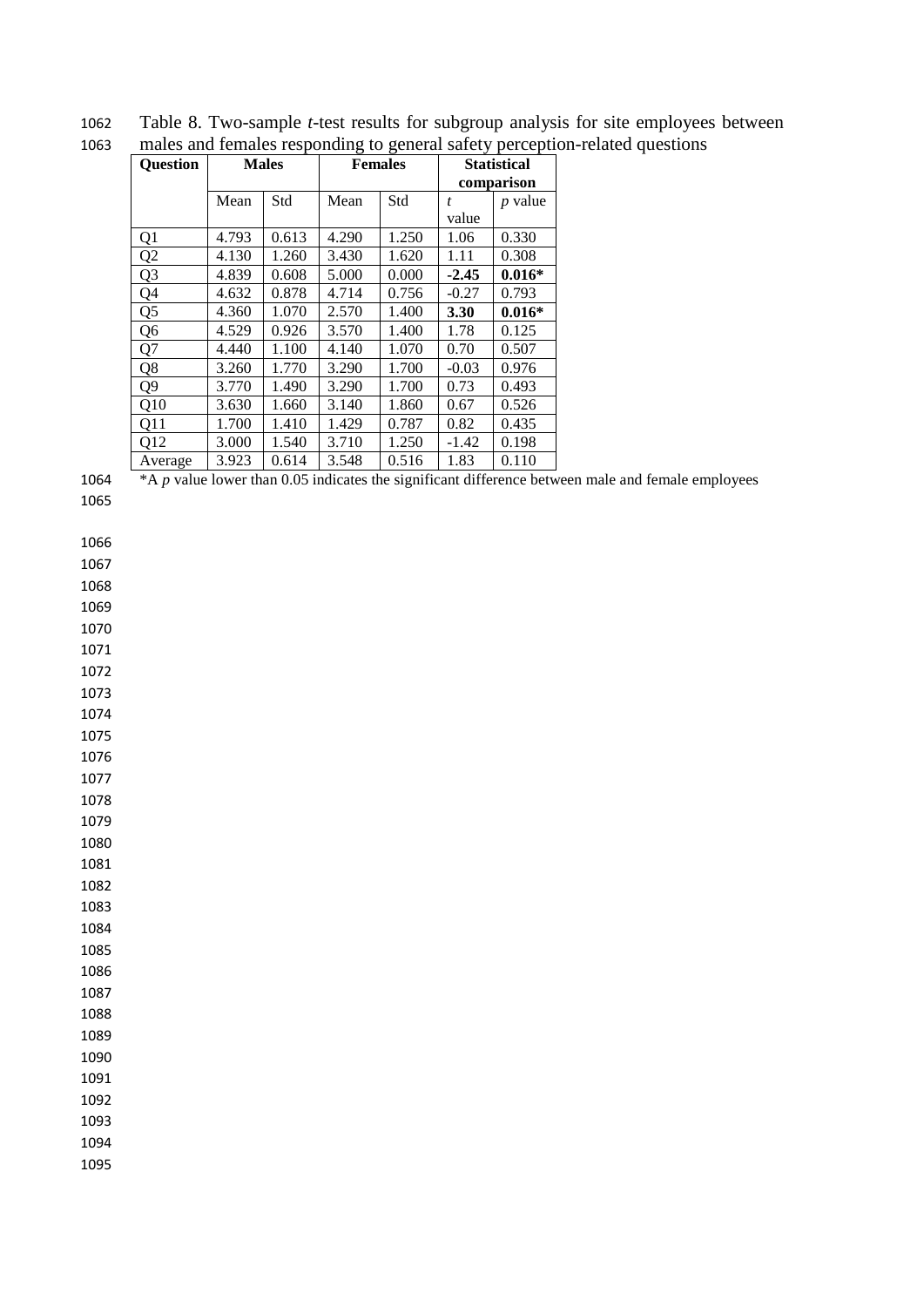1096 Table 9. ANOVA results for site employees from different age groups responding to 1097 the eight safety scenes

| -0-            |                |       |                |       |                |       |       |             |                |                    |  |
|----------------|----------------|-------|----------------|-------|----------------|-------|-------|-------------|----------------|--------------------|--|
| <b>Safety</b>  | 18 to 24 years |       | 25 to 36 years |       | 37 to 46 years |       |       | 46-56 years |                | <b>Statistical</b> |  |
| <b>Hazard</b>  | old            |       | old            |       | old            |       | old   |             | comparison     |                    |  |
| scenes         | Mean           | Std   | Mean           | Std   | Mean           | Std   | Mean  | Std         | $\overline{F}$ | $p$ value          |  |
|                |                |       |                |       |                |       |       |             | value          |                    |  |
| H1             | 4.583          | 0.830 | 4.711          | 0.629 | 4.286          | 1.152 | 4.842 | 0.688       | 2.77           | $0.044*$           |  |
| H2             | 4.000          | 1.251 | 4.263          | 1.012 | 3.800          | 1.451 | 4.632 | 0.955       | 2.54           | 0.059              |  |
| H <sub>3</sub> | 3.750          | 1.327 | 3.474          | 1.077 | 3.371          | 1.536 | 4.211 | 1.316       | 2.23           | 0.088              |  |
| H <sub>4</sub> | 4.417          | 1.060 | 4.461          | 0.901 | 4.029          | 1.294 | 4.579 | 0.838       | 1.79           | 0.152              |  |
| H <sub>5</sub> | 4.250          | 0.944 | 3.987          | 1.137 | 3.600          | 1.376 | 4.632 | 0.895       | 3.73           | $0.013*$           |  |
| H <sub>6</sub> | 4.500          | 1.142 | 4.553          | 0.929 | 4.314          | 1.323 | 4.842 | 0.375       | 1.13           | 0.340              |  |
| H7             | 3.833          | 1.007 | 3.618          | 1.131 | 3.429          | 1.267 | 4.000 | 1.106       | 1.26           | 0.292              |  |
| H <sub>8</sub> | 3.292          | 1.334 | 2.868          | 1.350 | 2.857          | 1.458 | 3.579 | 1.427       | 1.81           | 0.148              |  |
| Average        | 4.078          | 0.808 | 3.992          | 0.746 | 3.711          | 1.115 | 4.414 | 0.756       | 2.90           | $0.037*$           |  |

1098 \*A *p* value lower than 0.05 indicates the significant difference among employees from different age

1100

1101

1102

1103

1104

1105

1106 1107

1108

1109

1110

1111

1112

1113

1114 1115

1116

1117

1118 1119

1120

1121

1122

1123

1124 1125

1126

1127

1128

1129

1130

1131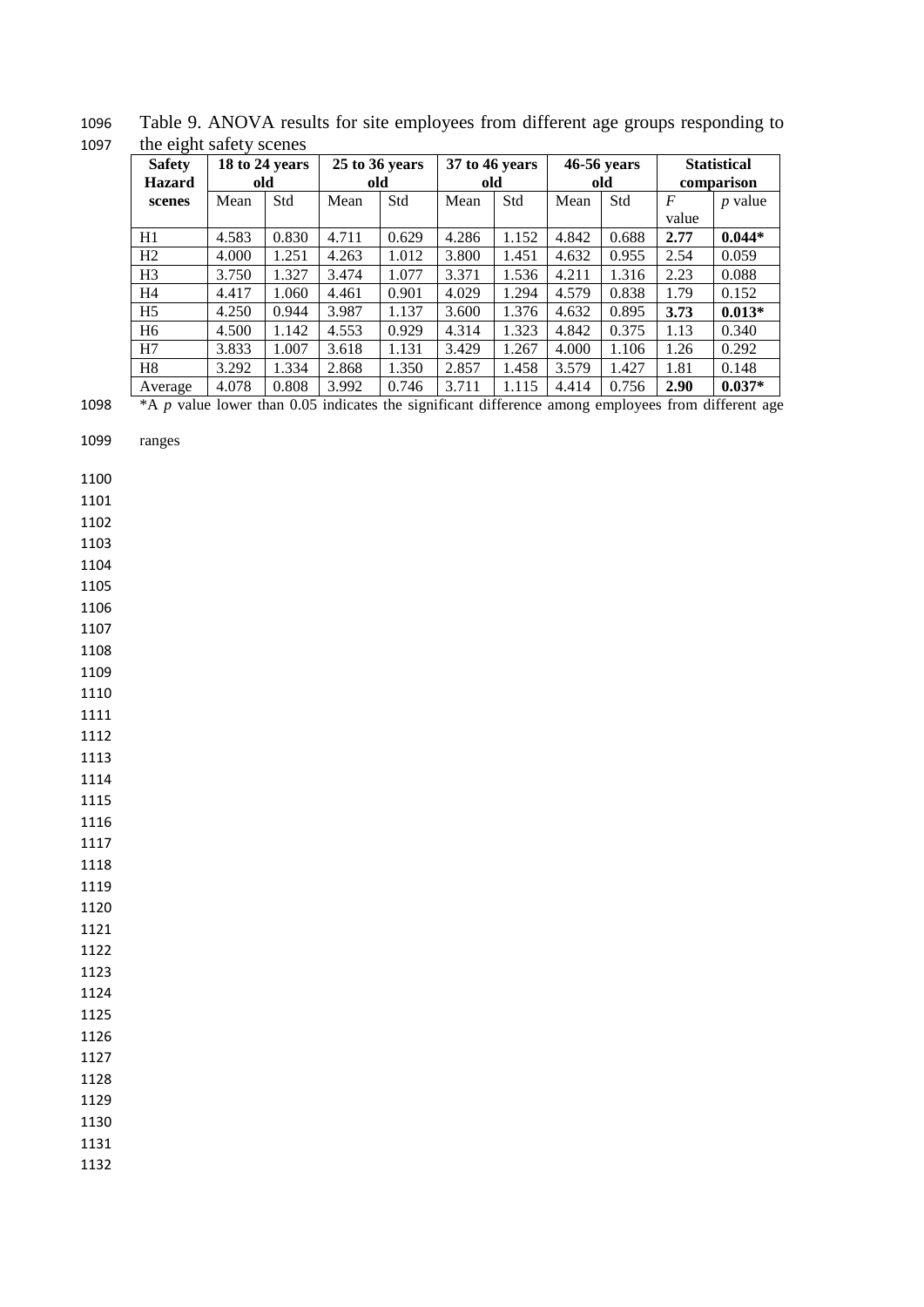| <b>Question</b> |       | 18 to 24 years |       | 25 to 36 years |       | 37 to 46 years |       | 46-56 years | <b>Statistical</b> |           |
|-----------------|-------|----------------|-------|----------------|-------|----------------|-------|-------------|--------------------|-----------|
|                 | old   |                | old   |                | old   |                | old   |             | comparison         |           |
|                 | Mean  | Std            | Mean  | Std            | Mean  | Std            | Mean  | Std         | $\boldsymbol{F}$   | $p$ value |
|                 |       |                |       |                |       |                |       |             | value              |           |
| Q <sub>1</sub>  | 4.333 | 0.985          | 4.850 | 0.534          | 4.769 | 0.652          | 4.800 | 0.775       | 1.84               | 0.146     |
| Q2              | 3.917 | 1.165          | 4.425 | 1.059          | 3.462 | 1.476          | 4.400 | 1.298       | 3.59               | $0.017*$  |
| Q <sub>3</sub>  | 4.833 | 0.577          | 4.950 | 0.316          | 4.731 | 0.778          | 5.000 | 0.000       | 1.33               | 0.270     |
| Q4              | 4.167 | 1.337          | 4.900 | 0.441          | 4.231 | 1.107          | 5.000 | 0.000       | 5.99               | $0.001*$  |
| Q <sub>5</sub>  | 4.333 | 0.985          | 4.300 | 1.137          | 4.154 | 1.287          | 4.133 | 1.356       | 0.14               | 0.935     |
| Q <sub>6</sub>  | 4.500 | 0.905          | 4.600 | 0.810          | 4.269 | 1.185          | 4.467 | 1.125       | 0.59               | 0.624     |
| Q7              | 4.333 | 0.985          | 4.450 | 1.108          | 4.308 | 1.225          | 4.733 | 0.704       | 0.54               | 0.654     |
| Q8              | 3.167 | 1.749          | 3.575 | 1.693          | 3.846 | 1.848          | 3.133 | 1.767       | 0.95               | 0.422     |
| Q <sub>9</sub>  | 3.500 | 1.446          | 3.925 | 1.366          | 3.769 | 1.478          | 3.267 | 1.944       | 0.79               | 0.503     |
| Q10             | 3.917 | 1.621          | 3.625 | 1.659          | 3.500 | 1.631          | 3.467 | 1.959       | 0.20               | 0.894     |
| Q11             | 2.167 | 1.467          | 1.875 | 1.556          | 1.346 | 1.093          | 1.400 | 1.121       | 1.51               | 0.217     |
| Q12             | 2.917 | 1.505          | 3.450 | 1.431          | 2.846 | 1.434          | 2.333 | 1.718       | 2.31               | 0.082     |
| Average         | 3.840 | 0.625          | 4.077 | 0.579          | 3.686 | 0.617          | 3.844 | 0.618       | 2.33               | 0.079     |

1133 Table 10. ANOVA results for site employees from different age groups responding to 1134 general safety perception questions

1135 \*A *p* value lower than 0.05 indicates the significant difference among employees from different age 1136 ranges

1137

1138

1139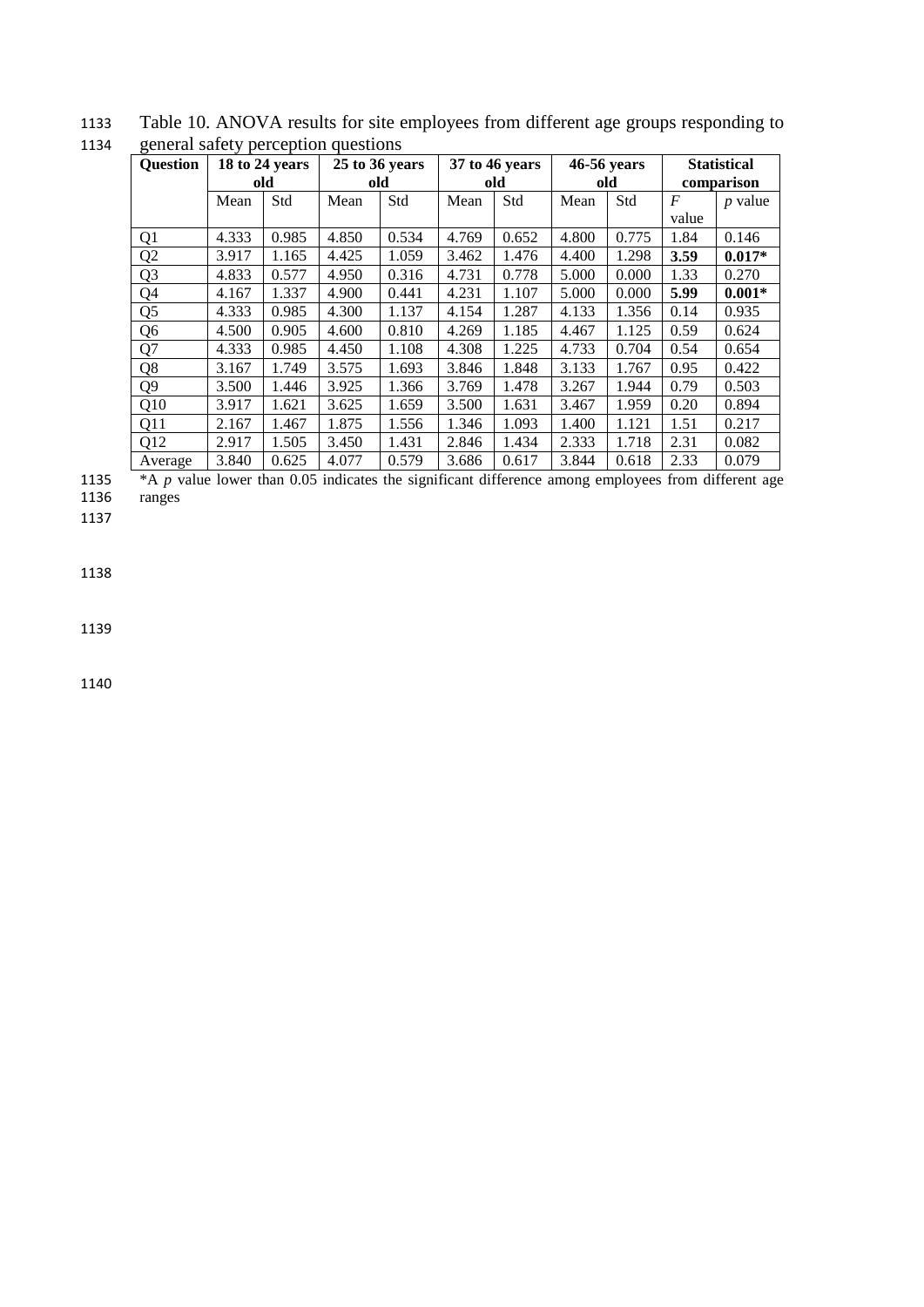

1141<br>1142 Fig.1. Theoretical background of the demographic factors' effects on safety

1143 perceptions in the context of safety climate and safety culture

1144

1145

1146

1147

1148

1149

1150

1151

1152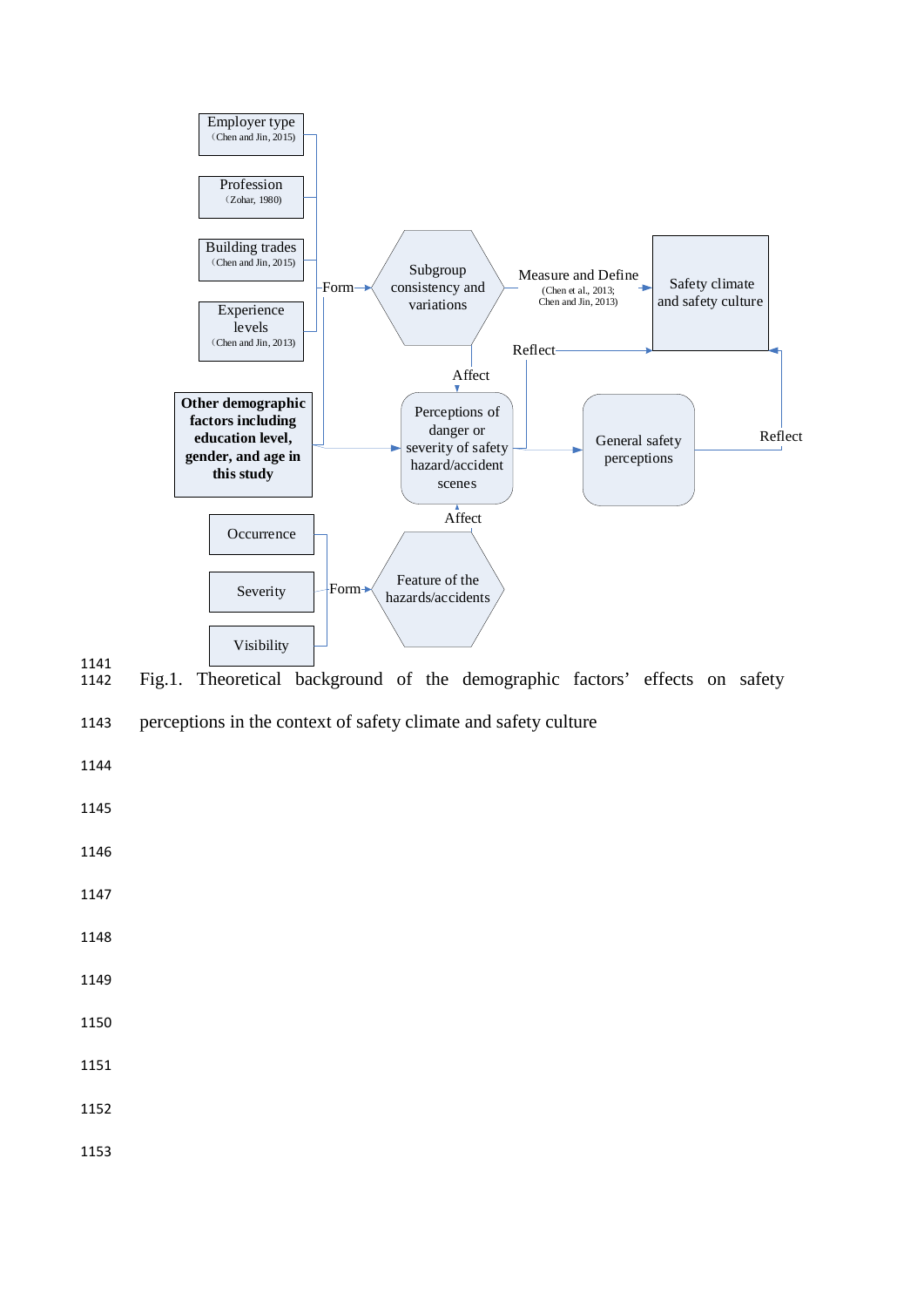

a) Hazard 1 (H1): Loss of balance and fall when a) Hazard 1 (H1): Loss of balance and fall when b) Hazard 2 (H2): Fall from uncovered holes working at height



c) Hazard 3 (H3): Sunburn and heat exhaustion



e) Hazard 5 (H5): Failure of temporary working platform







d) Hazard 4 (H4): Collapse of foundation pits



f) Hazard 6 (H6): Fall from scaffolding when working in the 5th floor



g) Hazard 7 (H7): Fall from unstable ladder h) Hazard 8 (H8): Struck-by causing hand injury 1154 Fig.2. Eight site hazard/accident scenes in the questionnaire survey (Images of safety 1155 hazards/accidents adapted from Zhang, 2009 and Han et al., 2018)

- 1156 1157 1158 1159
- 1160
- 1161
- 1162

- 1164
- 1165
- 1166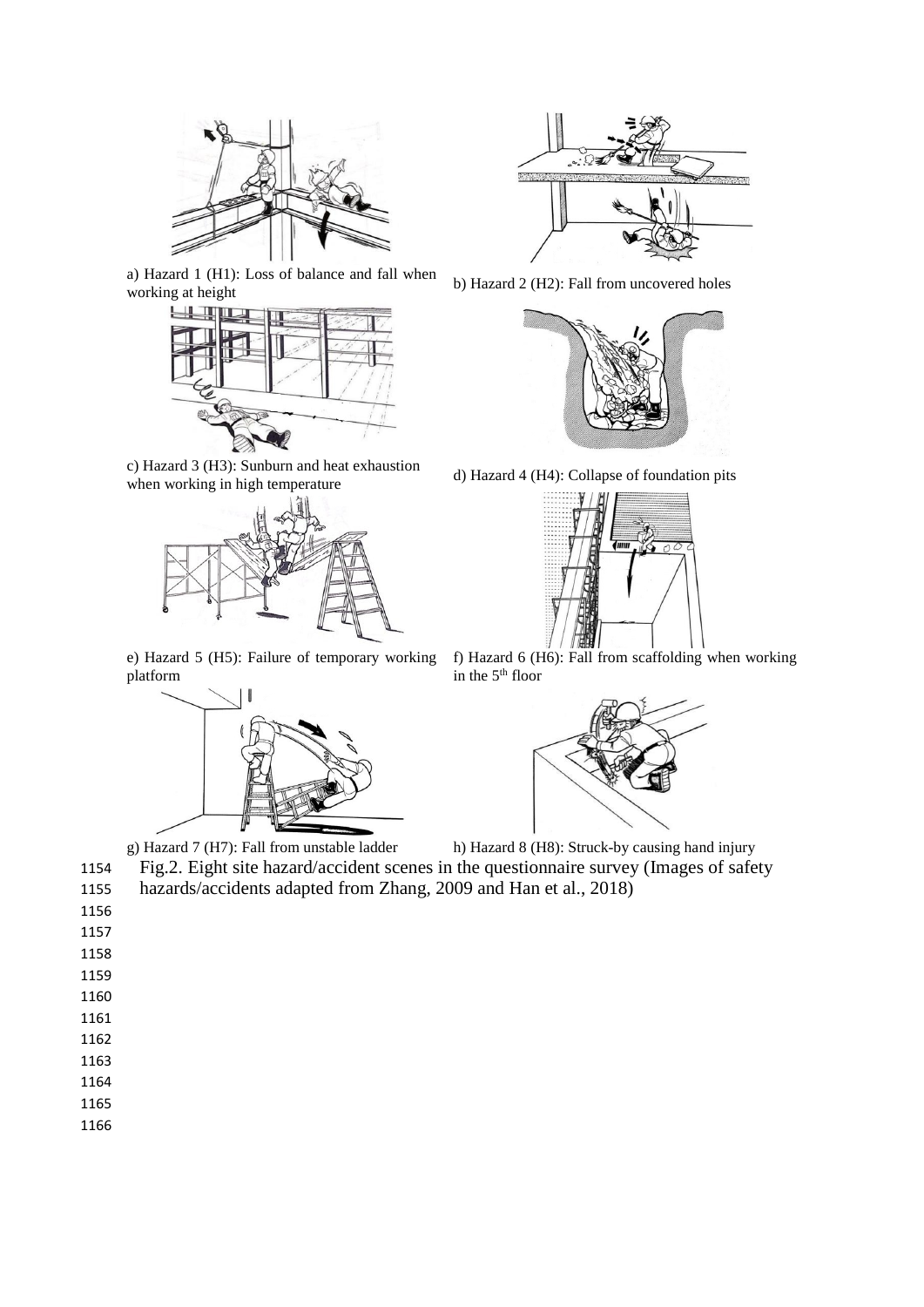

a) Percentages of survey participants from different education levels b) Percentages of respondents from different genders c) Percentages of respondents from differentageranges

Note: other education levels included respondents in their summer internship as part of theiracademic

degree curriculum, or who had completed a master's degree or above.

Fig.3. Background information of survey respondents

- 
- 
- 
- 
- 
- 
- 
- 
- 
- 
- 
- 
- 
- 
- 

 

- 
- 
-